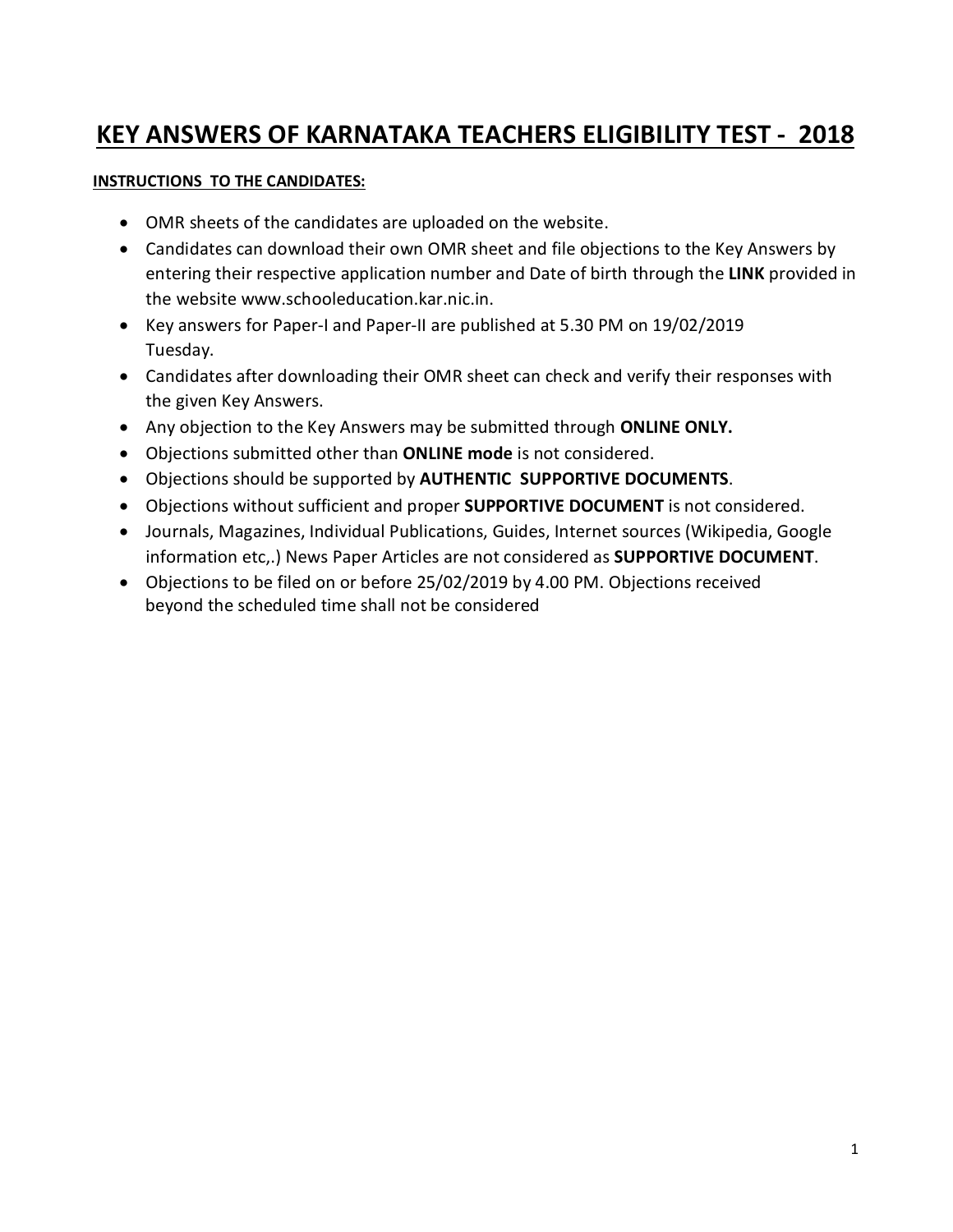# **KEY ANSWERS OF PAPER-1**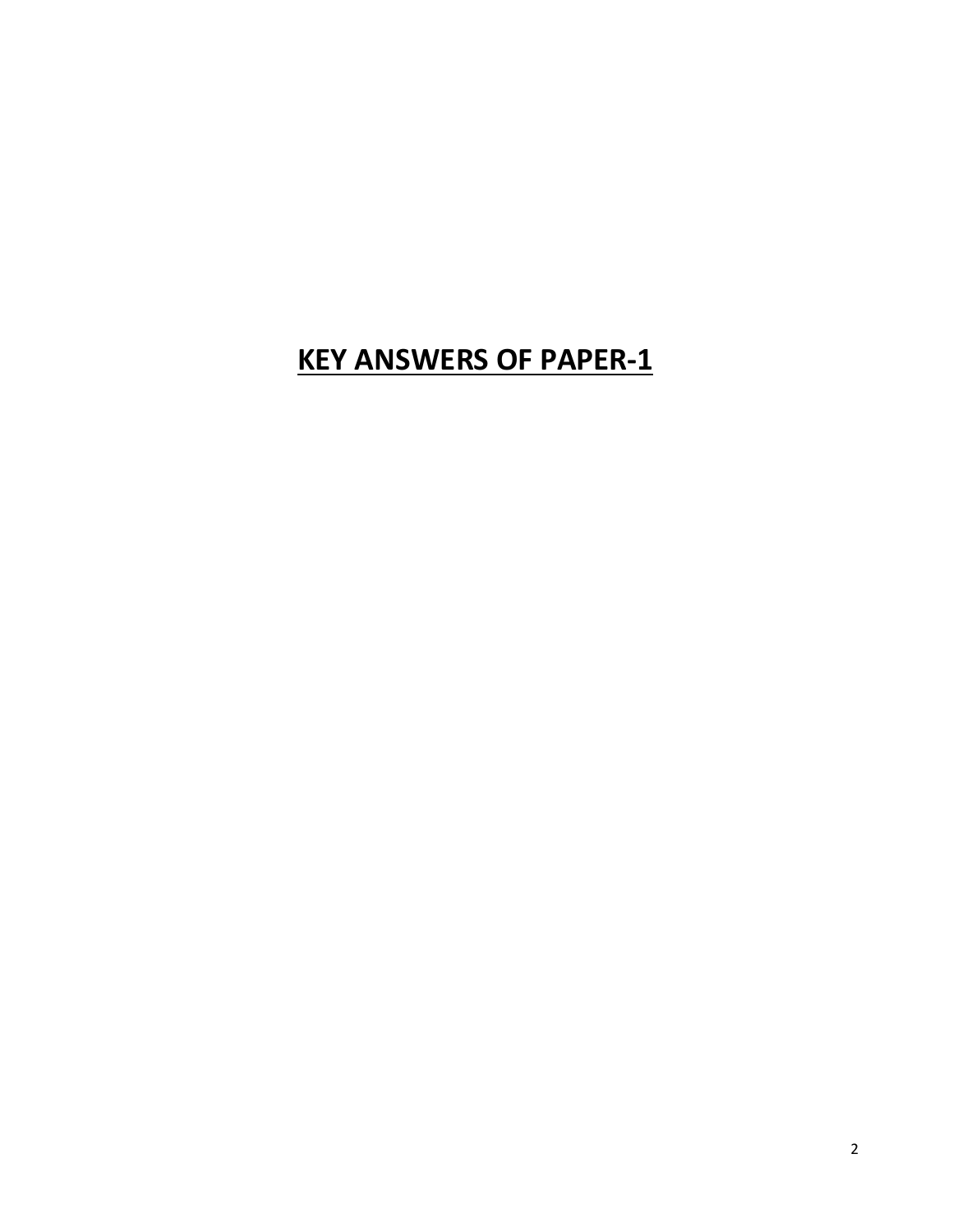#### **Part-1 - Paper-1: Language - 1 Key Answers**

| Q.<br><b>No</b>         | Kannada                 | <b>English</b>          | Urdu                    |                         | Tamil Telugu             | <b>Marathi</b>          | Hindi          | <b>Sanskrit</b>         |
|-------------------------|-------------------------|-------------------------|-------------------------|-------------------------|--------------------------|-------------------------|----------------|-------------------------|
| $\mathbf{1}$            | 4                       | $\overline{2}$          | 3                       | $\mathbf{1}$            | $\overline{3}$           | 3                       | 4              | $\overline{2}$          |
| $\mathbf{2}$            | $\overline{\mathbf{r}}$ | 3                       | 3                       | $\overline{2}$          | 4                        | $\overline{2}$          | $\overline{2}$ | 3                       |
| 3                       | $\overline{2}$          | $\mathbf{1}$            | $\overline{\mathbf{r}}$ | $\mathbf{1}$            | $\overline{2}$           | $\overline{2}$          | 3              | $\overline{2}$          |
| 4                       | $\mathbf{1}$            | $\overline{2}$          | $\mathbf{1}$            | 3                       | 3                        | $\overline{4}$          | 4              | $\overline{2}$          |
| 5                       | 3                       | $\overline{2}$          | 3                       | $\mathbf{1}$            | $\mathbf{1}$             | $\overline{4}$          | $\mathbf{1}$   | 3                       |
| 6                       | 4                       | $\overline{2}$          | 3                       | 3                       | 3                        | $\overline{2}$          | 3              | $\overline{2}$          |
| $\overline{\mathbf{z}}$ | $\overline{2}$          | $\mathbf{1}$            | 3                       | $\mathbf{1}$            | $\mathbf{1}$             | $\mathbf 1$             | $\mathbf{1}$   | $\overline{2}$          |
| 8                       | 3                       | 3                       | $\overline{\mathbf{r}}$ | $\overline{2}$          | 4                        | 3                       | 3              | $\overline{\mathbf{4}}$ |
| 9                       | 4                       | 3                       | $\overline{2}$          | $\mathbf 1$             | 3                        | 3                       | 3              | 3                       |
| 10                      | $\overline{2}$          | $\mathbf{1}$            | $\overline{2}$          | 3                       | $\overline{2}$           | $\mathbf 1$             | $\overline{2}$ | $\mathbf{1}$            |
| 11                      | 4                       | $\overline{2}$          | $\mathbf{1}$            | $\mathbf{1}$            | $\mathbf{1}$             | $\overline{2}$          | $\mathbf 1$    | $\overline{\mathbf{r}}$ |
| 12                      | $\overline{2}$          | 3                       | 3                       | $\overline{2}$          | $\overline{2}$           | 4                       | $\mathbf{1}$   | $\overline{2}$          |
| 13                      | $\mathbf{1}$            | $\overline{\mathbf{r}}$ | 3                       | $\mathbf{3}$            | 4                        | $\overline{2}$          | 4              | 3                       |
| 14                      | $\overline{2}$          | $\overline{2}$          | $\overline{\mathbf{r}}$ | $\overline{2}$          | 4                        | 4                       | $\overline{2}$ | $\overline{2}$          |
| 15                      | 4                       | $\overline{4}$          | $\overline{2}$          | $\mathbf{1}$            | $\mathbf{1}$             | $\mathbf{1}$            | 3              | 3                       |
| 16                      | 4                       | $\overline{2}$          | 3                       | $\overline{\mathbf{r}}$ | $\overline{2}$           | 3                       | $\mathbf 1$    | $\overline{2}$          |
| 17                      | $\mathbf{1}$            | $\overline{4}$          | $\overline{2}$          | $\mathbf{1}$            | $\mathbf{1}$             | $\overline{2}$          | 3              | $\overline{\mathbf{r}}$ |
| 18                      | $\overline{2}$          | $\overline{4}$          | $\mathbf{1}$            | $\overline{2}$          | 3                        | $\mathbf{1}$            | 4              | $\overline{4}$          |
| 19                      | $\overline{2}$          | 3                       | $\overline{2}$          | $\mathbf{1}$            | $\mathbf{1}$             | 4                       | 3              | $\mathbf{1}$            |
| 20                      | 3                       | $\overline{2}$          | $\mathbf{1}$            | $\mathbf{1}$            | 4                        | $\mathbf{1}$            | $\mathbf 1$    | $\overline{2}$          |
| 21                      | $\overline{\mathbf{r}}$ | 3                       | 3                       | 3                       | $\overline{\mathcal{A}}$ | $\overline{\mathbf{3}}$ | $\mathbf{1}$   | 3                       |
| 22                      | $\overline{2}$          | 3                       | 3                       | $\mathbf{1}$            | $\overline{2}$           | $\overline{2}$          | $\overline{2}$ | $\overline{4}$          |
| 23                      | 4                       | 3                       | $\overline{2}$          | 4                       | $\mathbf{1}$             | 4                       | 4              | 3                       |
| 24                      | 3                       | 4                       | $\overline{2}$          | 4                       | $\mathbf{1}$             | 3                       | $\overline{2}$ | $\overline{2}$          |
| 25                      | $\mathbf 1$             | 3                       | 4                       | $\overline{2}$          | $\overline{2}$           | $\mathbf{1}$            | $\overline{2}$ | $\overline{4}$          |
| 26                      | 3                       | $\overline{2}$          | $\mathbf{1}$            | 3                       | 3                        | $\overline{\mathbf{r}}$ | $\overline{2}$ | $\overline{2}$          |
| 27                      | $\overline{2}$          | $\mathbf{1}$            | 3                       | $\overline{2}$          | 3                        | 3                       | $\mathbf{3}$   | 3                       |
| 28                      | $\overline{2}$          | 4                       | 3                       | 3                       | 4                        | $\mathbf{1}$            | $\mathbf{1}$   | $\mathbf{1}$            |
| 29                      | $\mathbf{1}$            | $\overline{2}$          | $\mathbf{3}$            | 4                       | $\mathbf{1}$             | 3                       | 3              | $\overline{\mathbf{r}}$ |
| 30                      | 3                       | $\overline{2}$          | $\overline{2}$          | $\overline{2}$          | 4                        | $\mathbf{1}$            | 4              | $\overline{2}$          |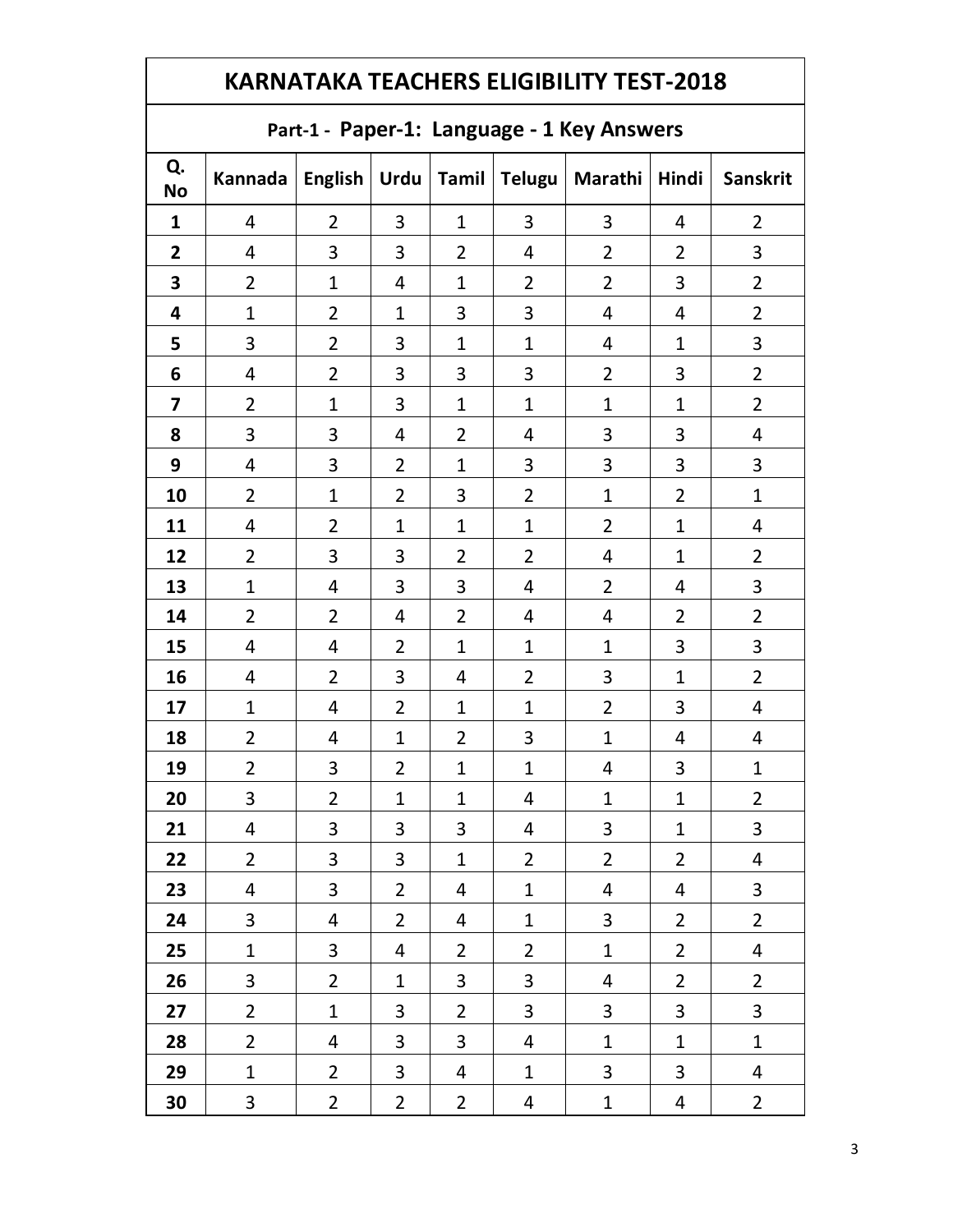### **Part-II - Paper-1: Language - II Key Answers**

| Q.        |                          |                         |                |                         |                          |                          |                |                         |
|-----------|--------------------------|-------------------------|----------------|-------------------------|--------------------------|--------------------------|----------------|-------------------------|
| <b>No</b> | Kannada   English   Urdu |                         |                |                         |                          | Tamil   Telugu   Marathi | Hindi          | Sanskrit                |
| 31        | 4                        | $\overline{2}$          | $\overline{2}$ | 4                       | 3                        | 4                        | $\mathbf{1}$   | 3                       |
| 32        | 3                        | $\mathbf{1}$            | 3              | $\mathbf{1}$            | $\overline{\mathbf{r}}$  | $\mathbf{1}$             | $\overline{2}$ | $\mathbf{1}$            |
| 33        | $\overline{2}$           | $\mathbf{1}$            | 4              | $\mathbf{1}$            | 4                        | $\overline{2}$           | 3              | $\overline{2}$          |
| 34        | $\mathbf{1}$             | $\overline{2}$          | 3              | $\overline{2}$          | $\overline{2}$           | 3                        | $\mathbf{1}$   | $\overline{\mathbf{4}}$ |
| 35        | $\mathbf 1$              | 3                       | 3              | 3                       | $\overline{2}$           | $\overline{1}$           | $\ast$         | $\overline{2}$          |
| 36        | 4                        | $\overline{\mathbf{r}}$ | $\overline{2}$ | $\overline{4}$          | $\mathbf{1}$             | 3                        | $\mathbf{1}$   | $\overline{\mathbf{r}}$ |
| 37        | 4                        | 3                       | 3              | $\mathbf{1}$            | $\mathbf{1}$             | $\overline{2}$           | $\mathbf 1$    | $\overline{2}$          |
| 38        | $\overline{2}$           | 3                       | 4              | 2                       | 3                        | $\overline{\mathcal{A}}$ | $\mathbf 1$    | $\overline{2}$          |
| 39        | $\overline{2}$           | 3                       | 3              | $\mathbf 1$             | $\mathbf 1$              | 3                        | 3              | 3                       |
| 40        | 4                        | $\mathbf{1}$            | $\mathbf 1$    | 2                       | 3                        | $\mathbf{1}$             | 4              | $\mathbf 1$             |
| 41        | 4                        | 3                       | 3              | $\mathbf{1}$            | $\overline{2}$           | $\overline{2}$           | 3              | 3                       |
| 42        | $\overline{2}$           | $\mathbf{1}$            | $\overline{2}$ | $\overline{2}$          | $\mathbf 1$              | $\overline{\mathcal{A}}$ | $\mathbf 1$    | $\overline{\mathbf{r}}$ |
| 43        | $\overline{2}$           | $\mathbf{1}$            | 3              | $\overline{2}$          | 4                        | $\mathbf{1}$             | 3              | 3                       |
| 44        | $\mathbf 1$              | $\overline{2}$          | $\overline{2}$ | $\mathbf{1}$            | $\overline{2}$           | 3                        | $\overline{2}$ | $\overline{2}$          |
| 45        | 3                        | $\mathbf{1}$            | $\overline{2}$ | $\overline{2}$          | 3                        | $\overline{4}$           | 4              | $\overline{\mathbf{r}}$ |
| 46        | $\overline{2}$           | $\overline{2}$          | 3              | $\mathbf{1}$            | $\overline{2}$           | 3                        | $\mathbf 1$    | $\mathbf 1$             |
| 47        | $\mathbf{1}$             | $\overline{4}$          | $\mathbf{1}$   | 3                       | $\overline{2}$           | $\overline{2}$           | $\mathbf{1}$   | $\mathbf{1}$            |
| 48        | 4                        | $\overline{2}$          | 3              | $\mathbf{1}$            | $\mathbf 1$              | $\overline{4}$           | 3              | 3                       |
| 49        | $\overline{2}$           | $\mathbf{1}$            | 4              | $\overline{4}$          | $\overline{2}$           | 3                        | 3              | $\overline{4}$          |
| 50        | 4                        | 4                       | $\overline{2}$ | $\overline{2}$          | $\mathbf 1$              | $\overline{1}$           | $\overline{2}$ | $\overline{2}$          |
| 51        | 3                        | $\overline{4}$          | 3              | $\overline{4}$          | $\overline{2}$           | $\overline{2}$           | $\mathbf 1$    | 3                       |
| 52        | $\overline{2}$           | $\overline{2}$          | $\mathbf 1$    | $\mathbf{1}$            | 3                        | $\overline{4}$           | $\mathbf 1$    | 4                       |
| 53        | $\mathbf{1}$             | $\overline{4}$          | $\overline{2}$ | $\overline{\mathbf{3}}$ | $\overline{\mathcal{A}}$ | $\mathbf{1}$             | $\mathbf{1}$   | $\overline{2}$          |
| 54        | 4                        | 3                       | 4              | $\overline{4}$          | 4                        | $\overline{4}$           | 3              | 3                       |
| 55        | $\mathbf{1}$             | $\overline{4}$          | 3              | $\mathbf{1}$            | $\mathbf{1}$             | $\mathbf{1}$             | $\overline{2}$ | $\overline{\mathbf{4}}$ |
| 56        | 4                        | $\overline{\mathbf{r}}$ | 3              | 3                       | $\overline{2}$           | 3                        | $\overline{2}$ | $\overline{2}$          |
| 57        | $\mathbf{1}$             | $\mathbf{1}$            | $\overline{4}$ | $\overline{4}$          | $\overline{3}$           | $\overline{4}$           | $\mathbf 1$    | $\mathbf{1}$            |
| 58        | $\overline{2}$           | $\overline{3}$          | $\overline{3}$ | $\mathbf{1}$            | $\overline{4}$           | $\overline{2}$           | $\overline{2}$ | $\overline{2}$          |
| 59        | $\overline{4}$           | $\mathbf{1}$            | 4              | $\overline{2}$          | $\overline{2}$           | 3                        | $\overline{2}$ | $\mathbf{1}$            |
| 60        | $\mathbf{3}$             | $\mathbf{3}$            | 4              | 4                       | $\mathbf{1}$             | $\overline{2}$           | 3              | 3                       |

**Note: \* - Question no. 35 in language Hindi is not considered.**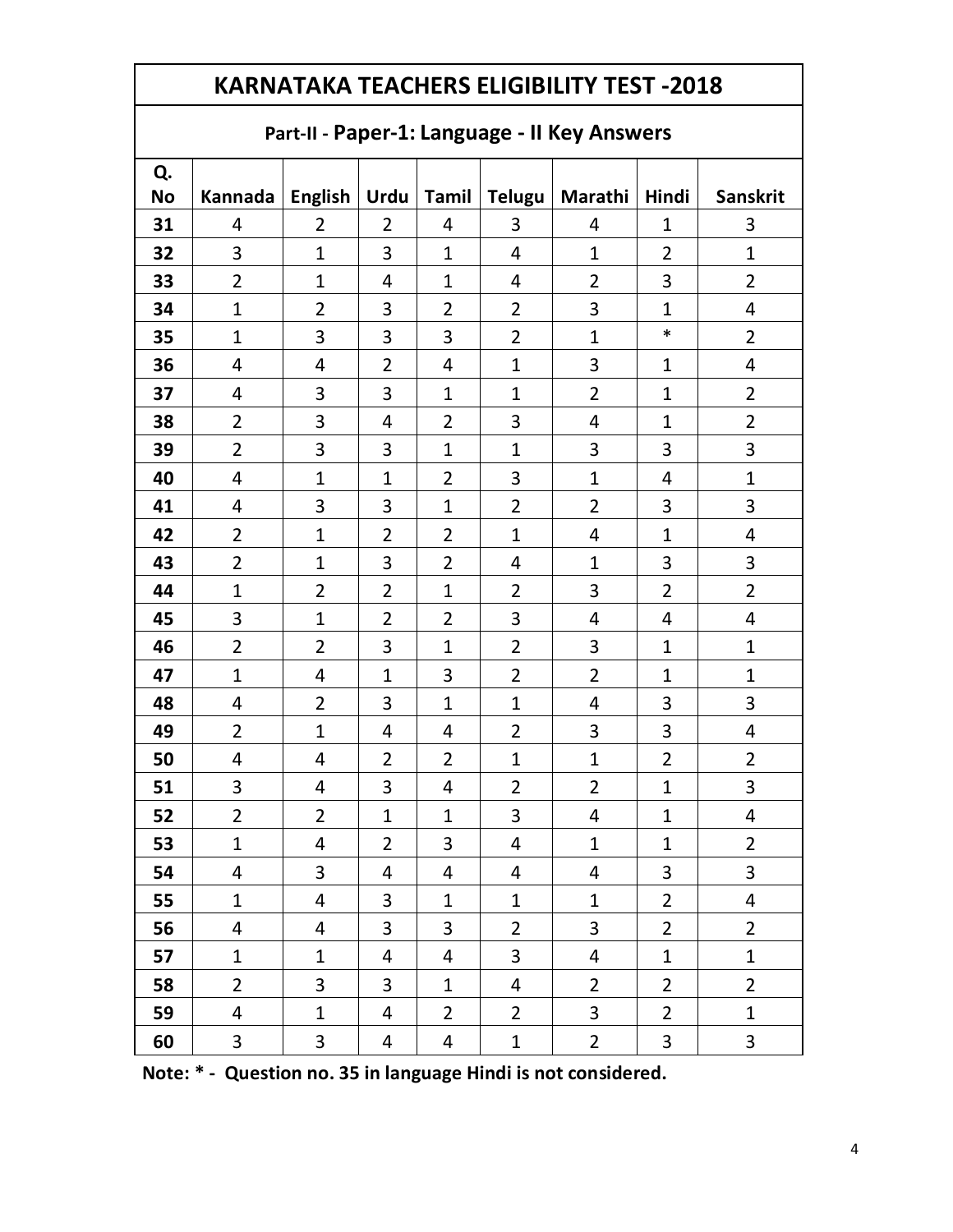| <b>KARNATAKA TEACHERS ELIGIBILITY TEST -2018</b> |                                                        |       |                                     |       |                |  |  |  |
|--------------------------------------------------|--------------------------------------------------------|-------|-------------------------------------|-------|----------------|--|--|--|
|                                                  | Part-III, IV, V - Paper-1: Child Psychology, Pedagogy, |       |                                     |       |                |  |  |  |
|                                                  | <b>Mathematics &amp; EVS</b>                           |       |                                     |       |                |  |  |  |
|                                                  |                                                        |       | <b>Key Answers (Kannada medium)</b> |       |                |  |  |  |
| Q. No                                            | <b>Child Psychology &amp;</b><br>Pedagogy              | Q. No | <b>Mathematics</b>                  | Q. No | <b>EVS</b>     |  |  |  |
| 61                                               | $\overline{2}$                                         | 91    | $\mathbf{1}$                        | 121   | 3              |  |  |  |
| 62                                               | $\overline{4}$                                         | 92    | $\mathbf{1}$                        | 122   | $\overline{2}$ |  |  |  |
| 63                                               | 4                                                      | 93    | 3                                   | 123   | $\overline{2}$ |  |  |  |
| 64                                               | $\overline{2}$                                         | 94    | $\overline{2}$                      | 124   | $\overline{2}$ |  |  |  |
| 65                                               | $\mathbf{1}$                                           | 95    | 4                                   | 125   | 3              |  |  |  |
| 66                                               | 3                                                      | 96    | 4                                   | 126   | $\mathbf{1}$   |  |  |  |
| 67                                               | 3                                                      | 97    | $\overline{2}$                      | 127   | $\mathbf{1}$   |  |  |  |
| 68                                               | $\overline{2}$                                         | 98    | 3                                   | 128   | 4              |  |  |  |
| 69                                               | 4                                                      | 99    | $\overline{4}$                      | 129   | 3              |  |  |  |
| 70                                               | 3                                                      | 100   | $\overline{2}$                      | 130   | $\overline{2}$ |  |  |  |
| 71                                               | $\overline{2}$                                         | 101   | $\mathbf{1}$                        | 131   | $\overline{2}$ |  |  |  |
| 72                                               | 3                                                      | 102   | 3                                   | 132   | $\overline{2}$ |  |  |  |
| 73                                               | 3                                                      | 103   | $\mathbf{1}$                        | 133   | 3              |  |  |  |
| 74                                               | 4                                                      | 104   | 4                                   | 134   | $\overline{2}$ |  |  |  |
| 75                                               | 3                                                      | 105   | 4                                   | 135   | $\overline{2}$ |  |  |  |
| 76                                               | $\overline{2}$                                         | 106   | $\overline{2}$                      | 136   | $\mathbf{1}$   |  |  |  |
| 77                                               | 3                                                      | 107   | 4                                   | 137   | $\overline{2}$ |  |  |  |
| 78                                               | 2                                                      | 108   | 3                                   | 138   | $\overline{2}$ |  |  |  |
| 79                                               | $\mathbf{1}$                                           | 109   | 3                                   | 139   | $\mathbf{1}$   |  |  |  |
| 80                                               | $\overline{2}$                                         | 110   | $\overline{2}$                      | 140   | $\overline{2}$ |  |  |  |
| 81                                               | 3                                                      | 111   | $\overline{2}$                      | 141   | 3              |  |  |  |
| 82                                               | $\overline{2}$                                         | 112   | $\mathbf{1}$                        | 142   | 3              |  |  |  |
| 83                                               | $\overline{2}$                                         | 113   | $\overline{2}$                      | 143   | 3              |  |  |  |
| 84                                               | 3                                                      | 114   | $\overline{4}$                      | 144   | 4              |  |  |  |
| 85                                               | 4                                                      | 115   | 3                                   | 145   | 3              |  |  |  |
| 86                                               | $\overline{2}$                                         | 116   | 4                                   | 146   | $\overline{2}$ |  |  |  |
| 87                                               | $\overline{2}$                                         | 117   | $\mathbf{1}$                        | 147   | 4              |  |  |  |
| 88                                               | $\mathbf{1}$                                           | 118   | 3                                   | 148   | $\mathbf{1}$   |  |  |  |
| 89                                               | 4                                                      | 119   | 3                                   | 149   | 4              |  |  |  |
| 90                                               | $\overline{2}$                                         | 120   | 4                                   | 150   | 3              |  |  |  |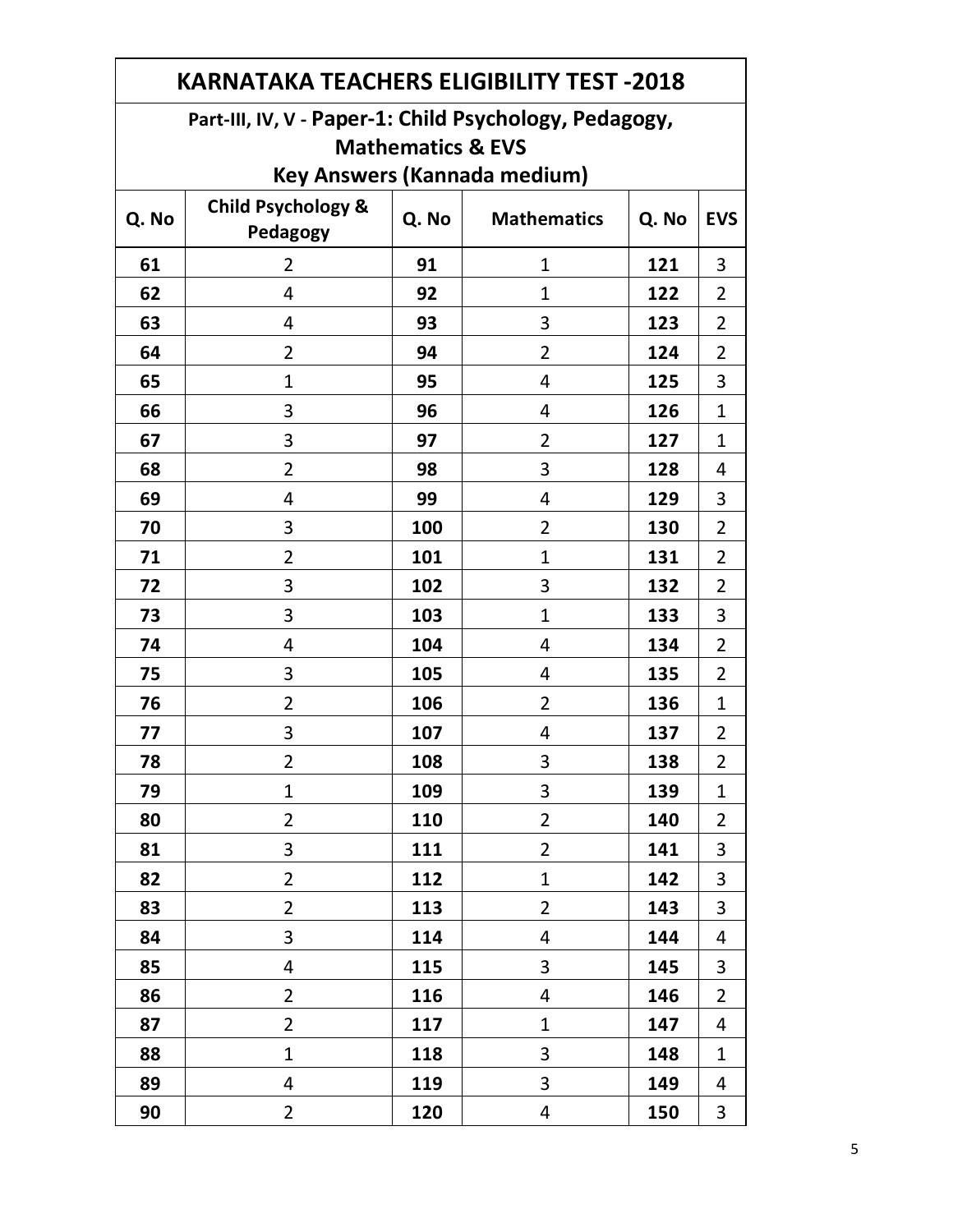| <b>KARNATAKA TEACHERS ELIGIBILITY TEST-2018</b> |                                                                                                        |     |                |  |  |  |
|-------------------------------------------------|--------------------------------------------------------------------------------------------------------|-----|----------------|--|--|--|
|                                                 | Part-III, IV, V - Paper-1: Social Science for Visually Impaired<br><b>Key Answers (Kannada Medium)</b> |     |                |  |  |  |
| Q. No                                           | <b>Social Science for VI</b><br>Q. No<br><b>Social Science for VI</b>                                  |     |                |  |  |  |
| 91                                              | 2                                                                                                      | 121 | 3              |  |  |  |
| 92                                              | 2                                                                                                      | 122 | 2              |  |  |  |
| 93                                              | 3                                                                                                      | 123 | 2              |  |  |  |
| 94                                              | $\mathbf{1}$                                                                                           | 124 | 1              |  |  |  |
| 95                                              | 2                                                                                                      | 125 | 3              |  |  |  |
| 96                                              | 3                                                                                                      | 126 | 2              |  |  |  |
| 97                                              | $\mathbf 1$                                                                                            | 127 | $\overline{2}$ |  |  |  |
| 98                                              | 1                                                                                                      | 128 | 3              |  |  |  |
| 99                                              | 3                                                                                                      | 129 | 3              |  |  |  |
| 100                                             | 2                                                                                                      | 130 | 4              |  |  |  |
| 101                                             | $\overline{2}$                                                                                         | 131 | 3              |  |  |  |
| 102                                             | $\overline{2}$                                                                                         | 132 | $\overline{2}$ |  |  |  |
| 103                                             | 1                                                                                                      | 133 | $\overline{2}$ |  |  |  |
| 104                                             | 2                                                                                                      | 134 | $\mathbf{1}$   |  |  |  |
| 105                                             | 3                                                                                                      | 135 | 2              |  |  |  |
| 106                                             | 1                                                                                                      | 136 | 4              |  |  |  |
| 107                                             | $\mathbf 1$                                                                                            | 137 | 4              |  |  |  |
| 108                                             | 2                                                                                                      | 138 | 1              |  |  |  |
| 109                                             | 4                                                                                                      | 139 | 4              |  |  |  |
| 110                                             | $\mathbf{1}$                                                                                           | 140 | $\overline{4}$ |  |  |  |
| 111                                             | $\mathbf{1}$                                                                                           | 141 | 3              |  |  |  |
| 112                                             | 3                                                                                                      | 142 | $\mathbf{1}$   |  |  |  |
| 113                                             | $\overline{2}$                                                                                         | 143 | $\mathbf{1}$   |  |  |  |
| 114                                             | $\mathbf{1}$                                                                                           | 144 | $\overline{2}$ |  |  |  |
| 115                                             | $\overline{2}$                                                                                         | 145 | 3              |  |  |  |
| 116                                             | $\overline{2}$                                                                                         | 146 | $\overline{2}$ |  |  |  |
| 117                                             | $\overline{2}$                                                                                         | 147 | 4              |  |  |  |
| 118                                             | $\mathbf{1}$                                                                                           | 148 | $\mathbf 1$    |  |  |  |
| 119                                             | 3                                                                                                      | 149 | $\overline{2}$ |  |  |  |
| 120                                             | 4                                                                                                      | 150 | 3              |  |  |  |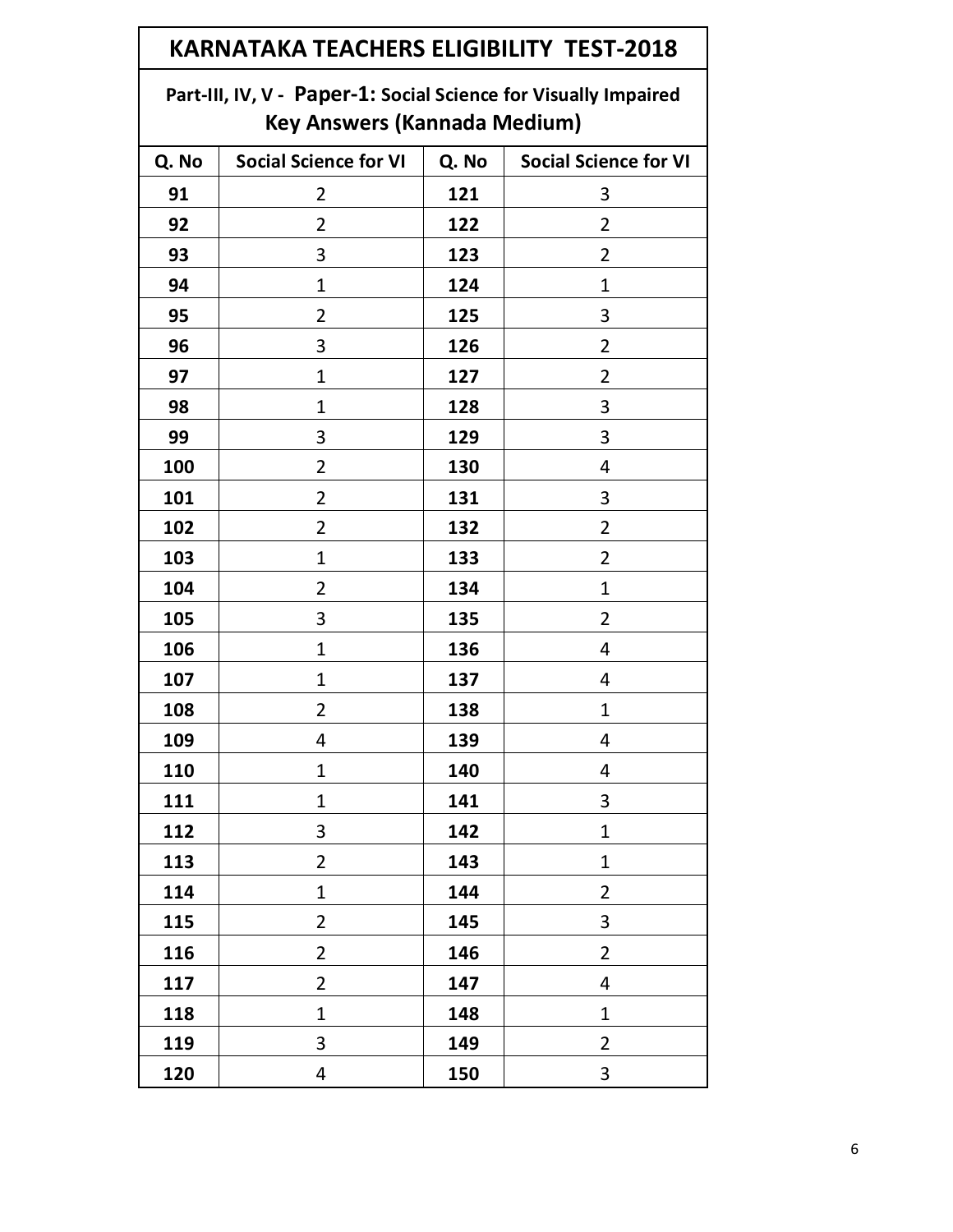| <b>KARNATAKA TEACHERS ELIGIBILITY TEST-2018</b> |                                                                                                                               |       |                    |       |                |  |  |  |
|-------------------------------------------------|-------------------------------------------------------------------------------------------------------------------------------|-------|--------------------|-------|----------------|--|--|--|
|                                                 | Part-III, IV, V - Paper-1: Child Psychology, Pedagogy,<br><b>Mathematics &amp; EVS</b><br><b>Key Answers (English medium)</b> |       |                    |       |                |  |  |  |
| Q. No                                           | <b>Child Psychology</b><br>& Pedagogy                                                                                         | Q. No | <b>Mathematics</b> | Q. No | <b>EVS</b>     |  |  |  |
| 61                                              | $\overline{2}$                                                                                                                | 91    | $\mathbf 1$        | 121   | 3              |  |  |  |
| 62                                              | 4                                                                                                                             | 92    | $\mathbf{1}$       | 122   | $\overline{2}$ |  |  |  |
| 63                                              | 4                                                                                                                             | 93    | 3                  | 123   | $\overline{2}$ |  |  |  |
| 64                                              | 2                                                                                                                             | 94    | $\overline{2}$     | 124   | $\overline{2}$ |  |  |  |
| 65                                              | $\mathbf 1$                                                                                                                   | 95    | 4                  | 125   | 3              |  |  |  |
| 66                                              | 3                                                                                                                             | 96    | 4                  | 126   | $\mathbf 1$    |  |  |  |
| 67                                              | 3                                                                                                                             | 97    | $\overline{2}$     | 127   | $\mathbf{1}$   |  |  |  |
| 68                                              | $\overline{2}$                                                                                                                | 98    | 3                  | 128   | 4              |  |  |  |
| 69                                              | 4                                                                                                                             | 99    | 4                  | 129   | 3              |  |  |  |
| 70                                              | 3                                                                                                                             | 100   | $\overline{2}$     | 130   | $\overline{2}$ |  |  |  |
| 71                                              | $\overline{2}$                                                                                                                | 101   | $\mathbf{1}$       | 131   | $\overline{2}$ |  |  |  |
| 72                                              | 3                                                                                                                             | 102   | 3                  | 132   | 2              |  |  |  |
| 73                                              | 3                                                                                                                             | 103   | $\mathbf 1$        | 133   | 3              |  |  |  |
| 74                                              | 4                                                                                                                             | 104   | 4                  | 134   | 2              |  |  |  |
| 75                                              | 3                                                                                                                             | 105   | 4                  | 135   | $\overline{2}$ |  |  |  |
| 76                                              | 2                                                                                                                             | 106   | $\overline{2}$     | 136   | 1              |  |  |  |
| 77                                              | 3                                                                                                                             | 107   | 4                  | 137   | 2              |  |  |  |
| 78                                              | 2                                                                                                                             | 108   | 3                  | 138   | $\overline{2}$ |  |  |  |
| 79                                              | $\mathbf{1}$                                                                                                                  | 109   | 3                  | 139   | 1              |  |  |  |
| 80                                              | $\overline{2}$                                                                                                                | 110   | $\overline{2}$     | 140   | 2              |  |  |  |
| 81                                              | 3                                                                                                                             | 111   | $\overline{2}$     | 141   | 3              |  |  |  |
| 82                                              | $\overline{2}$                                                                                                                | 112   | $\mathbf{1}$       | 142   | 3              |  |  |  |
| 83                                              | $\overline{2}$                                                                                                                | 113   | $\overline{2}$     | 143   | 3              |  |  |  |
| 84                                              | 3                                                                                                                             | 114   | 4                  | 144   | 4              |  |  |  |
| 85                                              | 4                                                                                                                             | 115   | 3                  | 145   | 3              |  |  |  |
| 86                                              | $\overline{2}$                                                                                                                | 116   | 4                  | 146   | $\overline{2}$ |  |  |  |
| 87                                              | $\overline{2}$                                                                                                                | 117   | $\mathbf{1}$       | 147   | 4              |  |  |  |
| 88                                              | $\mathbf{1}$                                                                                                                  | 118   | 3                  | 148   | 1              |  |  |  |
| 89                                              | 4                                                                                                                             | 119   | 3                  | 149   | 4              |  |  |  |
| 90                                              | $\overline{2}$                                                                                                                | 120   | 4                  | 150   | 3              |  |  |  |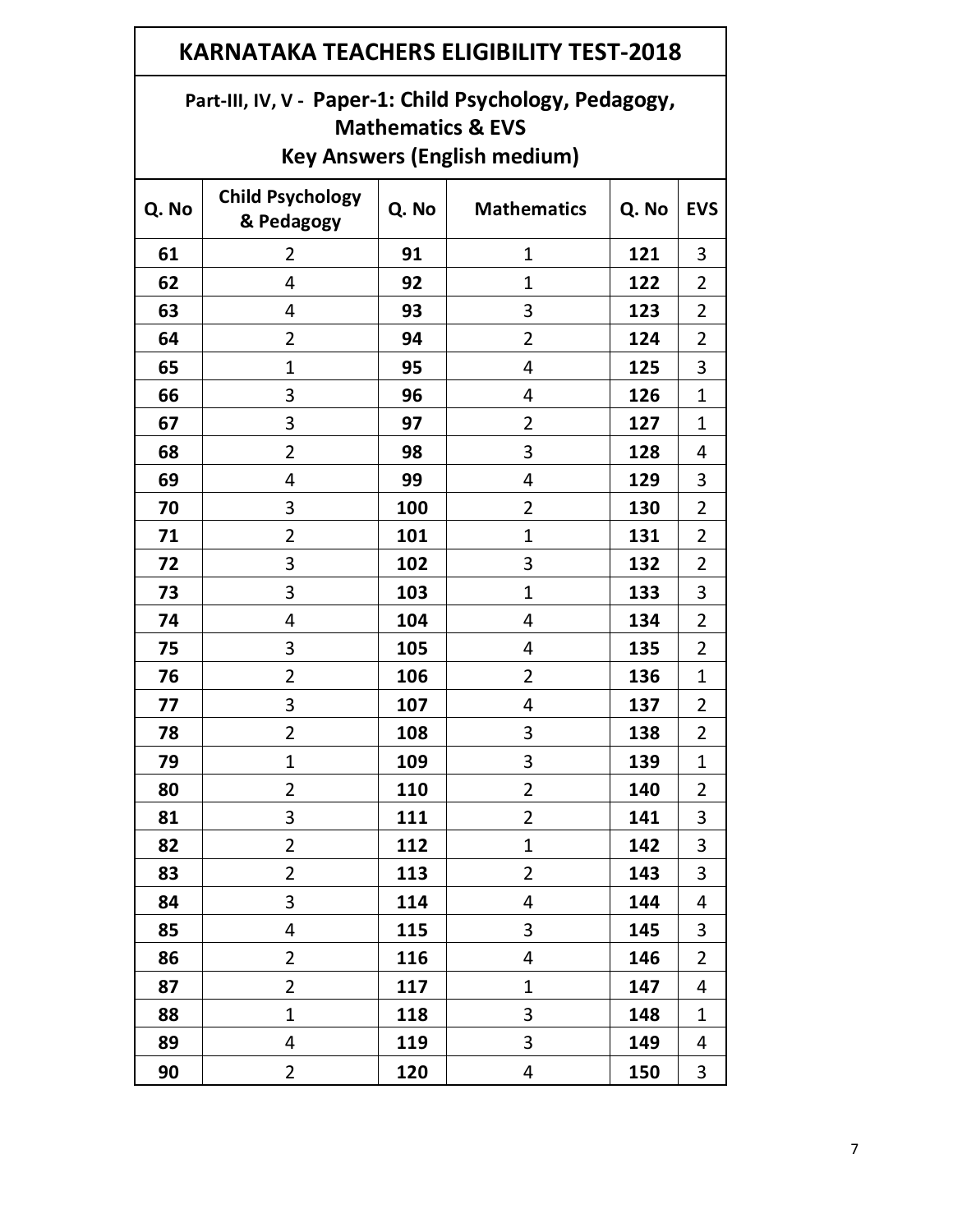| Part-III, IV, V - Paper-1: Social Science for Visually Impaired |                              |       |                              |  |  |  |
|-----------------------------------------------------------------|------------------------------|-------|------------------------------|--|--|--|
| <b>Key Answers (English Medium)</b>                             |                              |       |                              |  |  |  |
| Q. No                                                           | <b>Social Science for VI</b> | Q. No | <b>Social Science for VI</b> |  |  |  |
| 91                                                              | $\overline{2}$               | 121   | 3                            |  |  |  |
| 92                                                              | $\overline{2}$               | 122   | $\overline{2}$               |  |  |  |
| 93                                                              | 3                            | 123   | $\overline{2}$               |  |  |  |
| 94                                                              | 1                            | 124   | $\mathbf 1$                  |  |  |  |
| 95                                                              | $\overline{2}$               | 125   | 3                            |  |  |  |
| 96                                                              | 3                            | 126   | $\overline{2}$               |  |  |  |
| 97                                                              | 1                            | 127   | $\overline{2}$               |  |  |  |
| 98                                                              | 1                            | 128   | 3                            |  |  |  |
| 99                                                              | 3                            | 129   | 3                            |  |  |  |
| 100                                                             | $\overline{2}$               | 130   | 4                            |  |  |  |
| 101                                                             | $\overline{2}$               | 131   | 3                            |  |  |  |
| 102                                                             | $\overline{2}$               | 132   | $\overline{2}$               |  |  |  |
| 103                                                             | $\mathbf 1$                  | 133   | $\overline{2}$               |  |  |  |
| 104                                                             | $\overline{2}$               | 134   | $\mathbf{1}$                 |  |  |  |
| 105                                                             | 3                            | 135   | $\overline{2}$               |  |  |  |
| 106                                                             | $\mathbf{1}$                 | 136   | 4                            |  |  |  |
| 107                                                             | 1                            | 137   | 4                            |  |  |  |
| 108                                                             | $\overline{2}$               | 138   | $\mathbf{1}$                 |  |  |  |
| 109                                                             | 4                            | 139   | 4                            |  |  |  |
| 110                                                             | $\mathbf{1}$                 | 140   | 4                            |  |  |  |
| 111                                                             | $\mathbf 1$                  | 141   | 3                            |  |  |  |
| 112                                                             | 3                            | 142   | 1                            |  |  |  |
| 113                                                             | $\overline{2}$               | 143   | $\mathbf{1}$                 |  |  |  |
| 114                                                             | $\mathbf{1}$                 | 144   | $\overline{2}$               |  |  |  |
| 115                                                             | $\overline{2}$               | 145   | 3                            |  |  |  |
| 116                                                             | $\overline{2}$               | 146   | $\overline{2}$               |  |  |  |
| 117                                                             | $\overline{2}$               | 147   | 4                            |  |  |  |
| 118                                                             | $\mathbf{1}$                 | 148   | $\mathbf{1}$                 |  |  |  |
| 119                                                             | 3                            | 149   | $\overline{2}$               |  |  |  |
| 120                                                             | 4                            | 150   | 3                            |  |  |  |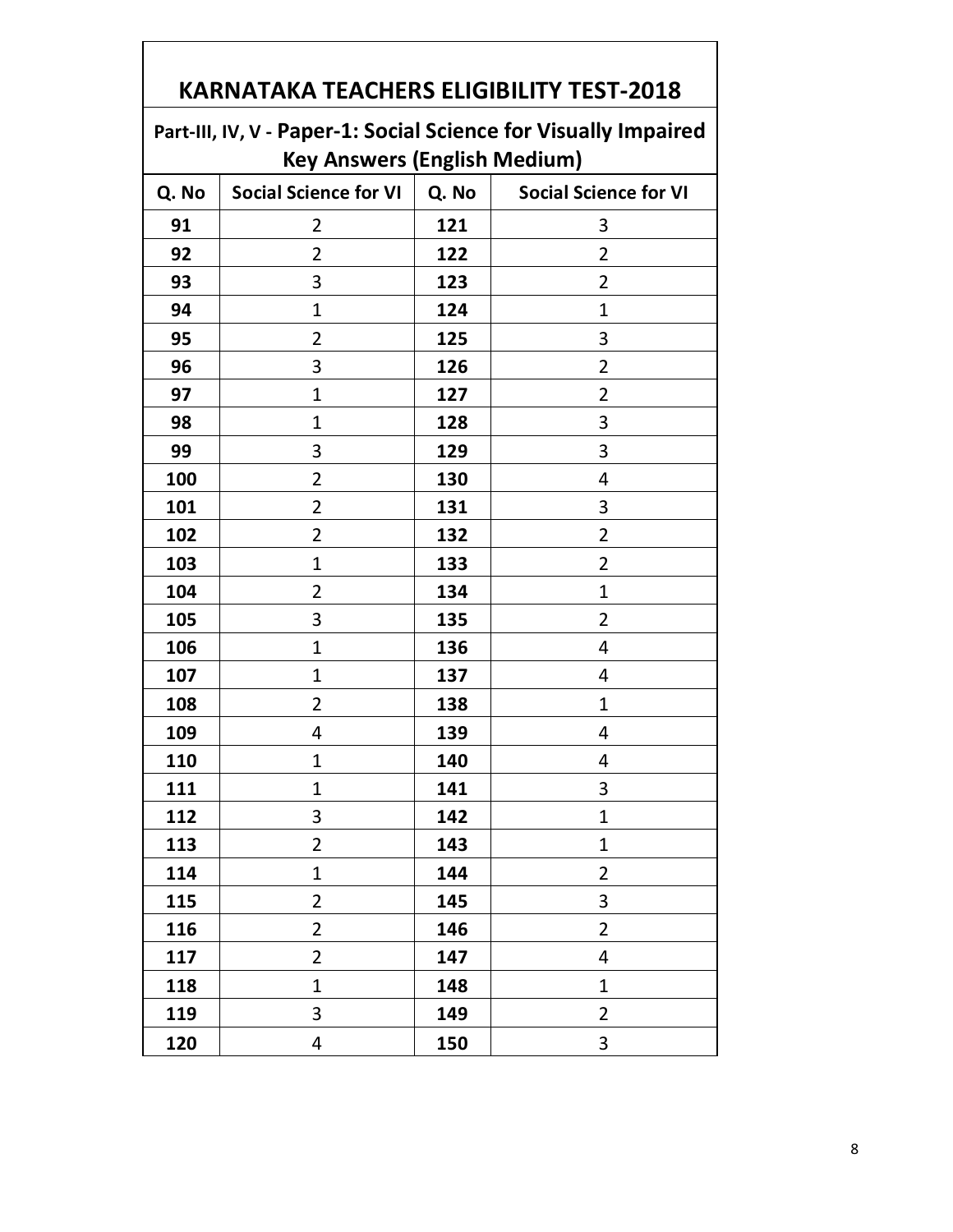| <b>KARNATAKA TEACHERS ELIGIBILITY TEST -2018</b> |                                                                                                                            |       |                    |       |                |  |  |
|--------------------------------------------------|----------------------------------------------------------------------------------------------------------------------------|-------|--------------------|-------|----------------|--|--|
|                                                  | Part-III, IV, V - Paper-1: Child Psychology, Pedagogy,<br><b>Mathematics &amp; EVS</b><br><b>Key Answers (Urdu medium)</b> |       |                    |       |                |  |  |
| Q. No                                            | <b>Child Psychology &amp;</b><br>Pedagogy                                                                                  | Q. No | <b>Mathematics</b> | Q. No | <b>EVS</b>     |  |  |
| 61                                               | $\overline{2}$                                                                                                             | 91    | 1                  | 121   | 3              |  |  |
| 62                                               | 4                                                                                                                          | 92    | $\mathbf{1}$       | 122   | 2              |  |  |
| 63                                               | 4                                                                                                                          | 93    | 3                  | 123   | $\overline{2}$ |  |  |
| 64                                               | $\overline{2}$                                                                                                             | 94    | $\overline{2}$     | 124   | $\overline{2}$ |  |  |
| 65                                               | $\mathbf{1}$                                                                                                               | 95    | 4                  | 125   | 3              |  |  |
| 66                                               | 3                                                                                                                          | 96    | 4                  | 126   | $\mathbf{1}$   |  |  |
| 67                                               | 3                                                                                                                          | 97    | $\overline{2}$     | 127   | $\mathbf{1}$   |  |  |
| 68                                               | $\overline{2}$                                                                                                             | 98    | 3                  | 128   | 4              |  |  |
| 69                                               | 4                                                                                                                          | 99    | 4                  | 129   | 3              |  |  |
| 70                                               | 3                                                                                                                          | 100   | $\overline{2}$     | 130   | 2              |  |  |
| 71                                               | 2                                                                                                                          | 101   | $\mathbf{1}$       | 131   | $\overline{2}$ |  |  |
| 72                                               | 3                                                                                                                          | 102   | 3                  | 132   | $\overline{2}$ |  |  |
| 73                                               | 3                                                                                                                          | 103   | $\mathbf{1}$       | 133   | 3              |  |  |
| 74                                               | 4                                                                                                                          | 104   | 4                  | 134   | $\overline{2}$ |  |  |
| 75                                               | 3                                                                                                                          | 105   | 4                  | 135   | $\overline{2}$ |  |  |
| 76                                               | $\overline{2}$                                                                                                             | 106   | $\overline{2}$     | 136   | $\mathbf 1$    |  |  |
| 77                                               | 3                                                                                                                          | 107   | 4                  | 137   | $\overline{2}$ |  |  |
| 78                                               | $\overline{2}$                                                                                                             | 108   | 3                  | 138   | $\overline{2}$ |  |  |
| 79                                               | $\mathbf{1}$                                                                                                               | 109   | 3                  | 139   | $\mathbf{1}$   |  |  |
| 80                                               | $\overline{2}$                                                                                                             | 110   | $\overline{2}$     | 140   | $\overline{2}$ |  |  |
| 81                                               | 3                                                                                                                          | 111   | $\overline{2}$     | 141   | 3              |  |  |
| 82                                               | $\overline{2}$                                                                                                             | 112   | $\mathbf{1}$       | 142   | 3              |  |  |
| 83                                               | $\overline{2}$                                                                                                             | 113   | $\overline{2}$     | 143   | 3              |  |  |
| 84                                               | 3                                                                                                                          | 114   | 4                  | 144   | 4              |  |  |
| 85                                               | 4                                                                                                                          | 115   | 3                  | 145   | 3              |  |  |
| 86                                               | $\overline{2}$                                                                                                             | 116   | 4                  | 146   | $\overline{2}$ |  |  |
| 87                                               | $\overline{2}$                                                                                                             | 117   | $\mathbf{1}$       | 147   | 4              |  |  |
| 88                                               | $\mathbf{1}$                                                                                                               | 118   | 3                  | 148   | $\mathbf{1}$   |  |  |
| 89                                               | 4                                                                                                                          | 119   | 3                  | 149   | 4              |  |  |
| 90                                               | $\overline{2}$                                                                                                             | 120   | 4                  | 150   | 3              |  |  |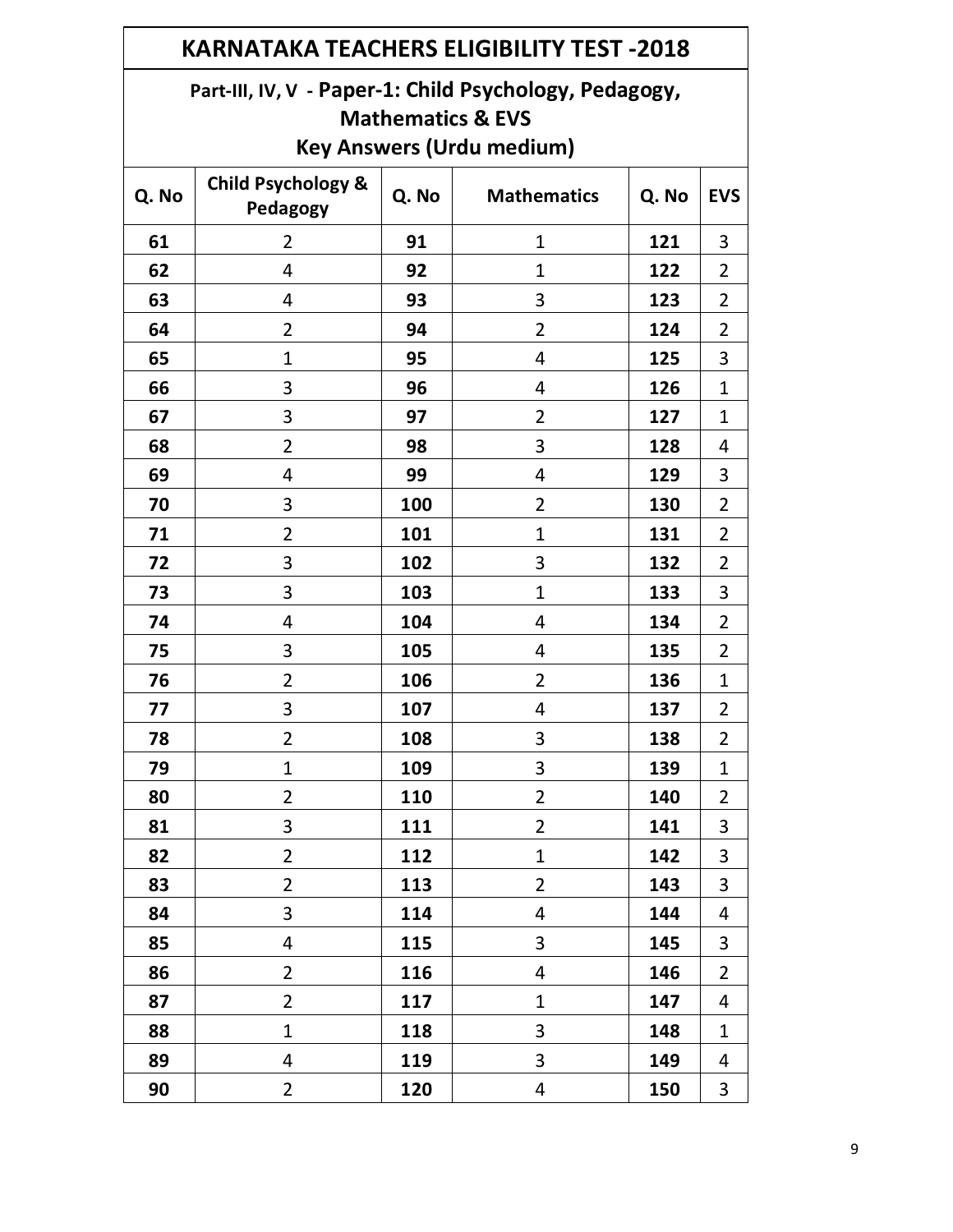| <b>Key Answers (Urdu Medium)</b> |                              |       |                              |  |  |
|----------------------------------|------------------------------|-------|------------------------------|--|--|
| Q. No                            | <b>Social Science for VI</b> | Q. No | <b>Social Science for VI</b> |  |  |
| 91                               | 2                            | 121   | 3                            |  |  |
| 92                               | $\overline{2}$               | 122   | $\overline{2}$               |  |  |
| 93                               | 3                            | 123   | $\overline{2}$               |  |  |
| 94                               | 1                            | 124   | $\mathbf{1}$                 |  |  |
| 95                               | 2                            | 125   | 3                            |  |  |
| 96                               | 3                            | 126   | 2                            |  |  |
| 97                               | $\mathbf 1$                  | 127   | $\overline{2}$               |  |  |
| 98                               | $\mathbf 1$                  | 128   | 3                            |  |  |
| 99                               | 3                            | 129   | 3                            |  |  |
| 100                              | $\overline{2}$               | 130   | 4                            |  |  |
| 101                              | $\overline{2}$               | 131   | 3                            |  |  |
| 102                              | $\overline{2}$               | 132   | $\overline{2}$               |  |  |
| 103                              | $\mathbf 1$                  | 133   | $\overline{2}$               |  |  |
| 104                              | 2                            | 134   | $\mathbf{1}$                 |  |  |
| 105                              | 3                            | 135   | $\overline{2}$               |  |  |
| 106                              | 1                            | 136   | 4                            |  |  |
| 107                              | $\mathbf 1$                  | 137   | 4                            |  |  |
| 108                              | $\overline{2}$               | 138   | $\mathbf{1}$                 |  |  |
| 109                              | 4                            | 139   | 4                            |  |  |
| 110                              | $\mathbf 1$                  | 140   | 4                            |  |  |
| 111                              | $\mathbf 1$                  | 141   | 3                            |  |  |
| 112                              | 3                            | 142   | $\mathbf{1}$                 |  |  |
| 113                              | $\overline{2}$               | 143   | $\mathbf{1}$                 |  |  |
| 114                              | $\mathbf{1}$                 | 144   | $\overline{2}$               |  |  |
| 115                              | $\overline{2}$               | 145   | 3                            |  |  |
| 116                              | $\overline{2}$               | 146   | $\overline{2}$               |  |  |
| 117                              | $\overline{2}$               | 147   | $\overline{4}$               |  |  |
| 118                              | $\mathbf{1}$                 | 148   | $\mathbf{1}$                 |  |  |
| 119                              | 3                            | 149   | $\overline{2}$               |  |  |
| 120                              | 4                            | 150   | 3                            |  |  |

# **Part-III, IV, V - Paper-1: Social Science for Visually Impaired**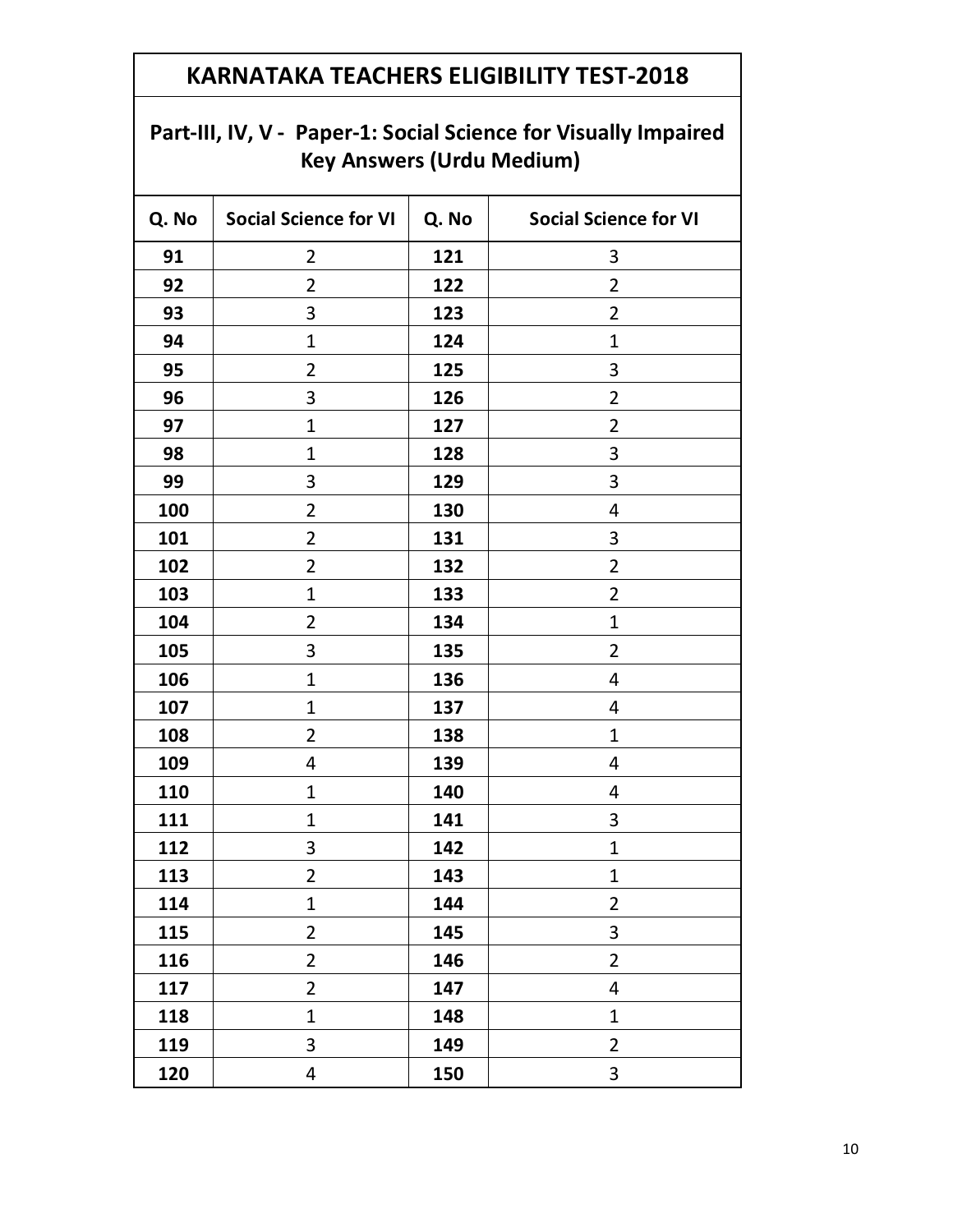| Part-III, IV, V - Paper-1: Child Psychology, Pedagogy, Mathematics |                                              |       |                    |       |                |  |  |
|--------------------------------------------------------------------|----------------------------------------------|-------|--------------------|-------|----------------|--|--|
|                                                                    | & EVS<br><b>Key Answers (Marathi medium)</b> |       |                    |       |                |  |  |
| Q. No                                                              | <b>Child Psychology</b><br>& Pedagogy        | Q. No | <b>Mathematics</b> | Q. No | <b>EVS</b>     |  |  |
| 61                                                                 | 2                                            | 91    | $\mathbf{1}$       | 121   | 3              |  |  |
| 62                                                                 | 4                                            | 92    | $\mathbf{1}$       | 122   | 2              |  |  |
| 63                                                                 | 4                                            | 93    | 3                  | 123   | 2              |  |  |
| 64                                                                 | 2                                            | 94    | 2                  | 124   | 2              |  |  |
| 65                                                                 | 1                                            | 95    | 4                  | 125   | 3              |  |  |
| 66                                                                 | 3                                            | 96    | 4                  | 126   | 1              |  |  |
| 67                                                                 | 3                                            | 97    | $\overline{2}$     | 127   | 1              |  |  |
| 68                                                                 | $\overline{2}$                               | 98    | 3                  | 128   | 4              |  |  |
| 69                                                                 | 4                                            | 99    | 4                  | 129   | 3              |  |  |
| 70                                                                 | 3                                            | 100   | $\overline{2}$     | 130   | 2              |  |  |
| 71                                                                 | 2                                            | 101   | 1                  | 131   | 2              |  |  |
| 72                                                                 | 3                                            | 102   | 3                  | 132   | $\overline{2}$ |  |  |
| 73                                                                 | 3                                            | 103   | 1                  | 133   | 3              |  |  |
| 74                                                                 | 4                                            | 104   | 4                  | 134   | $\overline{2}$ |  |  |
| 75                                                                 | 3                                            | 105   | 4                  | 135   | $\overline{2}$ |  |  |
| 76                                                                 | $\overline{2}$                               | 106   | $\overline{2}$     | 136   | 1              |  |  |
| 77                                                                 | 3                                            | 107   | 4                  | 137   | 2              |  |  |
| 78                                                                 | 2                                            | 108   | 3                  | 138   | 2              |  |  |
| 79                                                                 | 1                                            | 109   | 3                  | 139   | 1              |  |  |
| 80                                                                 | 2                                            | 110   | $\overline{2}$     | 140   | 2              |  |  |
| 81                                                                 | 3                                            | 111   | $\overline{2}$     | 141   | 3              |  |  |
| 82                                                                 | $\overline{2}$                               | 112   | $\mathbf 1$        | 142   | 3              |  |  |
| 83                                                                 | $\overline{2}$                               | 113   | $\overline{2}$     | 143   | 3              |  |  |
| 84                                                                 | 3                                            | 114   | 4                  | 144   | 4              |  |  |
| 85                                                                 | 4                                            | 115   | 3                  | 145   | 3              |  |  |
| 86                                                                 | $\overline{2}$                               | 116   | 4                  | 146   | $\overline{2}$ |  |  |
| 87                                                                 | $\overline{2}$                               | 117   | $\mathbf 1$        | 147   | 4              |  |  |
| 88                                                                 | $\mathbf{1}$                                 | 118   | 3                  | 148   | 1              |  |  |
| 89                                                                 | 4                                            | 119   | 3                  | 149   | 4              |  |  |
| 90                                                                 | $\overline{2}$                               | 120   | $\overline{4}$     | 150   | 3              |  |  |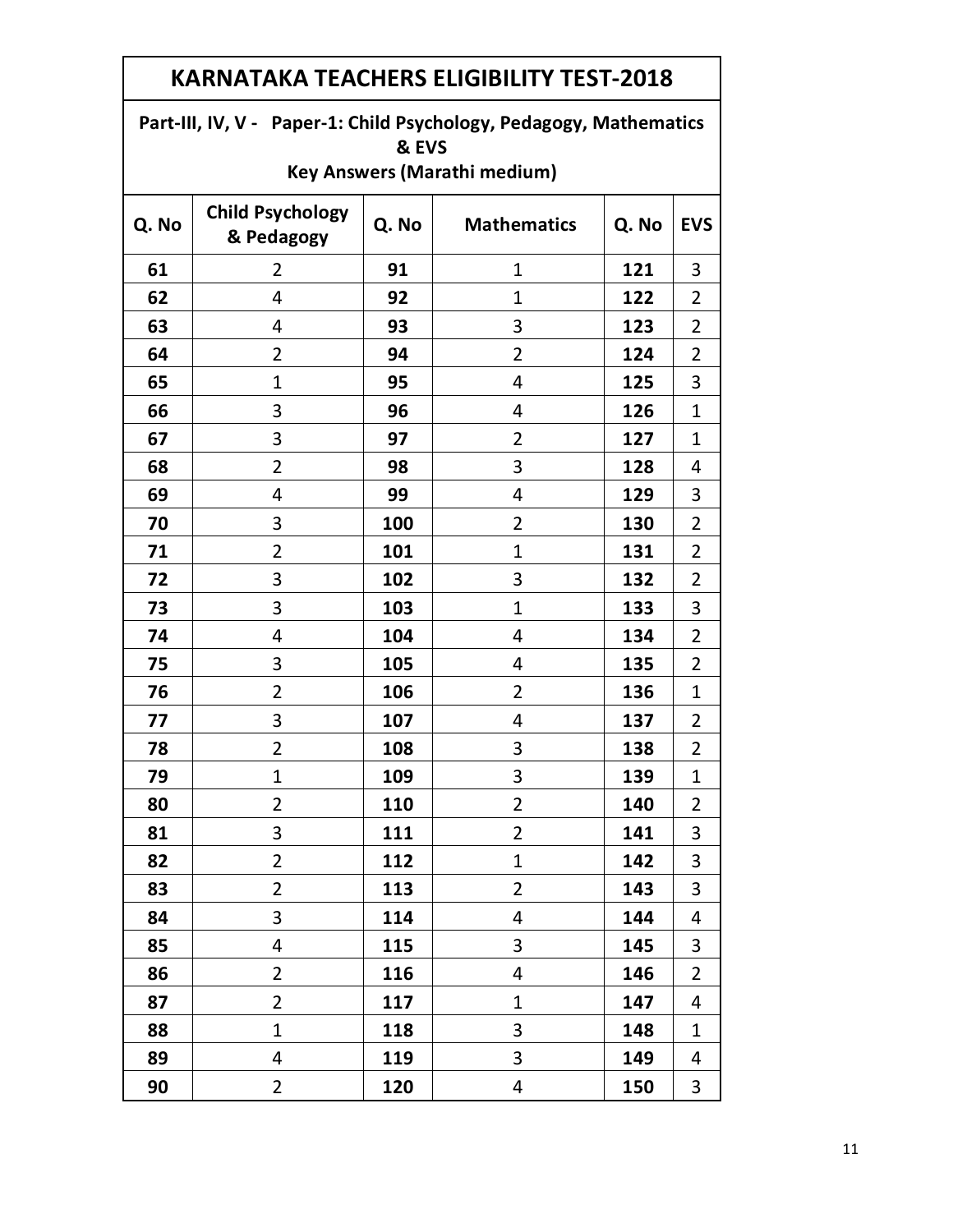|            | <b>KARNATAKA TEACHERS ELIGIBILITY TEST-2018</b>                                                        |     |                |  |  |  |
|------------|--------------------------------------------------------------------------------------------------------|-----|----------------|--|--|--|
|            | Part-III, IV, V - Paper-1: Social Science for Visually Impaired<br><b>Key Answers (Marathi Medium)</b> |     |                |  |  |  |
| Q. No      | <b>Social Science for VI</b><br>Q. No<br><b>Social Science for VI</b>                                  |     |                |  |  |  |
| 91         | $\overline{2}$                                                                                         | 121 | 3              |  |  |  |
| 92         | 2                                                                                                      | 122 | 2              |  |  |  |
| 93         | 3                                                                                                      | 123 | $\overline{2}$ |  |  |  |
| 94         | $\mathbf{1}$                                                                                           | 124 | $\mathbf{1}$   |  |  |  |
| 95         | $\overline{2}$                                                                                         | 125 | 3              |  |  |  |
| 96         | 3                                                                                                      | 126 | $\overline{2}$ |  |  |  |
| 97         | $\mathbf{1}$                                                                                           | 127 | $\overline{2}$ |  |  |  |
| 98         | $\mathbf{1}$                                                                                           | 128 | 3              |  |  |  |
| 99         | 3                                                                                                      | 129 | 3              |  |  |  |
| 100        | $\overline{2}$                                                                                         | 130 | 4              |  |  |  |
| 101        | $\overline{2}$                                                                                         | 131 | 3              |  |  |  |
| 102        | $\overline{2}$                                                                                         | 132 | $\overline{2}$ |  |  |  |
| 103        | 1                                                                                                      | 133 | 2              |  |  |  |
| 104        | $\overline{2}$                                                                                         | 134 | $\mathbf{1}$   |  |  |  |
| 105        | 3                                                                                                      | 135 | $\overline{2}$ |  |  |  |
| 106        | $\mathbf{1}$                                                                                           | 136 | 4              |  |  |  |
| 107        | 1                                                                                                      | 137 | 4              |  |  |  |
| 108        | 2                                                                                                      | 138 | $\mathbf{1}$   |  |  |  |
| <b>109</b> | 4                                                                                                      | 139 | 4              |  |  |  |
| 110        | $\mathbf{1}$                                                                                           | 140 | 4              |  |  |  |
| 111        | $\mathbf{1}$                                                                                           | 141 | 3              |  |  |  |
| 112        | 3                                                                                                      | 142 | $\mathbf{1}$   |  |  |  |
| 113        | $\overline{2}$                                                                                         | 143 | $\mathbf{1}$   |  |  |  |
| 114        | $\mathbf{1}$                                                                                           | 144 | $\overline{2}$ |  |  |  |
| 115        | $\overline{2}$                                                                                         | 145 | 3              |  |  |  |
| 116        | $\overline{2}$                                                                                         | 146 | $\overline{2}$ |  |  |  |
| 117        | $\overline{2}$                                                                                         | 147 | 4              |  |  |  |
| 118        | $\mathbf{1}$                                                                                           | 148 | $\mathbf{1}$   |  |  |  |
| 119        | 3                                                                                                      | 149 | $\overline{2}$ |  |  |  |
| 120        | 4                                                                                                      | 150 | 3              |  |  |  |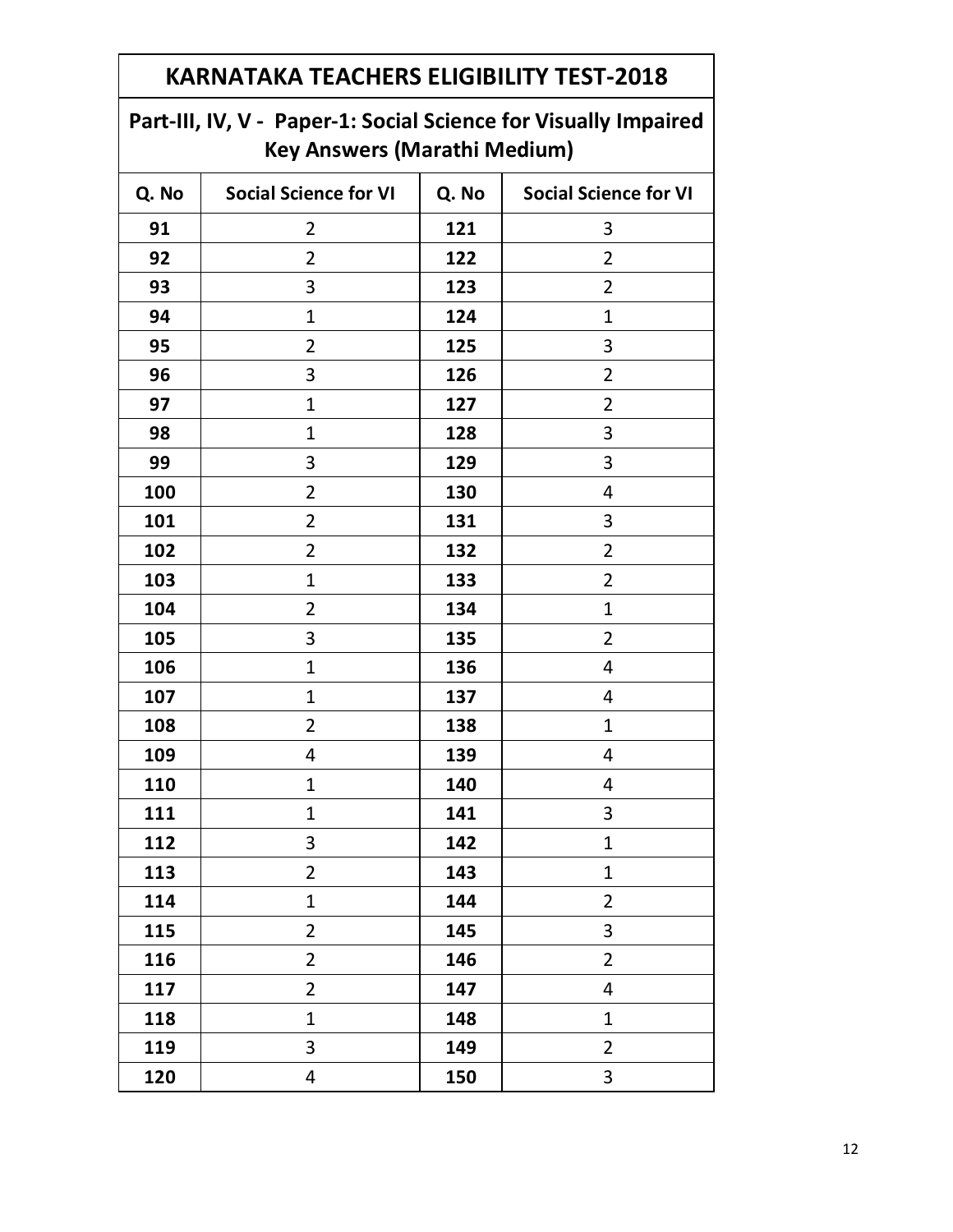| Part-III, IV, V - Paper-1: Child Psychology, Pedagogy, Mathematics & EVS |
|--------------------------------------------------------------------------|
| <b>Key Answers (Telugu medium)</b>                                       |

| Q. No | <b>Child Psychology &amp;</b><br>Pedagogy | Q. No | <b>Mathematics</b> | Q. No | <b>EVS</b>     |
|-------|-------------------------------------------|-------|--------------------|-------|----------------|
| 61    | $\overline{2}$                            | 91    | $\mathbf{1}$       | 121   | $\mathbf{3}$   |
| 62    | 4                                         | 92    | $\mathbf{1}$       | 122   | $\overline{2}$ |
| 63    | $\overline{4}$                            | 93    | 3                  | 123   | $\overline{2}$ |
| 64    | $\overline{2}$                            | 94    | $\overline{2}$     | 124   | $\overline{2}$ |
| 65    | $\mathbf 1$                               | 95    | $\overline{4}$     | 125   | 3              |
| 66    | 3                                         | 96    | $\overline{4}$     | 126   | $\mathbf{1}$   |
| 67    | 3                                         | 97    | $\overline{2}$     | 127   | $\mathbf 1$    |
| 68    | $\overline{2}$                            | 98    | 3                  | 128   | 4              |
| 69    | 4                                         | 99    | 4                  | 129   | 3              |
| 70    | 3                                         | 100   | $\overline{2}$     | 130   | $\overline{2}$ |
| 71    | $\overline{2}$                            | 101   | $\mathbf{1}$       | 131   | $\overline{2}$ |
| 72    | 3                                         | 102   | 3                  | 132   | $\overline{2}$ |
| 73    | 3                                         | 103   | $\mathbf{1}$       | 133   | 3              |
| 74    | 4                                         | 104   | $\overline{4}$     | 134   | $\overline{2}$ |
| 75    | 3                                         | 105   | $\overline{4}$     | 135   | $\overline{2}$ |
| 76    | $\overline{2}$                            | 106   | $\overline{2}$     | 136   | $\mathbf{1}$   |
| 77    | 3                                         | 107   | 4                  | 137   | $\overline{2}$ |
| 78    | $\overline{2}$                            | 108   | 3                  | 138   | $\overline{2}$ |
| 79    | $\mathbf{1}$                              | 109   | 3                  | 139   | $\mathbf 1$    |
| 80    | $\overline{2}$                            | 110   | $\overline{2}$     | 140   | $\overline{2}$ |
| 81    | 3                                         | 111   | $\overline{2}$     | 141   | 3              |
| 82    | $\overline{2}$                            | 112   | $\mathbf 1$        | 142   | 3              |
| 83    | $\overline{2}$                            | 113   | 2                  | 143   | 3              |
| 84    | $\overline{3}$                            | 114   | $\overline{4}$     | 144   | $\overline{4}$ |
| 85    | 4                                         | 115   | 3                  | 145   | 3              |
| 86    | $\overline{2}$                            | 116   | 4                  | 146   | $\overline{2}$ |
| 87    | $\overline{2}$                            | 117   | $\mathbf{1}$       | 147   | 4              |
| 88    | $\mathbf{1}$                              | 118   | 3                  | 148   | $\mathbf 1$    |
| 89    | 4                                         | 119   | $\overline{3}$     | 149   | 4              |
| 90    | $\overline{2}$                            | 120   | 4                  | 150   | $\mathbf{3}$   |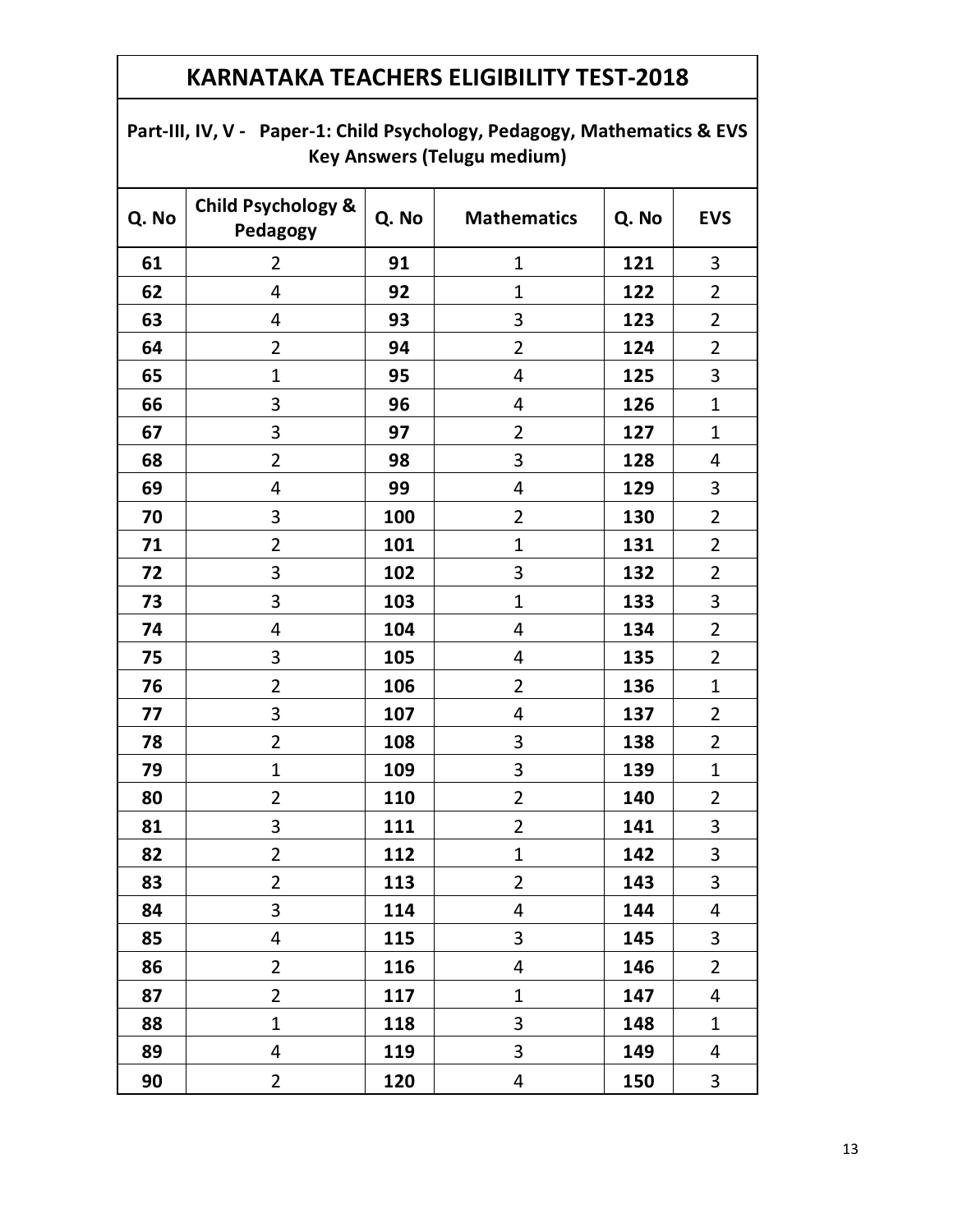#### **Part-III, IV, V - Paper-1: Social Science for Visually Impaired Key Answers (Telugu Medium)**

| Q. No | <b>Social Science for VI</b> | Q. No | <b>Social Science for VI</b> |
|-------|------------------------------|-------|------------------------------|
| 91    | 2                            | 121   | 3                            |
| 92    | $\overline{2}$               | 122   | $\overline{2}$               |
| 93    | 3                            | 123   | 2                            |
| 94    | $\mathbf 1$                  | 124   | $\mathbf 1$                  |
| 95    | $\overline{2}$               | 125   | 3                            |
| 96    | 3                            | 126   | $\overline{2}$               |
| 97    | 1                            | 127   | $\overline{2}$               |
| 98    | 1                            | 128   | 3                            |
| 99    | 3                            | 129   | 3                            |
| 100   | $\overline{2}$               | 130   | 4                            |
| 101   | $\overline{2}$               | 131   | 3                            |
| 102   | $\overline{2}$               | 132   | $\overline{2}$               |
| 103   | $\mathbf{1}$                 | 133   | $\overline{2}$               |
| 104   | $\overline{2}$               | 134   | $\mathbf{1}$                 |
| 105   | 3                            | 135   | $\overline{2}$               |
| 106   | $\overline{1}$               | 136   | 4                            |
| 107   | 1                            | 137   | 4                            |
| 108   | $\overline{2}$               | 138   | $\mathbf{1}$                 |
| 109   | 4                            | 139   | 4                            |
| 110   | $\mathbf{1}$                 | 140   | 4                            |
| 111   | $\mathbf{1}$                 | 141   | 3                            |
| 112   | 3                            | 142   | $\mathbf{1}$                 |
| 113   | $\overline{2}$               | 143   | $\mathbf{1}$                 |
| 114   | $\mathbf{1}$                 | 144   | $\overline{2}$               |
| 115   | $\overline{2}$               | 145   | 3                            |
| 116   | $\overline{2}$               | 146   | $\overline{2}$               |
| 117   | $\overline{2}$               | 147   | 4                            |
| 118   | $\mathbf{1}$                 | 148   | $\mathbf{1}$                 |
| 119   | $\overline{\mathbf{3}}$      | 149   | $\overline{2}$               |
| 120   | 4                            | 150   | 3                            |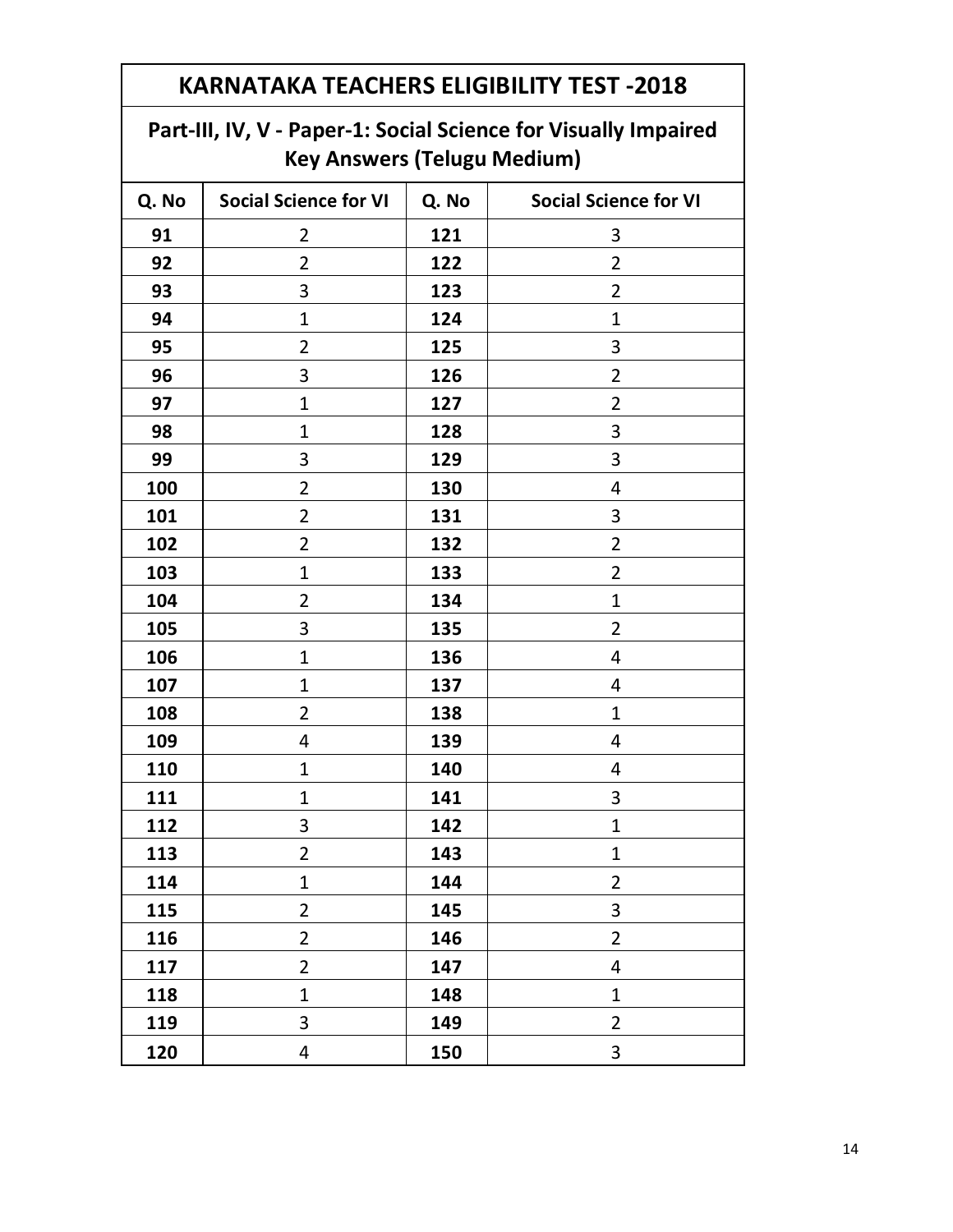| <b>Key Answers (Tamil medium)</b> |                                           |                             |                |       |                |  |  |  |
|-----------------------------------|-------------------------------------------|-----------------------------|----------------|-------|----------------|--|--|--|
| Q. No                             | <b>Child Psychology &amp;</b><br>Pedagogy | <b>Mathematics</b><br>Q. No |                | Q. No | <b>EVS</b>     |  |  |  |
| 61                                | $\overline{2}$                            | 91                          | 1              | 121   | 3              |  |  |  |
| 62                                | 4                                         | 92                          | 1              | 122   | $\overline{2}$ |  |  |  |
| 63                                | 4                                         | 93                          | 3              | 123   | $\overline{2}$ |  |  |  |
| 64                                | $\overline{2}$                            | 94                          | $\overline{2}$ | 124   | $\overline{2}$ |  |  |  |
| 65                                | $\mathbf{1}$                              | 95                          | 4              | 125   | 3              |  |  |  |
| 66                                | 3                                         | 96                          | 4              | 126   | $\mathbf{1}$   |  |  |  |
| 67                                | 3                                         | 97                          | $\overline{2}$ | 127   | $\mathbf{1}$   |  |  |  |
| 68                                | $\overline{2}$                            | 98                          | 3              | 128   | 4              |  |  |  |
| 69                                | 4                                         | 99                          | 4              | 129   | 3              |  |  |  |
| 70                                | 3                                         | 100                         | $\overline{2}$ | 130   | $\overline{2}$ |  |  |  |
| 71                                | $\overline{2}$                            | 101                         | $\mathbf{1}$   | 131   | $\overline{2}$ |  |  |  |
| 72                                | 3                                         | 102                         | 3              | 132   | $\overline{2}$ |  |  |  |
| 73                                | 3                                         | 103                         | $\overline{1}$ | 133   | 3              |  |  |  |
| 74                                | 4                                         | 104                         | 4              | 134   | $\overline{2}$ |  |  |  |
| 75                                | 3                                         | 105                         | $\overline{4}$ | 135   | $\overline{2}$ |  |  |  |
| 76                                | $\overline{2}$                            | 106                         | $\overline{2}$ | 136   | $\mathbf{1}$   |  |  |  |
| 77                                | 3                                         | 107                         | 4              | 137   | $\overline{2}$ |  |  |  |
| 78                                | $\overline{2}$                            | 108                         | 3              | 138   | $\overline{2}$ |  |  |  |
| 79                                | $\mathbf{1}$                              | 109                         | 3              | 139   | $\mathbf{1}$   |  |  |  |
| 80                                | $\overline{2}$                            | 110                         | $\overline{2}$ | 140   | $\overline{2}$ |  |  |  |
| 81                                | 3                                         | 111                         | $\overline{2}$ | 141   | 3              |  |  |  |
| 82                                | $\overline{2}$                            | 112                         | $\mathbf 1$    | 142   | 3              |  |  |  |
| 83                                | $\overline{2}$                            | 113                         | $\overline{2}$ | 143   | 3              |  |  |  |
| 84                                | 3                                         | 114                         | 4              | 144   | 4              |  |  |  |
| 85                                | 4                                         | 115                         | 3              | 145   | 3              |  |  |  |
| 86                                | $\overline{2}$                            | 116                         | 4              | 146   | $\overline{2}$ |  |  |  |
| 87                                | $\overline{2}$                            | 117                         | $\overline{1}$ | 147   | 4              |  |  |  |
| 88                                | $\mathbf{1}$                              | 118                         | 3              | 148   | $\mathbf{1}$   |  |  |  |
| 89                                | 4                                         | 119                         | 3              | 149   | 4              |  |  |  |
| 90                                | $\overline{2}$                            | 120                         | $\overline{4}$ | 150   | 3              |  |  |  |

**Part-III, IV, V - Paper-1: Child Psychology, Pedagogy, Mathematics & EVS**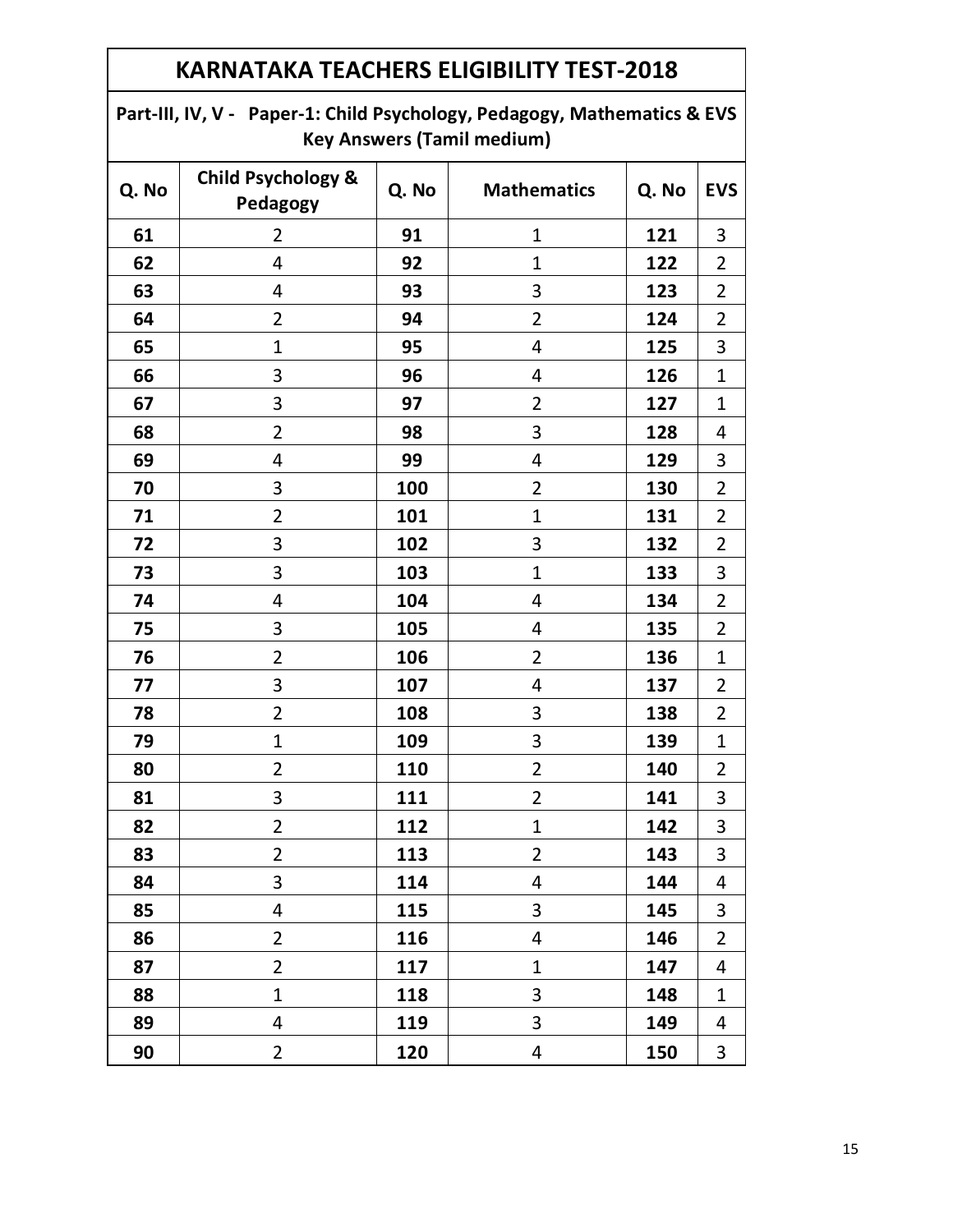### **Part-III, IV, V - Paper-1: Social Science for Visually Impaired Key Answers (Tamil Medium)**

| Q. No | <b>Social Science for VI</b> | Q. No | <b>Social Science for VI</b> |
|-------|------------------------------|-------|------------------------------|
| 91    | $\overline{2}$               | 121   | 3                            |
| 92    | $\overline{2}$               | 122   | $\overline{2}$               |
| 93    | 3                            | 123   | $\overline{2}$               |
| 94    | $\mathbf{1}$                 | 124   | $\mathbf 1$                  |
| 95    | $\overline{2}$               | 125   | 3                            |
| 96    | 3                            | 126   | $\overline{2}$               |
| 97    | $\mathbf{1}$                 | 127   | $\overline{2}$               |
| 98    | $\mathbf{1}$                 | 128   | 3                            |
| 99    | 3                            | 129   | 3                            |
| 100   | $\overline{2}$               | 130   | 4                            |
| 101   | $\overline{2}$               | 131   | 3                            |
| 102   | $\overline{2}$               | 132   | $\overline{2}$               |
| 103   | $\mathbf 1$                  | 133   | $\overline{2}$               |
| 104   | $\overline{2}$               | 134   | $\mathbf{1}$                 |
| 105   | 3                            | 135   | $\overline{2}$               |
| 106   | $\overline{1}$               | 136   | 4                            |
| 107   | $\mathbf 1$                  | 137   | 4                            |
| 108   | $\overline{2}$               | 138   | $\mathbf{1}$                 |
| 109   | 4                            | 139   | 4                            |
| 110   | $\mathbf 1$                  | 140   | 4                            |
| 111   | $\mathbf 1$                  | 141   | 3                            |
| 112   | 3                            | 142   | $\mathbf{1}$                 |
| 113   | $\overline{2}$               | 143   | $\mathbf{1}$                 |
| 114   | $\mathbf 1$                  | 144   | $\overline{2}$               |
| 115   | $\overline{2}$               | 145   | 3                            |
| 116   | $\overline{2}$               | 146   | $\overline{2}$               |
| 117   | $\overline{2}$               | 147   | 4                            |
| 118   | $\mathbf{1}$                 | 148   | $\mathbf{1}$                 |
| 119   | 3                            | 149   | $\overline{2}$               |
| 120   | 4                            | 150   | $\mathbf{3}$                 |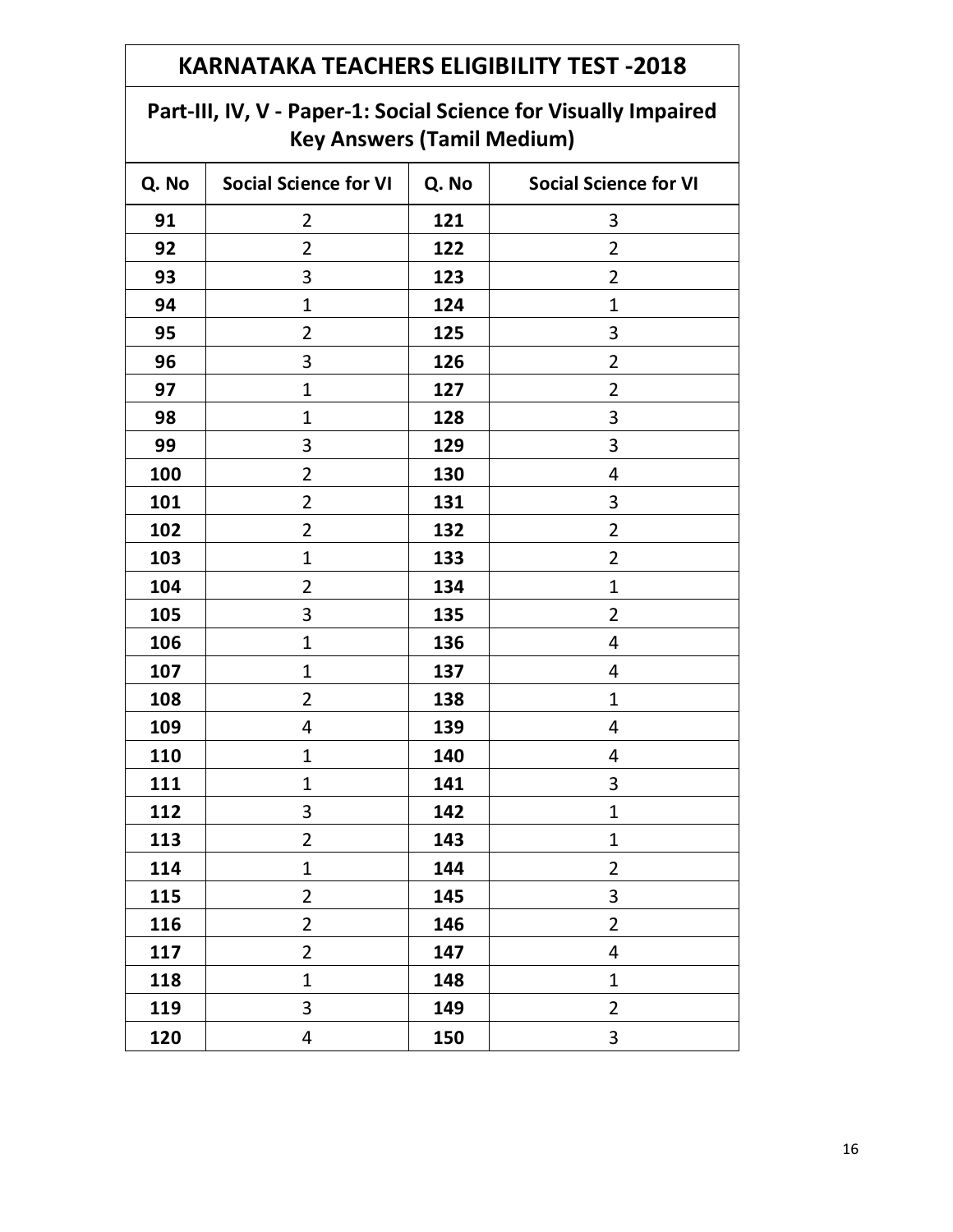#### **Part-III, IV, V - Paper-1: Child Psychology, Pedagogy, Mathematics & EVS Key Answers (Hindi medium)**

| Q. No | <b>Child Psychology &amp;</b><br>Pedagogy | Q. No | <b>Mathematics</b>      | Q. No | <b>EVS</b>              |
|-------|-------------------------------------------|-------|-------------------------|-------|-------------------------|
| 61    | $\overline{2}$                            | 91    | $\overline{1}$          | 121   | 3                       |
| 62    | 4                                         | 92    | $\mathbf{1}$            | 122   | $\overline{2}$          |
| 63    | 4                                         | 93    | 3                       | 123   | $\overline{2}$          |
| 64    | $\overline{2}$                            | 94    | $\overline{2}$          | 124   | $\overline{2}$          |
| 65    | $\mathbf 1$                               | 95    | 4                       | 125   | 3                       |
| 66    | 3                                         | 96    | 4                       | 126   | $\mathbf{1}$            |
| 67    | 3                                         | 97    | $\overline{2}$          | 127   | $\mathbf{1}$            |
| 68    | $\overline{2}$                            | 98    | 3                       | 128   | $\overline{4}$          |
| 69    | 4                                         | 99    | 4                       | 129   | 3                       |
| 70    | $\mathbf{3}$                              | 100   | $\overline{2}$          | 130   | $\overline{2}$          |
| 71    | $\overline{2}$                            | 101   | $\overline{1}$          | 131   | $\overline{2}$          |
| 72    | 3                                         | 102   | 3                       | 132   | $\overline{2}$          |
| 73    | 3                                         | 103   | $\overline{1}$          | 133   | 3                       |
| 74    | $\overline{4}$                            | 104   | 4                       | 134   | $\overline{2}$          |
| 75    | 3                                         | 105   | 4                       | 135   | $\overline{2}$          |
| 76    | $\overline{2}$                            | 106   | $\overline{2}$          | 136   | $\mathbf{1}$            |
| 77    | 3                                         | 107   | $\overline{4}$          | 137   | $\overline{2}$          |
| 78    | $\overline{2}$                            | 108   | 3                       | 138   | $\overline{2}$          |
| 79    | $\mathbf 1$                               | 109   | 3                       | 139   | $\mathbf 1$             |
| 80    | $\overline{2}$                            | 110   | $\overline{\mathbf{c}}$ | 140   | $\overline{2}$          |
| 81    | 3                                         | 111   | $\overline{\mathbf{c}}$ | 141   | $\overline{\mathbf{3}}$ |
| 82    | $\overline{2}$                            | 112   | $\mathbf{1}$            | 142   | 3                       |
| 83    | $\overline{2}$                            | 113   | $\overline{\mathbf{c}}$ | 143   | 3                       |
| 84    | 3                                         | 114   | $\overline{4}$          | 144   | 4                       |
| 85    | 4                                         | 115   | 3                       | 145   | 3                       |
| 86    | $\overline{2}$                            | 116   | 4                       | 146   | $\overline{2}$          |
| 87    | $\overline{2}$                            | 117   | 1                       | 147   | 4                       |
| 88    | $\mathbf{1}$                              | 118   | 3                       | 148   | $\mathbf{1}$            |
| 89    | 4                                         | 119   | 3                       | 149   | 4                       |
| 90    | $\overline{2}$                            | 120   | 4                       | 150   | 3                       |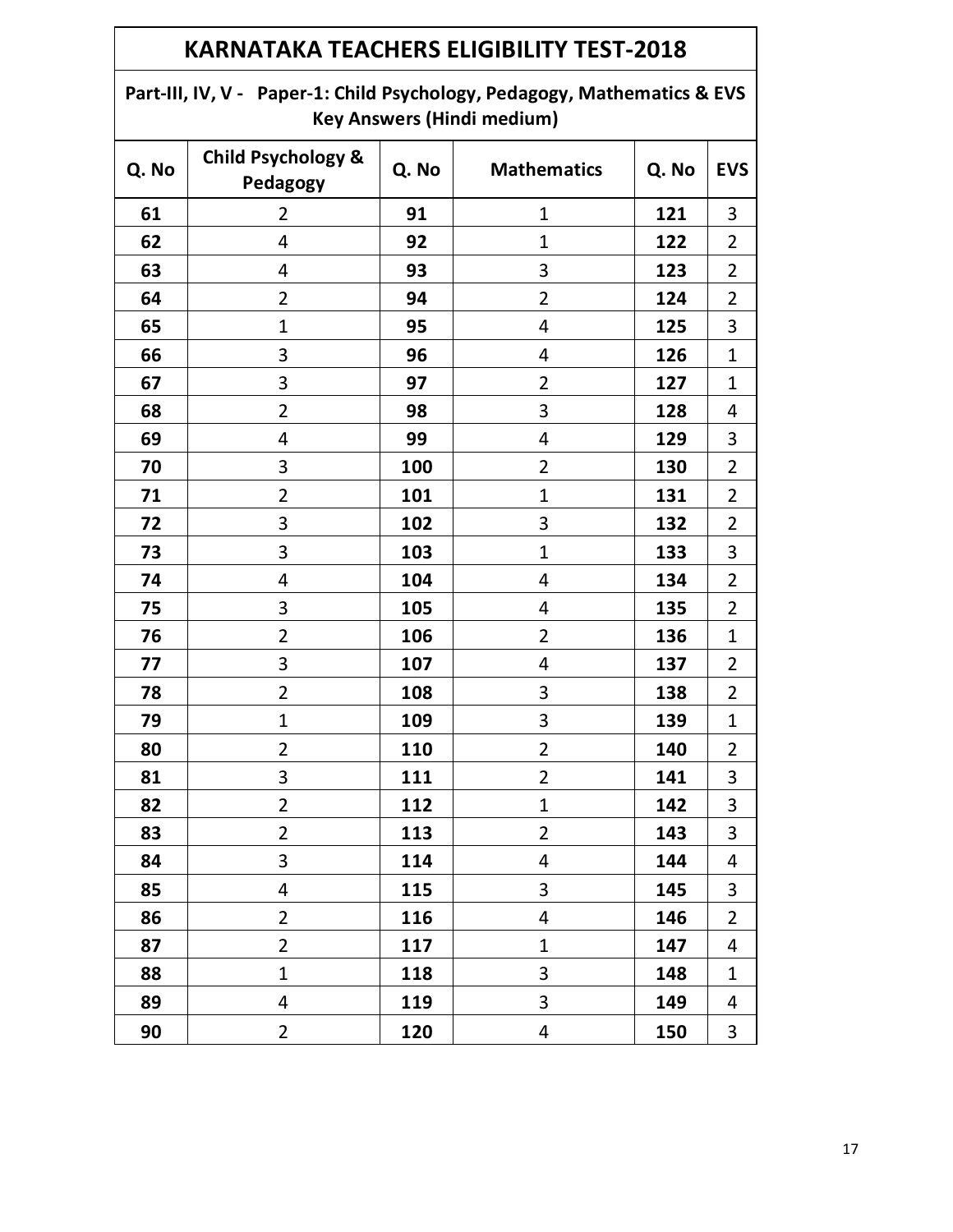| <b>KARNATAKA TEACHERS ELIGIBILITY TEST -2018</b>                                                     |                                                                       |     |                |  |  |  |  |
|------------------------------------------------------------------------------------------------------|-----------------------------------------------------------------------|-----|----------------|--|--|--|--|
| Part-III, IV, V - Paper-1: Social Science for Visually Impaired<br><b>Key Answers (Hindi Medium)</b> |                                                                       |     |                |  |  |  |  |
| Q. No                                                                                                | <b>Social Science for VI</b><br><b>Social Science for VI</b><br>Q. No |     |                |  |  |  |  |
| 91                                                                                                   | $\overline{2}$                                                        | 121 | 3              |  |  |  |  |
| 92                                                                                                   | $\overline{2}$                                                        | 122 | $\overline{2}$ |  |  |  |  |
| 93                                                                                                   | 3                                                                     | 123 | $\overline{2}$ |  |  |  |  |
| 94                                                                                                   | $\mathbf{1}$                                                          | 124 | $\mathbf{1}$   |  |  |  |  |
| 95                                                                                                   | $\overline{2}$                                                        | 125 | 3              |  |  |  |  |
| 96                                                                                                   | 3                                                                     | 126 | $\overline{2}$ |  |  |  |  |
| 97                                                                                                   | $\mathbf{1}$                                                          | 127 | $\overline{2}$ |  |  |  |  |
| 98                                                                                                   | $\mathbf 1$                                                           | 128 | 3              |  |  |  |  |
| 99                                                                                                   | 3                                                                     | 129 | 3              |  |  |  |  |
| 100                                                                                                  | $\overline{2}$                                                        | 130 | 4              |  |  |  |  |
| 101                                                                                                  | $\overline{2}$                                                        | 131 | 3              |  |  |  |  |
| 102                                                                                                  | $\overline{2}$                                                        | 132 | $\overline{2}$ |  |  |  |  |
| 103                                                                                                  | $\mathbf{1}$                                                          | 133 | $\overline{2}$ |  |  |  |  |
| 104                                                                                                  | 2                                                                     | 134 | 1              |  |  |  |  |
| 105                                                                                                  | 3                                                                     | 135 | $\overline{2}$ |  |  |  |  |
| 106                                                                                                  | $\mathbf{1}$                                                          | 136 | 4              |  |  |  |  |
| 107                                                                                                  | 1                                                                     | 137 | 4              |  |  |  |  |
| 108                                                                                                  | 2                                                                     | 138 | $\mathbf{1}$   |  |  |  |  |
| 109                                                                                                  | 4                                                                     | 139 | 4              |  |  |  |  |
| 110                                                                                                  | $\mathbf{1}$                                                          | 140 | 4              |  |  |  |  |
| 111                                                                                                  | $\mathbf{1}$                                                          | 141 | 3              |  |  |  |  |
| 112                                                                                                  | 3                                                                     | 142 | $\overline{1}$ |  |  |  |  |
| 113                                                                                                  | $\overline{2}$                                                        | 143 | $\mathbf 1$    |  |  |  |  |
| 114                                                                                                  | $\mathbf{1}$                                                          | 144 | $\overline{2}$ |  |  |  |  |
| 115                                                                                                  | $\overline{2}$                                                        | 145 | 3              |  |  |  |  |
| 116                                                                                                  | $\overline{2}$                                                        | 146 | $\overline{2}$ |  |  |  |  |
| 117                                                                                                  | $\overline{2}$                                                        | 147 | 4              |  |  |  |  |
| 118                                                                                                  | $\mathbf{1}$                                                          | 148 | $\mathbf 1$    |  |  |  |  |
| 119                                                                                                  | 3                                                                     | 149 | $\overline{2}$ |  |  |  |  |
| 120                                                                                                  | 4                                                                     | 150 | $\mathbf{3}$   |  |  |  |  |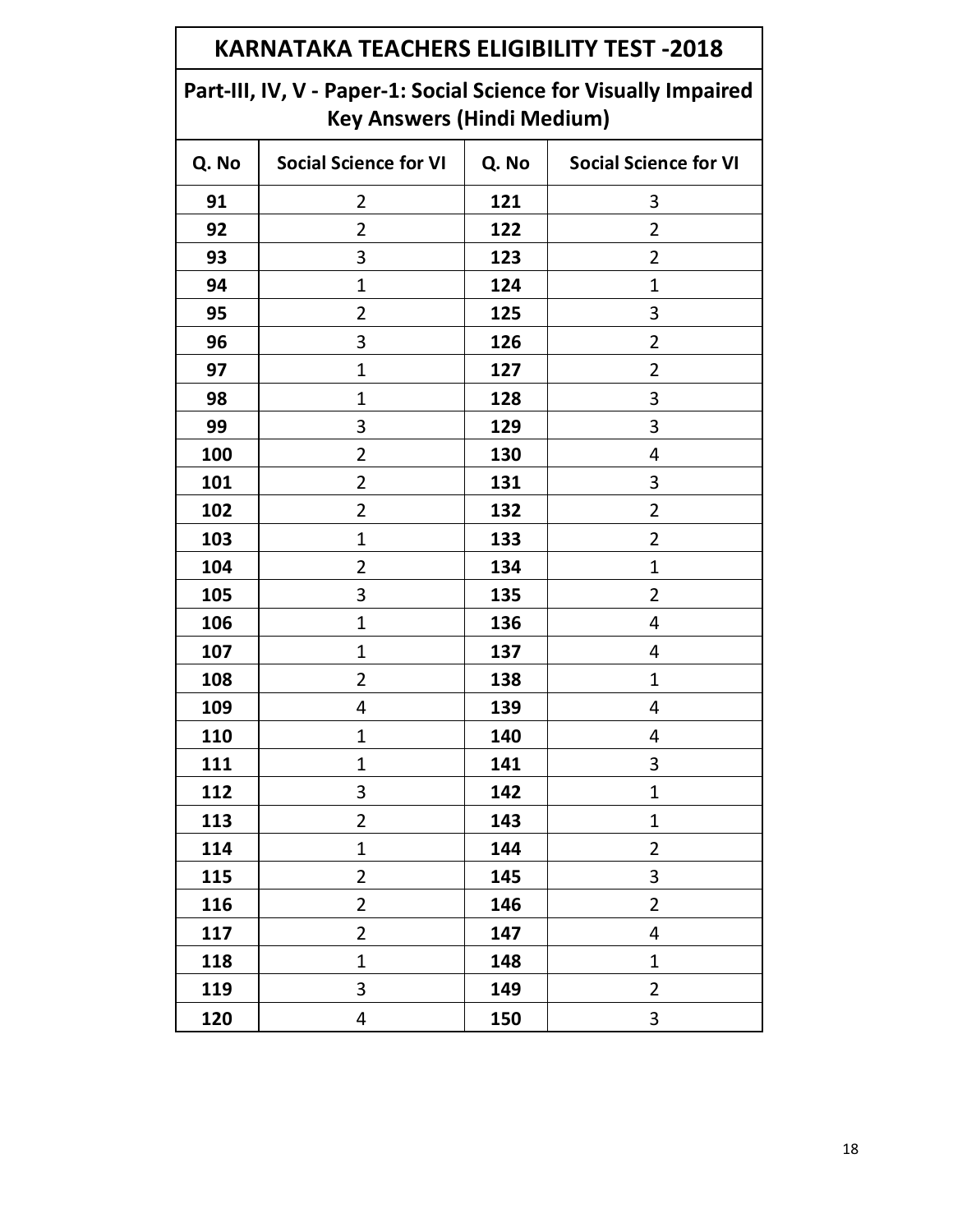## **KEY ANSWERS OF PAPER-2**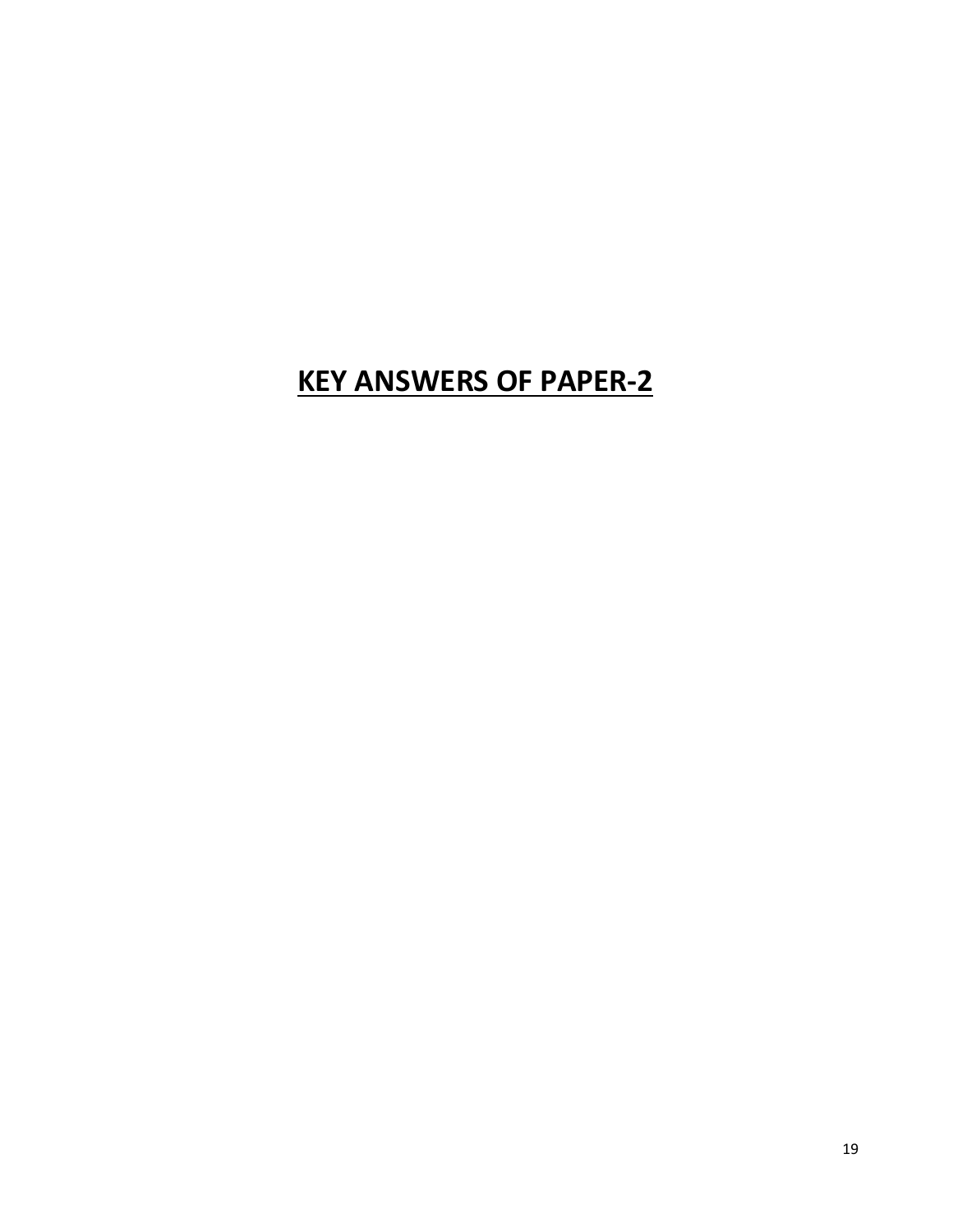| <b>KARNATAKA TEACHERS ELIGIBILITY TEST -2018</b> |                                            |                |                |                |                |                  |                |                         |  |
|--------------------------------------------------|--------------------------------------------|----------------|----------------|----------------|----------------|------------------|----------------|-------------------------|--|
|                                                  | Part-1- Paper-II: Language - 1 Key Answers |                |                |                |                |                  |                |                         |  |
| Q.                                               |                                            |                |                |                |                |                  |                |                         |  |
| <b>No</b>                                        | Kannada                                    | English $ $    | <b>Urdu</b>    | <b>Tamil</b>   |                | Telugu   Marathi | Hindi          | <b>Sanskrit</b>         |  |
| $\mathbf{1}$                                     | 2                                          | 1              | 3              | $\overline{2}$ | 2              | 3                | 3              | 3                       |  |
| $\overline{2}$                                   | 1                                          | 3              | $\overline{2}$ | 3              | $\mathbf{1}$   | $\overline{2}$   | 4              | 4                       |  |
| 3                                                | 3                                          | 4              | $\ast$         | 3              | 4              | $\overline{2}$   | $\mathbf{1}$   | $\overline{2}$          |  |
| 4                                                | 4                                          | 3              | 3              | $\mathbf{1}$   | 3              | 4                | 3              | 4                       |  |
| 5                                                | 3                                          | $\overline{2}$ | 4              | 2              | 3              | 3                | 3              | 3                       |  |
| 6                                                | $\mathbf{1}$                               | 3              | 4              | $\mathbf{1}$   | $\overline{2}$ | 4                | $\mathbf{1}$   | 4                       |  |
| $\overline{\mathbf{z}}$                          | 3                                          | $\overline{2}$ | $\mathbf{1}$   | $\overline{2}$ | $\mathbf{1}$   | $\overline{2}$   | 3              | 3                       |  |
| 8                                                | 4                                          | 4              | 3              | $\mathbf{1}$   | 4              | $\mathbf 1$      | $\overline{2}$ | $\mathbf{1}$            |  |
| 9                                                | $\overline{2}$                             | $\mathbf{1}$   | 4              | 4              | 3              | $\mathbf{1}$     | 3              | 4                       |  |
| 10                                               | 4                                          | 3              | $\overline{2}$ | $\mathbf{1}$   | $\mathbf{1}$   | 4                | 4              | 1                       |  |
| 11                                               | 3                                          | 3              | $\overline{2}$ | $\overline{2}$ | 4              | $\overline{2}$   | $\overline{2}$ | $\overline{2}$          |  |
| 12                                               | $\overline{2}$                             | $\mathbf{1}$   | $\overline{2}$ | $\mathbf{1}$   | $\overline{2}$ | 4                | 3              | 3                       |  |
| 13                                               | $\overline{2}$                             | $\mathbf{1}$   | 4              | $\overline{2}$ | $\overline{2}$ | $\overline{2}$   | $\mathbf{1}$   | $\mathbf{1}$            |  |
| 14                                               | 4                                          | $\overline{2}$ | $\overline{2}$ | $\mathbf{1}$   | 4              | 3                | $\overline{2}$ | 3                       |  |
| 15                                               | $\mathbf{1}$                               | $\mathbf{1}$   | 3              | $\overline{2}$ | $\mathbf{1}$   | $\overline{1}$   | 4              | $\overline{1}$          |  |
| 16                                               | $\mathbf{1}$                               | 4              | 3              | $\overline{2}$ | $\overline{2}$ | $\overline{1}$   | 1              | 3                       |  |
| 17                                               | $\overline{2}$                             | $\overline{2}$ | $\mathbf{1}$   | $\mathbf{1}$   | 3              | 4                | $\overline{2}$ | $\overline{2}$          |  |
| 18                                               | $\mathbf 1$                                | $\mathbf{1}$   | 3              | $\overline{2}$ | $\mathbf{1}$   | 3                | $\overline{2}$ | 4                       |  |
| 19                                               | 3                                          | 3              | 3              | $\mathbf{1}$   | 4              | 2                | 2              | $\overline{2}$          |  |
| 20                                               | $\mathbf 1$                                | $\mathbf{1}$   | 2              | $\overline{2}$ | 4              | 3                | 1              | 2                       |  |
| 21                                               | $\overline{2}$                             | 3              | 4              | $\mathbf{1}$   | $\overline{2}$ | 4                | 1              | 1                       |  |
| 22                                               | $\mathbf{1}$                               | $\overline{2}$ | 3              | 3              | $\overline{2}$ | $\mathbf 1$      | $\overline{2}$ | 3                       |  |
| 23                                               | $\overline{2}$                             | 3              | $\mathbf{1}$   | $\mathbf{1}$   | 3              | 3                | $\overline{2}$ | $\overline{\mathbf{r}}$ |  |
| 24                                               | 4                                          | 4              | $\overline{2}$ | $\overline{2}$ | 4              | $\mathbf 1$      | $\mathbf{1}$   | 1                       |  |
| 25                                               | 3                                          | 3              | $\overline{2}$ | $\mathbf{1}$   | $\mathbf{1}$   | $\mathbf 1$      | 3              | 3                       |  |
| 26                                               | $\overline{2}$                             | 3              | 4              | 4              | 3              | $\mathbf 1$      | $\overline{2}$ | $\mathbf 1$             |  |
| 27                                               | 3                                          | $\mathbf{1}$   | $\overline{2}$ | 4              | $\overline{2}$ | 4                | $\mathbf{1}$   | $\overline{2}$          |  |
| 28                                               | 4                                          | 4              | $\overline{2}$ | 3              | 4              | 2                | 4              | 4                       |  |
| 29                                               | $\overline{2}$                             | $\overline{2}$ | 3              | 4              | $\mathbf{1}$   | 3                | 3              | 3                       |  |
| 30                                               | 4                                          | 3              | 4              | 3              | $\mathbf{3}$   | 4                | 4              | 3                       |  |

**Note: \*- 3rd question in language Urdu is not considered.**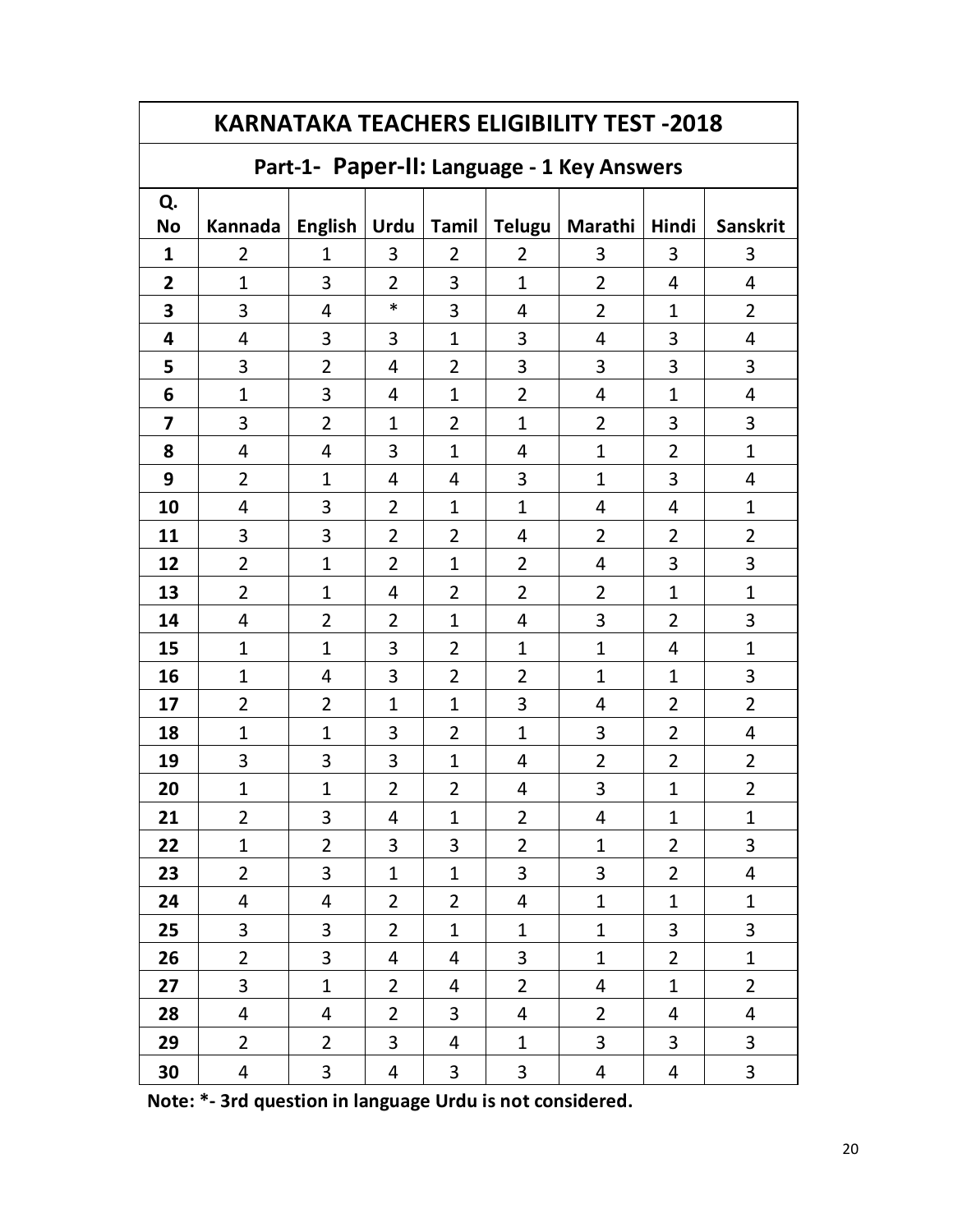#### **Part-II - Paper-II: Language - II - Key Answers**

| rait-il - rapei-il. Laliguage - il - Key Alisweis |                                                           |                         |                         |                         |                         |                         |                |                                                                        |
|---------------------------------------------------|-----------------------------------------------------------|-------------------------|-------------------------|-------------------------|-------------------------|-------------------------|----------------|------------------------------------------------------------------------|
| Q.                                                |                                                           |                         |                         |                         |                         |                         |                |                                                                        |
| <b>No</b>                                         |                                                           |                         |                         |                         |                         |                         |                | Kannada   English   Urdu   Tamil   Telugu   Marathi   Hindi   Sanskrit |
| 31                                                | $\overline{3}$                                            | $\mathbf{1}$            | $\overline{4}$          | $\overline{3}$          | $\overline{2}$          | $\overline{2}$          | $\overline{3}$ | $\overline{2}$                                                         |
| 32                                                | $\overline{2}$                                            | $\overline{2}$          | $\mathbf{1}$            | $\overline{2}$          | $\overline{4}$          | $\overline{4}$          | $\mathbf{1}$   | $\overline{4}$                                                         |
| 33                                                | $\overline{4}$                                            | $\overline{4}$          | $\overline{2}$          | $\overline{4}$          | $\overline{3}$          | $\mathbf{1}$            | $***$          | $\overline{4}$                                                         |
| 34                                                | 3                                                         | $\mathbf{1}$            | $\overline{3}$          | $\overline{4}$          | $\mathbf{1}$            | $\overline{2}$          | $\overline{2}$ | $\mathbf{1}$                                                           |
| 35                                                | $\overline{2}$                                            | 3                       | 3                       | 3                       | $\mathbf{1}$            | $\mathbf{1}$            | $\mathbf{1}$   | $\overline{2}$                                                         |
| 36                                                | 3                                                         | 3                       | $\mathbf{1}$            | $\overline{2}$          | $\overline{2}$          | $\overline{2}$          | 3              | $\overline{4}$                                                         |
| 37                                                | 3                                                         | $\overline{2}$          | $\ast$                  | $\overline{3}$          | $\overline{4}$          | $\overline{4}$          | $\overline{4}$ | $\overline{2}$                                                         |
| 38                                                | $\overline{2}$                                            | $\overline{2}$          | $\mathbf{1}$            | $\overline{\mathbf{4}}$ | $\mathbf{1}$            | $\overline{4}$          | $\overline{4}$ | 3                                                                      |
| 39                                                | 3                                                         | 3                       | $\overline{2}$          | 4                       | $\overline{2}$          | 3                       | $\overline{2}$ | $\overline{\mathbf{3}}$                                                |
| 40                                                | $\overline{2}$                                            | 4                       | 3                       | $\mathbf{1}$            | 3                       | $\mathbf{1}$            | $\mathbf{1}$   | $\overline{2}$                                                         |
| 41                                                | 4                                                         | 4                       | $\mathbf{1}$            | $\overline{2}$          | $\mathbf{1}$            | $\overline{2}$          | $\overline{2}$ | $\mathbf{1}$                                                           |
| 42                                                | $\overline{2}$                                            | $\mathbf{1}$            | 3                       | 3                       | 4                       | $\overline{\mathbf{r}}$ | $\overline{4}$ | $\overline{\mathbf{3}}$                                                |
| 43                                                | $\mathbf{1}$                                              | $\overline{2}$          | $\overline{\mathbf{4}}$ | 4                       | $\overline{3}$          | $\mathbf 1$             | 3              | $\overline{4}$                                                         |
| 44                                                | 4                                                         | $\mathbf{1}$            | 3                       | $\overline{2}$          | $\mathbf{1}$            | 3                       | $\mathbf{1}$   | 3                                                                      |
| 45                                                | 3                                                         | 3                       | $\mathbf{1}$            | 3                       | $\overline{\mathbf{4}}$ | 3                       | $\overline{2}$ | $\mathbf{1}$                                                           |
| 46                                                | $\overline{2}$                                            | $\overline{2}$          | 4                       | $\overline{\mathbf{4}}$ | 3                       | 4                       | $\overline{4}$ | $\overline{4}$                                                         |
| 47                                                | 4                                                         | $\mathbf{1}$            | $\overline{2}$          | $\overline{2}$          | 4                       | $\mathbf 1$             | 3              | $\mathbf{1}$                                                           |
| 48                                                | $\mathbf{1}$                                              | $\overline{2}$          | $\overline{2}$          | 3                       | $\overline{2}$          | 3                       | $\mathbf{1}$   | $\overline{2}$                                                         |
| 49                                                | $\overline{2}$                                            | $\mathbf{1}$            | $\overline{2}$          | $\mathbf{1}$            | $\mathbf{1}$            | $\overline{2}$          | $\overline{2}$ | 3                                                                      |
| 50                                                | 4                                                         | $\overline{\mathbf{r}}$ | 4                       | $\mathbf{1}$            | $\mathbf{1}$            | $\mathbf{1}$            | $\overline{4}$ | 3                                                                      |
| 51                                                | $\mathbf{1}$                                              | 3                       | $\mathbf{1}$            | $\overline{4}$          | 3                       | 4                       | $\mathbf{1}$   | $\overline{2}$                                                         |
| 52                                                | 3                                                         | $\mathbf{1}$            | $\overline{2}$          | 3                       | 4                       | 1                       | $\overline{2}$ | $\overline{2}$                                                         |
| 53                                                | $\overline{2}$                                            | $\overline{2}$          | $\overline{2}$          | $\overline{2}$          | $\overline{2}$          | 3                       | $\overline{4}$ | $\mathbf 1$                                                            |
| 54                                                | 4                                                         | 4                       | 3                       | 4                       | 2                       | $\overline{2}$          | 3              | $\mathbf 1$                                                            |
| 55                                                | 1                                                         | 3                       | 4                       | $\overline{2}$          | 3                       | 2                       | 4              | 1                                                                      |
| 56                                                | $\overline{2}$                                            | $\overline{2}$          | 3                       | 3                       | $\mathbf{1}$            | 3                       | 1              | 4                                                                      |
| 57                                                | 3                                                         | 4                       | 2                       | $\mathbf{1}$            | 4                       | 3                       | 3              | $\overline{2}$                                                         |
| 58                                                | $\mathbf{1}$                                              | 1                       | 1                       | $\overline{2}$          | 4                       | 4                       | $\overline{2}$ | 3                                                                      |
| 59                                                | 4                                                         | 4                       | 2                       | 3                       | $\mathbf{1}$            | 3                       | $\mathbf{1}$   | $\mathbf{1}$                                                           |
| 60                                                | $\mathbf 1$                                               | 2                       | $\overline{2}$          | 4                       | $\overline{2}$          | 4                       | 4              | $\mathbf{1}$                                                           |
|                                                   | Note: *- 37th question in language Urdu is not considered |                         |                         |                         |                         |                         |                |                                                                        |

**\*\*- key answer for question no. 33 in language Hindi is option 3 or 4 .**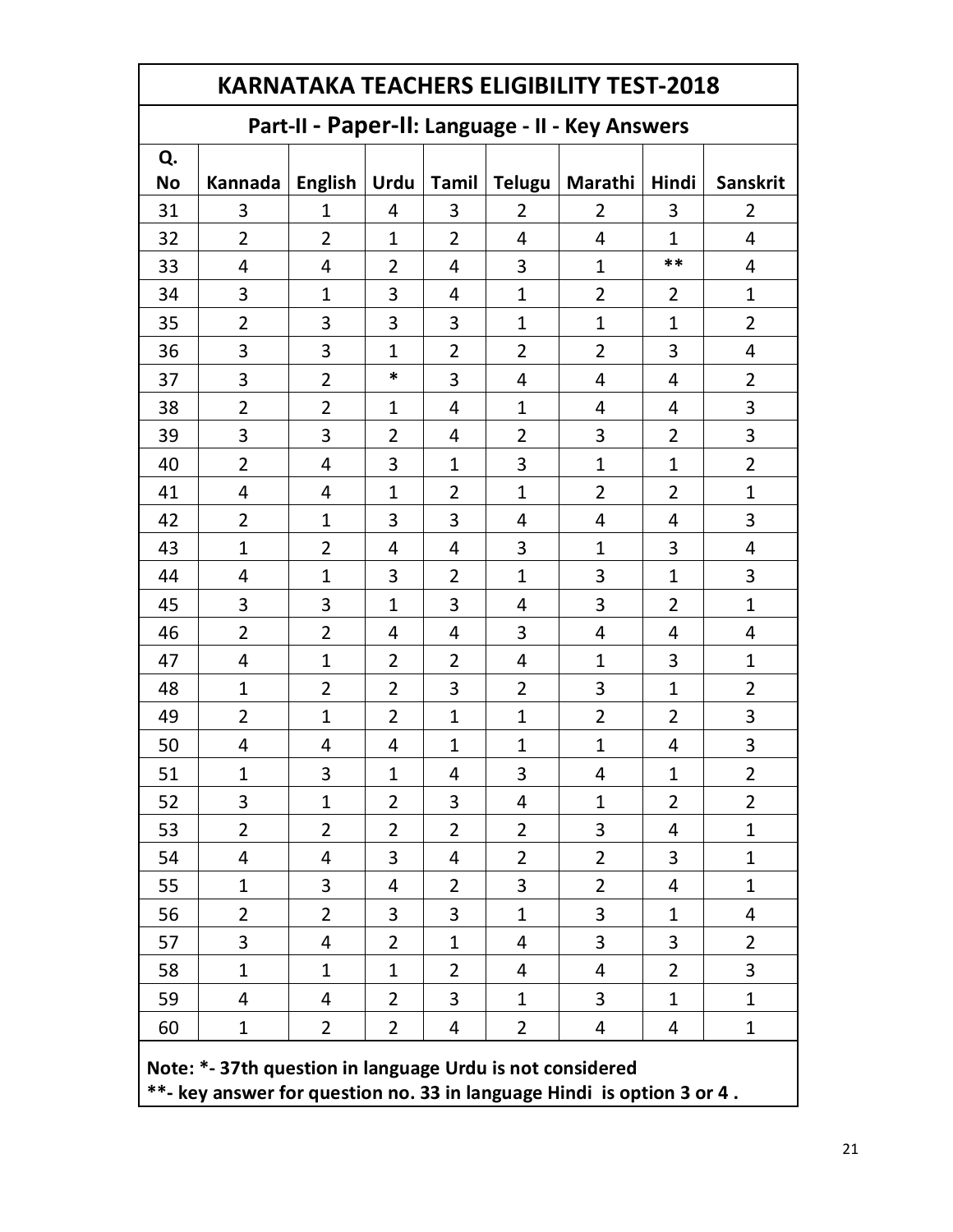| <b>KARNATAKA TEACHERS ELIGIBILITY TEST-2018</b> |                                          |                 |                                                                      |                 |                                 |  |  |  |
|-------------------------------------------------|------------------------------------------|-----------------|----------------------------------------------------------------------|-----------------|---------------------------------|--|--|--|
|                                                 |                                          |                 | Part-III, IV, V- Paper-II: Child Psychology, Pedagogy, Mathematics & |                 |                                 |  |  |  |
| Science Key Answers (Kannada medium)            |                                          |                 |                                                                      |                 |                                 |  |  |  |
| Q.<br><b>No</b>                                 | <b>Child</b><br>Psychology &<br>Pedagogy | Q.<br><b>No</b> | <b>Mathematics &amp;</b><br><b>Science</b>                           | Q.<br><b>No</b> | <b>Mathematics</b><br>& Science |  |  |  |
| 61                                              | 4                                        | 91              | $\overline{2}$                                                       | 121             | 3                               |  |  |  |
| 62                                              | $\mathbf{1}$                             | 92              | 3                                                                    | 122             | $\overline{2}$                  |  |  |  |
| 63                                              | $\mathbf{1}$                             | 93              | $\overline{4}$                                                       | 123             | 4                               |  |  |  |
| 64                                              | $\overline{2}$                           | 94              | $\mathbf{1}$                                                         | 124             | $\overline{2}$                  |  |  |  |
| 65                                              | $\mathbf{1}$                             | 95              | $\overline{2}$                                                       | 125             | 3                               |  |  |  |
| 66                                              | 3                                        | 96              | 3                                                                    | 126             | 3                               |  |  |  |
| 67                                              | $\mathbf{1}$                             | 97              | 3                                                                    | 127             | $\mathbf{1}$                    |  |  |  |
| 68                                              | $\mathbf 1$                              | 98              | $\mathbf{1}$                                                         | 128             | $\mathbf 1$                     |  |  |  |
| 69                                              | $\overline{2}$                           | 99              | $\overline{2}$                                                       | 129             | 2                               |  |  |  |
| 70                                              | $\mathbf{1}$                             | 100             | 3                                                                    | 130             | 3                               |  |  |  |
| 71                                              | 4                                        | 101             | 3                                                                    | 131             | $\overline{2}$                  |  |  |  |
| 72                                              | 3                                        | 102             | 4                                                                    | 132             | 4                               |  |  |  |
| 73                                              | $\overline{2}$                           | 103             | $\mathbf{1}$                                                         | 133             | 3                               |  |  |  |
| 74                                              | $\mathbf{1}$                             | 104             | 3                                                                    | 134             | 4                               |  |  |  |
| 75                                              | $\mathbf{1}$                             | 105             | $\overline{2}$                                                       | 135             | $\mathbf{1}$                    |  |  |  |
| 76                                              | $\mathbf{1}$                             | 106             | 3                                                                    | 136             | $\mathbf{1}$                    |  |  |  |
| 77                                              | 3                                        | 107             | $\overline{2}$                                                       | 137             | 4                               |  |  |  |
| 78                                              | 4                                        | 108             | 4                                                                    | 138             | $\overline{2}$                  |  |  |  |
| 79                                              | $\mathbf{1}$                             | 109             | $\overline{2}$                                                       | 139             | 3                               |  |  |  |
| 80                                              | $\mathbf{1}$                             | 110             | $\mathbf{1}$                                                         | 140             | 3                               |  |  |  |
| 81                                              | $\mathbf{1}$                             | 111             | 3                                                                    | 141             | 4                               |  |  |  |
| 82                                              | 3                                        | 112             | 4                                                                    | 142             | 3                               |  |  |  |
| 83                                              | $\mathbf{1}$                             | 113             | 4                                                                    | 143             | 3                               |  |  |  |
| 84                                              | 4                                        | 114             | $\mathbf{1}$                                                         | 144             | $\overline{2}$                  |  |  |  |
| 85                                              | $\overline{2}$                           | 115             | $\overline{2}$                                                       | 145             | 3                               |  |  |  |
| 86                                              | $\overline{2}$                           | 116             | $\overline{2}$                                                       | 146             | $\overline{2}$                  |  |  |  |
| 87                                              | 3                                        | 117             | $\mathbf 1$                                                          | 147             | $\overline{2}$                  |  |  |  |
| 88                                              | 3                                        | 118             | 3                                                                    | 148             | $\overline{2}$                  |  |  |  |
| 89                                              | $\mathbf{1}$                             | 119             | $\mathbf{1}$                                                         | 149             | 4                               |  |  |  |
| 90                                              | $\mathbf{1}$                             | 120             | 3                                                                    | 150             | 4                               |  |  |  |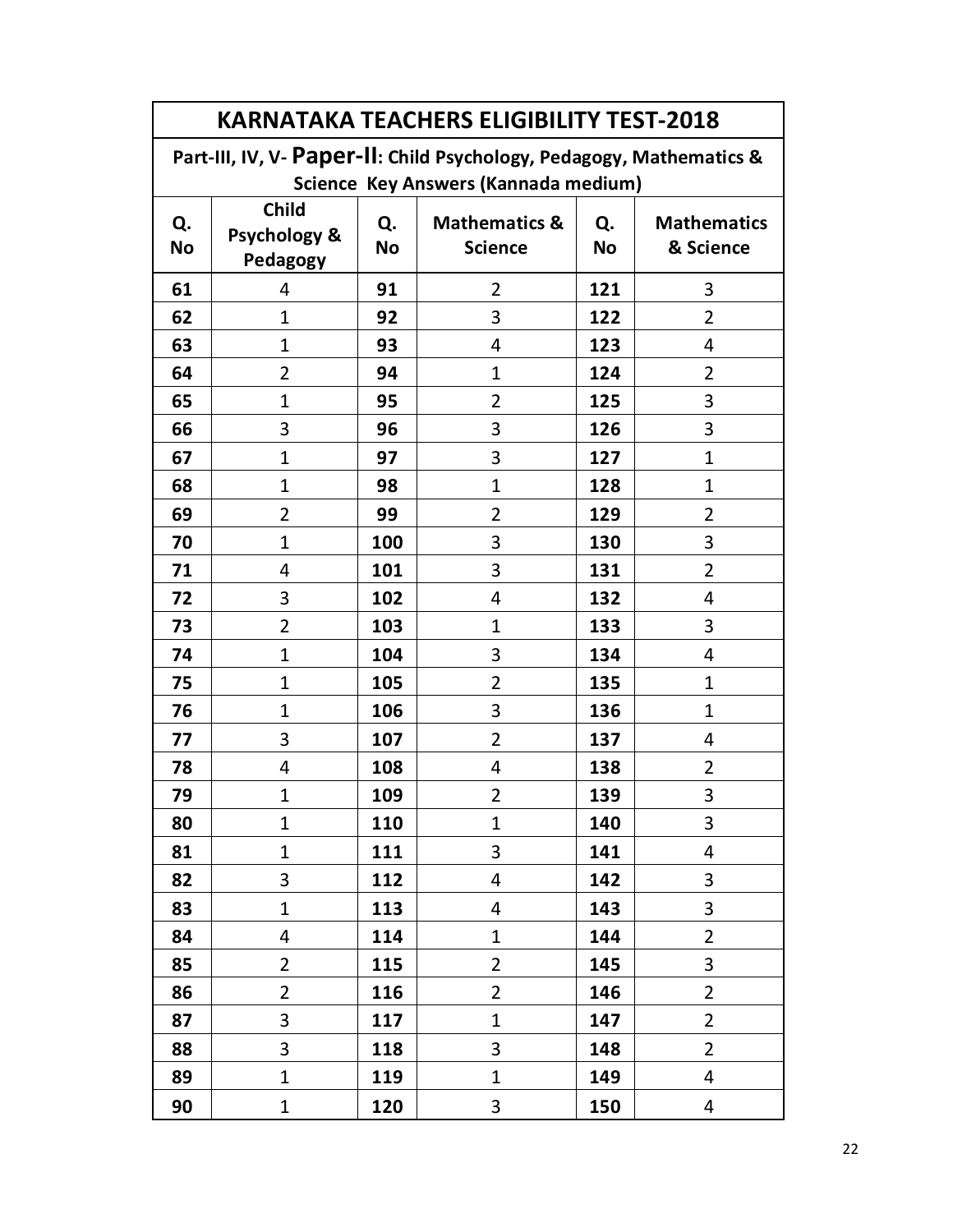| <b>KARNATAKA TEACHERS ELIGIBILITY TEST -2018</b> |                                                                        |       |                       |       |                       |  |  |  |
|--------------------------------------------------|------------------------------------------------------------------------|-------|-----------------------|-------|-----------------------|--|--|--|
|                                                  | Part-III, IV, V, Paper-II: Child Psychology, Pedagogy & Social Science |       |                       |       |                       |  |  |  |
| <b>Key Answers (Kannada Medium)</b>              |                                                                        |       |                       |       |                       |  |  |  |
| Q. No                                            | <b>Child Psychology &amp;</b><br>Pedagogy                              | Q. No | <b>Social Science</b> | Q. No | <b>Social Science</b> |  |  |  |
| 61                                               | 4                                                                      | 91    | 3                     | 121   | $\overline{2}$        |  |  |  |
| 62                                               | 1                                                                      | 92    | $\overline{2}$        | 122   | 3                     |  |  |  |
| 63                                               | $\mathbf{1}$                                                           | 93    | 4                     | 123   | 3                     |  |  |  |
| 64                                               | $\overline{2}$                                                         | 94    | $\mathbf{1}$          | 124   | $\mathbf{1}$          |  |  |  |
| 65                                               | $\mathbf{1}$                                                           | 95    | $\overline{2}$        | 125   | $\overline{2}$        |  |  |  |
| 66                                               | 3                                                                      | 96    | $\mathbf{1}$          | 126   | 3                     |  |  |  |
| 67                                               | 1                                                                      | 97    | 1                     | 127   | $\mathbf{1}$          |  |  |  |
| 68                                               | $\mathbf 1$                                                            | 98    | 1                     | 128   | 4                     |  |  |  |
| 69                                               | $\overline{2}$                                                         | 99    | 3                     | 129   | 4                     |  |  |  |
| 70                                               | $\mathbf 1$                                                            | 100   | 4                     | 130   | 1                     |  |  |  |
| 71                                               | 4                                                                      | 101   | $\mathbf{1}$          | 131   | $\mathbf{1}$          |  |  |  |
| 72                                               | 3                                                                      | 102   | 3                     | 132   | 3                     |  |  |  |
| 73                                               | $\overline{2}$                                                         | 103   | $\overline{2}$        | 133   | $\mathbf{1}$          |  |  |  |
| 74                                               | $\mathbf{1}$                                                           | 104   | 4                     | 134   | $\mathbf{1}$          |  |  |  |
| 75                                               | $\mathbf{1}$                                                           | 105   | $\mathbf{1}$          | 135   | $\overline{2}$        |  |  |  |
| 76                                               | $\mathbf{1}$                                                           | 106   | 3                     | 136   | $\mathbf{1}$          |  |  |  |
| 77                                               | 3                                                                      | 107   | 3                     | 137   | 4                     |  |  |  |
| 78                                               | 4                                                                      | 108   | $\overline{2}$        | 138   | $\overline{2}$        |  |  |  |
| 79                                               | 1                                                                      | 109   | $\mathbf{1}$          | 139   | 3                     |  |  |  |
| 80                                               | $\mathbf{1}$                                                           | 110   | 4                     | 140   | $\overline{2}$        |  |  |  |
| 81                                               | $\mathbf{1}$                                                           | 111   | 4                     | 141   | 4                     |  |  |  |
| 82                                               | 3                                                                      | 112   | $\overline{2}$        | 142   | $\overline{2}$        |  |  |  |
| 83                                               | $\mathbf{1}$                                                           | 113   | 3                     | 143   | 3                     |  |  |  |
| 84                                               | $\overline{4}$                                                         | 114   | $\overline{2}$        | 144   | 4                     |  |  |  |
| 85                                               | $\overline{2}$                                                         | 115   | $\mathbf{1}$          | 145   | $\mathbf{1}$          |  |  |  |
| 86                                               | $\overline{2}$                                                         | 116   | 3                     | 146   | $\overline{2}$        |  |  |  |
| 87                                               | 3                                                                      | 117   | $\overline{2}$        | 147   | $\mathbf{1}$          |  |  |  |
| 88                                               | 3                                                                      | 118   | 4                     | 148   | 3                     |  |  |  |
| 89                                               | $\mathbf{1}$                                                           | 119   | $\mathbf{1}$          | 149   | 3                     |  |  |  |
| 90                                               | $\mathbf{1}$                                                           | 120   | $\overline{2}$        | 150   | 4                     |  |  |  |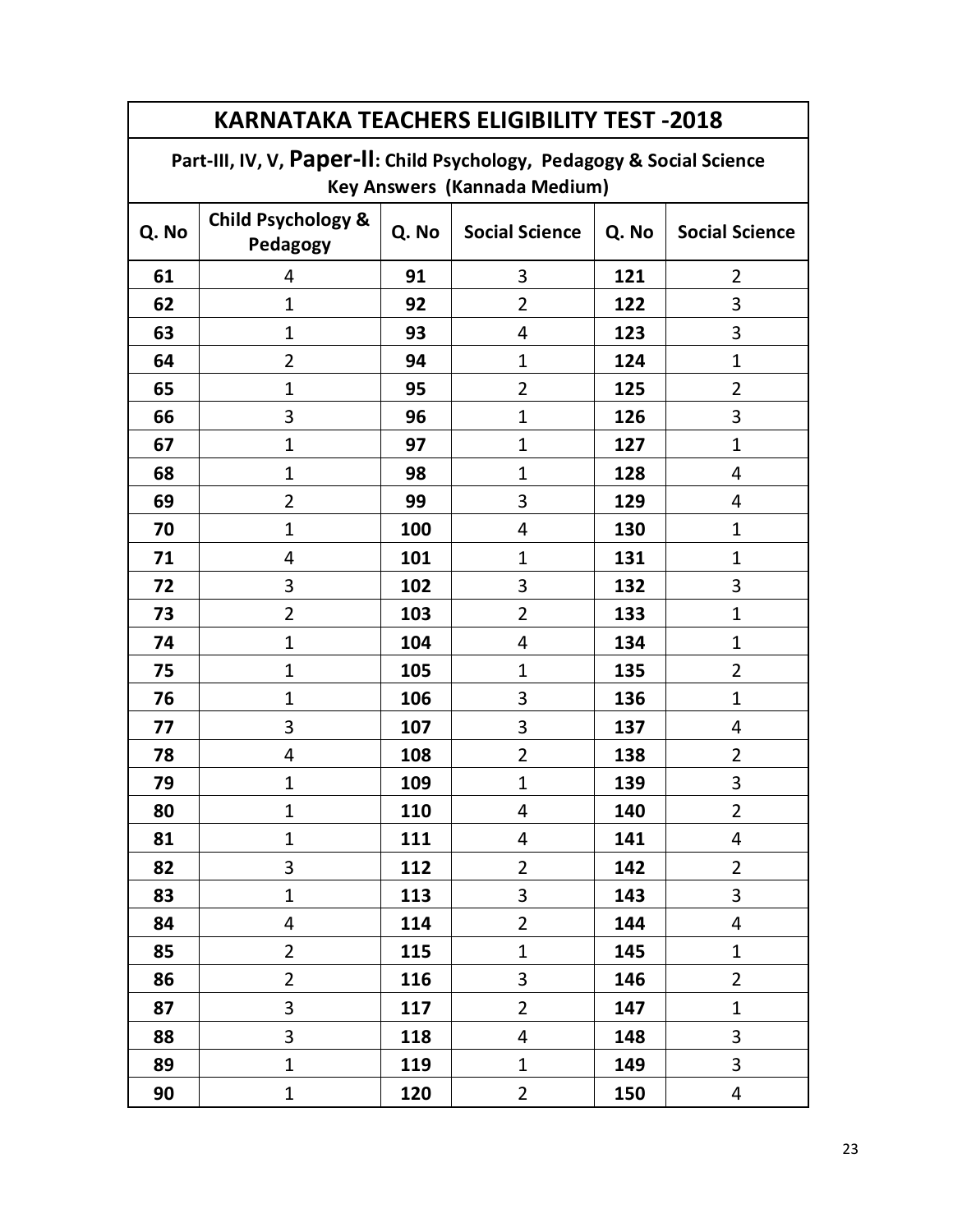**Part-III, IV, V- Paper-II: Child Psychology, Pedagogy, Mathematics & Science**

| Q.<br><b>No</b> | <b>Child Psychology</b><br>& Pedagogy | Q.<br><b>No</b> | <b>Mathematics &amp;</b><br><b>Science</b> | Q.<br><b>No</b> | <b>Mathematics &amp;</b><br><b>Science</b> |
|-----------------|---------------------------------------|-----------------|--------------------------------------------|-----------------|--------------------------------------------|
| 61              | 4                                     | 91              | $\overline{2}$                             | 121             | 3                                          |
| 62              | $\mathbf{1}$                          | 92              | 3                                          | 122             | $\overline{2}$                             |
| 63              | $\mathbf{1}$                          | 93              | 4                                          | 123             | 4                                          |
| 64              | $\overline{2}$                        | 94              | $\mathbf{1}$                               | 124             | $\overline{2}$                             |
| 65              | $\mathbf{1}$                          | 95              | $\overline{2}$                             | 125             | 3                                          |
| 66              | 3                                     | 96              | 3                                          | 126             | 3                                          |
| 67              | $\mathbf{1}$                          | 97              | 3                                          | 127             | $\mathbf{1}$                               |
| 68              | $\mathbf{1}$                          | 98              | $\mathbf{1}$                               | 128             | $\mathbf{1}$                               |
| 69              | $\overline{2}$                        | 99              | $\overline{2}$                             | 129             | $\overline{2}$                             |
| 70              | $\mathbf{1}$                          | 100             | 3                                          | 130             | 3                                          |
| 71              | 4                                     | 101             | 3                                          | 131             | $\overline{2}$                             |
| 72              | 3                                     | 102             | 4                                          | 132             | 4                                          |
| 73              | $\overline{2}$                        | 103             | $\mathbf{1}$                               | 133             | 3                                          |
| 74              | $\mathbf{1}$                          | 104             | 3                                          | 134             | 4                                          |
| 75              | $\mathbf{1}$                          | 105             | $\overline{2}$                             | 135             | $\mathbf{1}$                               |
| 76              | $\mathbf{1}$                          | 106             | 3                                          | 136             | $\mathbf{1}$                               |
| 77              | 3                                     | 107             | $\overline{2}$                             | 137             | 4                                          |
| 78              | 4                                     | 108             | 4                                          | 138             | $\overline{2}$                             |
| 79              | $\mathbf{1}$                          | 109             | $\overline{2}$                             | 139             | 3                                          |
| 80              | $\mathbf{1}$                          | 110             | $\overline{1}$                             | 140             | 3                                          |
| 81              | $\mathbf{1}$                          | 111             | 3                                          | 141             | 4                                          |
| 82              | 3                                     | 112             | $\overline{4}$                             | 142             | 3                                          |
| 83              | $\mathbf{1}$                          | 113             | 4                                          | 143             | 3                                          |
| 84              | 4                                     | 114             | $\mathbf{1}$                               | 144             | $\overline{2}$                             |
| 85              | $\overline{2}$                        | 115             | $\overline{2}$                             | 145             | 3                                          |
| 86              | $\overline{2}$                        | 116             | $\overline{2}$                             | 146             | $\overline{2}$                             |
| 87              | 3                                     | 117             | $\mathbf{1}$                               | 147             | $\overline{2}$                             |
| 88              | 3                                     | 118             | $\mathbf{3}$                               | 148             | $\overline{2}$                             |
| 89              | $\mathbf{1}$                          | 119             | $\mathbf{1}$                               | 149             | 4                                          |
| 90              | $\mathbf{1}$                          | 120             | $\mathbf{3}$                               | 150             | 4                                          |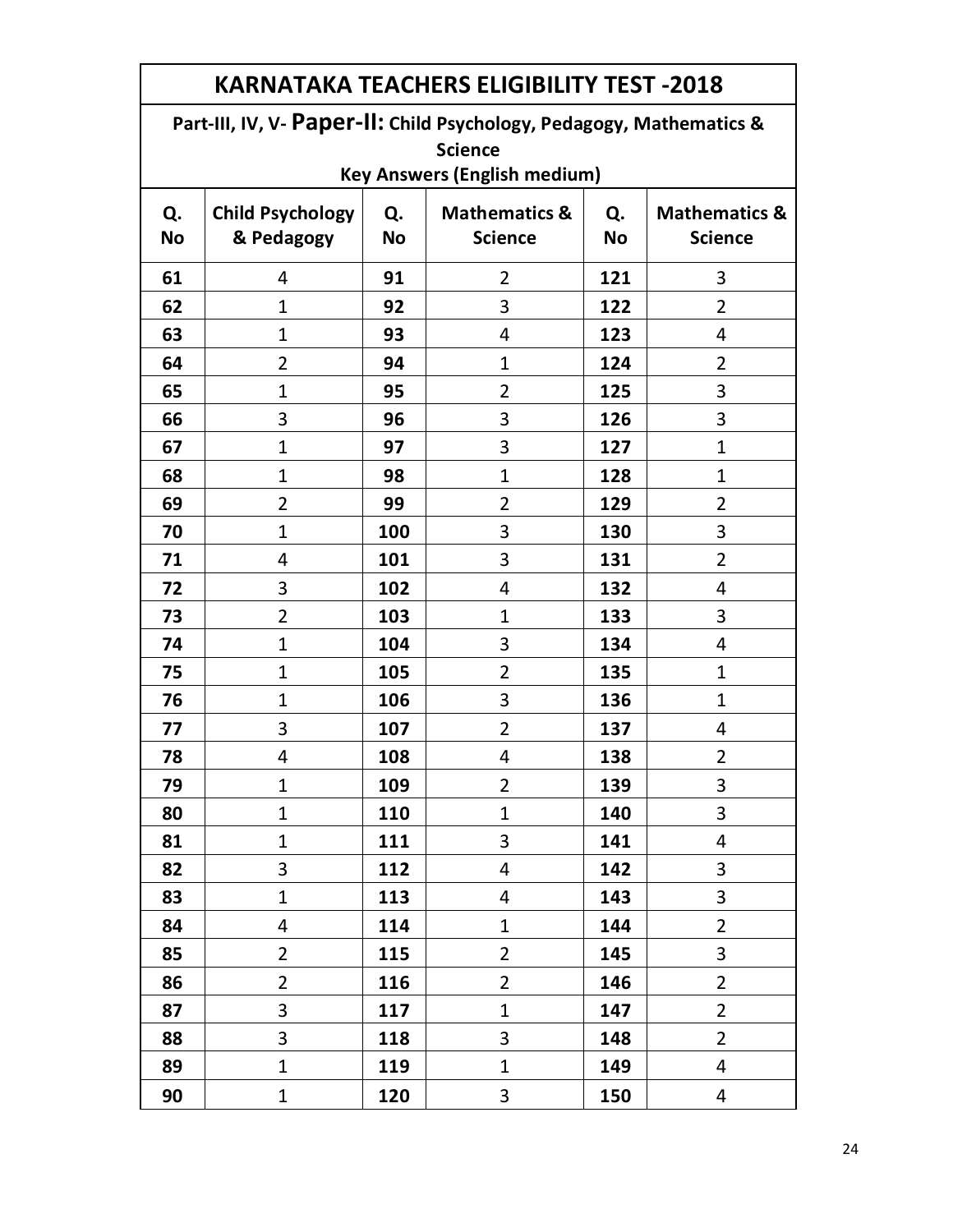| <b>KARNATAKA TEACHERS ELIGIBILITY TEST -2018</b> |                                                                        |       |                       |       |                       |  |  |  |
|--------------------------------------------------|------------------------------------------------------------------------|-------|-----------------------|-------|-----------------------|--|--|--|
|                                                  | Part-III, IV, V- Paper-II: Child Psychology, Pedagogy & Social Science |       |                       |       |                       |  |  |  |
| <b>Key Answers (English Medium)</b>              |                                                                        |       |                       |       |                       |  |  |  |
| Q. No                                            | <b>Child Psychology &amp;</b><br>Pedagogy                              | Q. No | <b>Social Science</b> | Q. No | <b>Social Science</b> |  |  |  |
| 61                                               | 4                                                                      | 91    | 3                     | 121   | $\overline{2}$        |  |  |  |
| 62                                               | $\mathbf{1}$                                                           | 92    | $\overline{2}$        | 122   | 3                     |  |  |  |
| 63                                               | $\mathbf{1}$                                                           | 93    | 4                     | 123   | 3                     |  |  |  |
| 64                                               | $\overline{2}$                                                         | 94    | $\mathbf{1}$          | 124   | $\mathbf{1}$          |  |  |  |
| 65                                               | $\mathbf{1}$                                                           | 95    | $\overline{2}$        | 125   | $\overline{2}$        |  |  |  |
| 66                                               | 3                                                                      | 96    | $\mathbf{1}$          | 126   | 3                     |  |  |  |
| 67                                               | $\mathbf{1}$                                                           | 97    | $\mathbf{1}$          | 127   | $\mathbf{1}$          |  |  |  |
| 68                                               | $\mathbf{1}$                                                           | 98    | $\mathbf{1}$          | 128   | 4                     |  |  |  |
| 69                                               | $\overline{2}$                                                         | 99    | 3                     | 129   | 4                     |  |  |  |
| 70                                               | 1                                                                      | 100   | 4                     | 130   | 1                     |  |  |  |
| 71                                               | 4                                                                      | 101   | $\mathbf{1}$          | 131   | $\mathbf{1}$          |  |  |  |
| 72                                               | 3                                                                      | 102   | 3                     | 132   | 3                     |  |  |  |
| 73                                               | $\overline{2}$                                                         | 103   | $\overline{2}$        | 133   | $\mathbf{1}$          |  |  |  |
| 74                                               | $\mathbf 1$                                                            | 104   | 4                     | 134   | $\mathbf{1}$          |  |  |  |
| 75                                               | $\mathbf{1}$                                                           | 105   | $\mathbf{1}$          | 135   | $\overline{2}$        |  |  |  |
| 76                                               | 1                                                                      | 106   | 3                     | 136   | $\mathbf{1}$          |  |  |  |
| 77                                               | 3                                                                      | 107   | 3                     | 137   | 4                     |  |  |  |
| 78                                               | 4                                                                      | 108   | $\overline{2}$        | 138   | $\overline{2}$        |  |  |  |
| 79                                               | $\mathbf 1$                                                            | 109   | $\mathbf{1}$          | 139   | 3                     |  |  |  |
| 80                                               | 1                                                                      | 110   | 4                     | 140   | 2                     |  |  |  |
| 81                                               | $\mathbf{1}$                                                           | 111   | 4                     | 141   | 4                     |  |  |  |
| 82                                               | 3                                                                      | 112   | $\overline{2}$        | 142   | $\overline{2}$        |  |  |  |
| 83                                               | $\mathbf{1}$                                                           | 113   | 3                     | 143   | 3                     |  |  |  |
| 84                                               | 4                                                                      | 114   | $\overline{2}$        | 144   | 4                     |  |  |  |
| 85                                               | $\overline{2}$                                                         | 115   | $\mathbf{1}$          | 145   | $\mathbf{1}$          |  |  |  |
| 86                                               | $\overline{2}$                                                         | 116   | 3                     | 146   | $\overline{2}$        |  |  |  |
| 87                                               | 3                                                                      | 117   | $\overline{2}$        | 147   | $\mathbf{1}$          |  |  |  |
| 88                                               | 3                                                                      | 118   | 4                     | 148   | 3                     |  |  |  |
| 89                                               | $\mathbf{1}$                                                           | 119   | $\mathbf{1}$          | 149   | 3                     |  |  |  |
| 90                                               | $\mathbf{1}$                                                           | 120   | $\overline{2}$        | 150   | 4                     |  |  |  |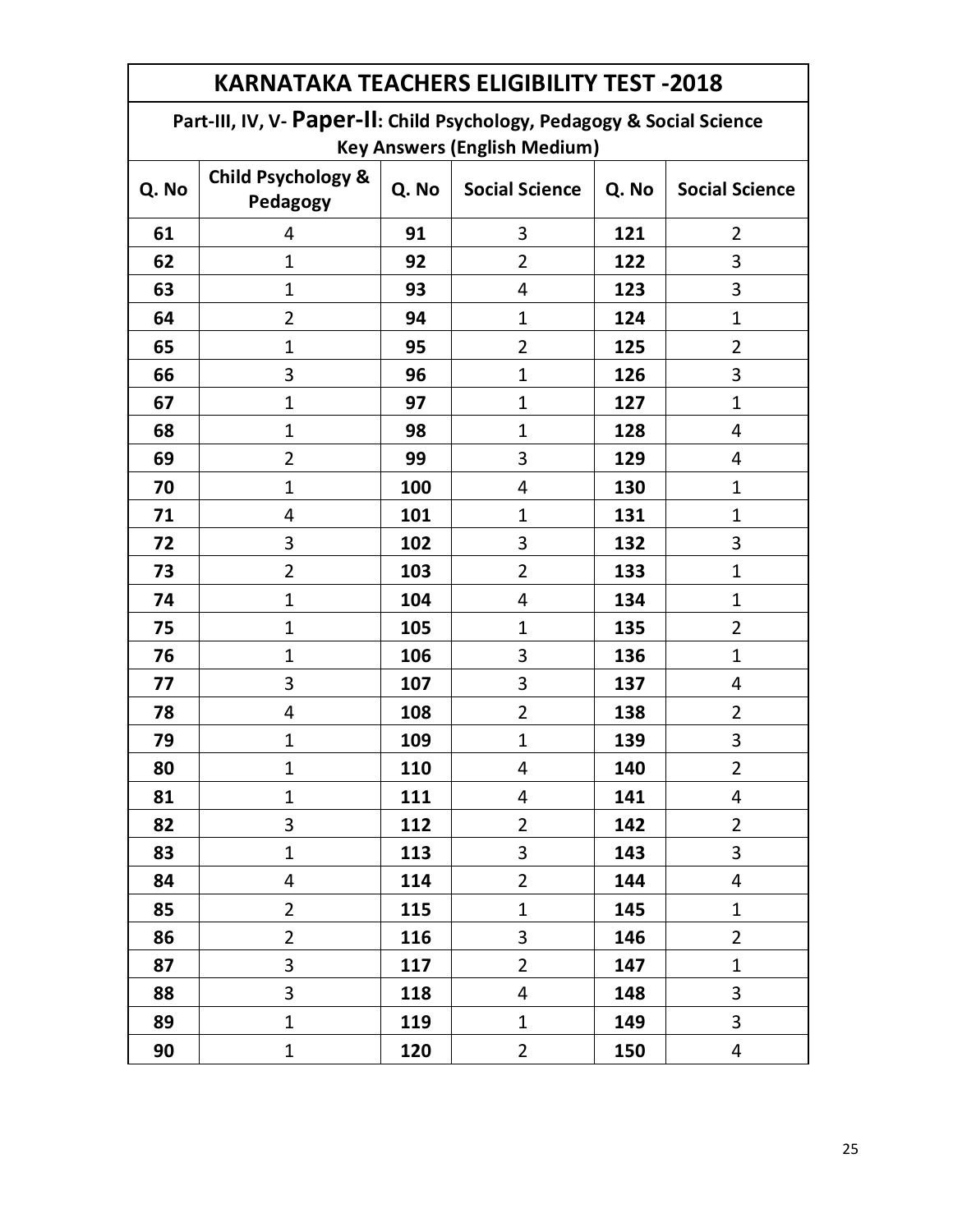| <b>KARNATAKA TEACHERS ELIGIBILITY TEST -2018</b>                      |                                          |                 |                                            |                 |                                            |  |  |
|-----------------------------------------------------------------------|------------------------------------------|-----------------|--------------------------------------------|-----------------|--------------------------------------------|--|--|
| Part-III, IV, V - Paper-II: Child Psychology, Pedagogy, Mathematics & |                                          |                 |                                            |                 |                                            |  |  |
| <b>Science</b>                                                        |                                          |                 |                                            |                 |                                            |  |  |
|                                                                       |                                          |                 | <b>Key Answers (Urdu medium)</b>           |                 |                                            |  |  |
| Q.<br><b>No</b>                                                       | <b>Child</b><br>Psychology &<br>Pedagogy | Q.<br><b>No</b> | <b>Mathematics &amp;</b><br><b>Science</b> | Q.<br><b>No</b> | <b>Mathematics &amp;</b><br><b>Science</b> |  |  |
| 61                                                                    | 4                                        | 91              | $\overline{2}$                             | 121             | 3                                          |  |  |
| 62                                                                    | $\mathbf{1}$                             | 92              | 3                                          | 122             | 2                                          |  |  |
| 63                                                                    | $\mathbf 1$                              | 93              | 4                                          | 123             | 4                                          |  |  |
| 64                                                                    | $\overline{2}$                           | 94              | 1                                          | 124             | 2                                          |  |  |
| 65                                                                    | $\mathbf 1$                              | 95              | $\overline{2}$                             | 125             | 3                                          |  |  |
| 66                                                                    | 3                                        | 96              | 3                                          | 126             | 3                                          |  |  |
| 67                                                                    | $\mathbf{1}$                             | 97              | 3                                          | 127             | $\mathbf{1}$                               |  |  |
| 68                                                                    | $\mathbf{1}$                             | 98              | $\mathbf{1}$                               | 128             | $\mathbf 1$                                |  |  |
| 69                                                                    | $\overline{2}$                           | 99              | 2                                          | 129             | $\overline{2}$                             |  |  |
| 70                                                                    | $\mathbf{1}$                             | 100             | 3                                          | 130             | $\overline{2}$                             |  |  |
| 71                                                                    | 4                                        | 101             | 3                                          | 131             | $\overline{2}$                             |  |  |
| 72                                                                    | 3                                        | 102             | 4                                          | 132             | 4                                          |  |  |
| 73                                                                    | $\overline{2}$                           | 103             | $\mathbf{1}$                               | 133             | 3                                          |  |  |
| 74                                                                    | $\mathbf{1}$                             | 104             | 3                                          | 134             | 4                                          |  |  |
| 75                                                                    | $\mathbf{1}$                             | 105             | $\overline{2}$                             | 135             | $\mathbf{1}$                               |  |  |
| 76                                                                    | $\mathbf{1}$                             | 106             | 3                                          | 136             | $\mathbf{1}$                               |  |  |
| 77                                                                    | 3                                        | 107             | 2                                          | 137             | 4                                          |  |  |
| 78                                                                    | 4                                        | 108             | 4                                          | 138             | $\overline{2}$                             |  |  |
| 79                                                                    | $\mathbf{1}$                             | 109             | $\overline{2}$                             | 139             | 3                                          |  |  |
| 80                                                                    | $\mathbf 1$                              | 110             | $\mathbf{1}$                               | 140             | 3                                          |  |  |
| 81                                                                    | $\mathbf{1}$                             | 111             | 3                                          | 141             | 4                                          |  |  |
| 82                                                                    | 3                                        | 112             | $\overline{4}$                             | 142             | $\overline{2}$                             |  |  |
| 83                                                                    | $\mathbf{1}$                             | 113             | $\overline{4}$                             | 143             | 3                                          |  |  |
| 84                                                                    | 4                                        | 114             | $\mathbf{1}$                               | 144             | $\overline{2}$                             |  |  |
| 85                                                                    | $\overline{2}$                           | 115             | $\overline{2}$                             | 145             | 3                                          |  |  |
| 86                                                                    | $\overline{2}$                           | 116             | $\overline{2}$                             | 146             | $\overline{2}$                             |  |  |
| 87                                                                    | 3                                        | 117             | $\mathbf{1}$                               | 147             | $\overline{2}$                             |  |  |
| 88                                                                    | 3                                        | 118             | 3                                          | 148             | $\overline{2}$                             |  |  |
| 89                                                                    | $\mathbf{1}$                             | 119             | $\mathbf{1}$                               | 149             | 4                                          |  |  |
| 90                                                                    | $\mathbf{1}$                             | 120             | $\mathbf{3}$                               | 150             | $\ast$                                     |  |  |

**Note: \*- question No. 150 in Urdu Medium is not considered.**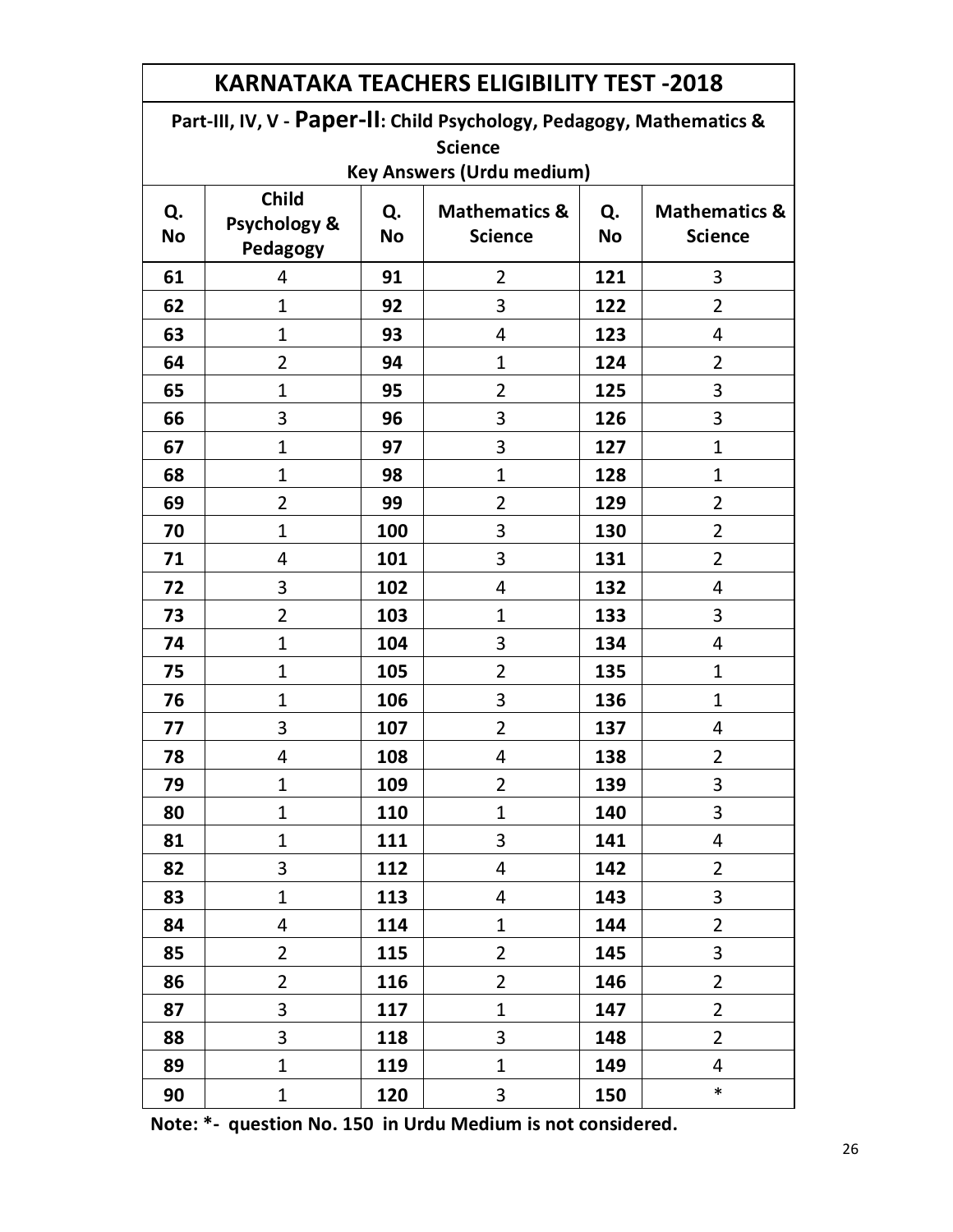| <b>KARNATAKA TEACHERS ELIGIBILITY TEST-2018</b> |                                                                        |            |                       |       |                       |  |  |  |
|-------------------------------------------------|------------------------------------------------------------------------|------------|-----------------------|-------|-----------------------|--|--|--|
|                                                 | Part-III, IV, V- Paper-II: Child Psychology, Pedagogy & Social Science |            |                       |       |                       |  |  |  |
| <b>Key Answers (Urdu Medium)</b>                |                                                                        |            |                       |       |                       |  |  |  |
| Q. No                                           | <b>Child Psychology &amp;</b><br>Pedagogy                              | Q. No      | <b>Social Science</b> | Q. No | <b>Social Science</b> |  |  |  |
| 61                                              | 4                                                                      | 91         | 3                     | 121   | $\overline{2}$        |  |  |  |
| 62                                              | $\mathbf{1}$                                                           | 92         | $\overline{2}$        | 122   | 3                     |  |  |  |
| 63                                              | $\mathbf{1}$                                                           | 93         | 4                     | 123   | 3                     |  |  |  |
| 64                                              | $\overline{2}$                                                         | 94         | $\mathbf{1}$          | 124   | $\mathbf{1}$          |  |  |  |
| 65                                              | $\mathbf{1}$                                                           | 95         | $\overline{2}$        | 125   | 2                     |  |  |  |
| 66                                              | 3                                                                      | 96         | $\mathbf{1}$          | 126   | 3                     |  |  |  |
| 67                                              | $\mathbf{1}$                                                           | 97         | $\mathbf{1}$          | 127   | $\mathbf 1$           |  |  |  |
| 68                                              | 1                                                                      | 98         | $\mathbf{1}$          | 128   | 4                     |  |  |  |
| 69                                              | $\overline{2}$                                                         | 99         | 3                     | 129   | 4                     |  |  |  |
| 70                                              | $\mathbf{1}$                                                           | 100        | 4                     | 130   | $\mathbf{1}$          |  |  |  |
| 71                                              | $\overline{4}$                                                         | 101        | $\mathbf{1}$          | 131   | $\mathbf{1}$          |  |  |  |
| 72                                              | 3                                                                      | 102        | 3                     | 132   | 3                     |  |  |  |
| 73                                              | $\overline{2}$                                                         | 103        | $\overline{2}$        | 133   | $\mathbf 1$           |  |  |  |
| 74                                              | $\mathbf{1}$                                                           | 104        | 4                     | 134   | $\mathbf 1$           |  |  |  |
| 75                                              | $\mathbf{1}$                                                           | 105        | $\mathbf{1}$          | 135   | $\overline{2}$        |  |  |  |
| 76                                              | $\mathbf{1}$                                                           | 106        | 3                     | 136   | $\mathbf{1}$          |  |  |  |
| 77                                              | 3                                                                      | 107        | 3                     | 137   | 4                     |  |  |  |
| 78                                              | 4                                                                      | 108        | $\overline{2}$        | 138   | $\overline{2}$        |  |  |  |
| 79                                              | $\mathbf{1}$                                                           | 109        | $\mathbf{1}$          | 139   | 3                     |  |  |  |
| 80                                              | 1                                                                      | <b>110</b> | 4                     | 140   | 2                     |  |  |  |
| 81                                              | $\mathbf{1}$                                                           | 111        | 4                     | 141   | 4                     |  |  |  |
| 82                                              | 3                                                                      | 112        | $\overline{2}$        | 142   | $\overline{2}$        |  |  |  |
| 83                                              | $\mathbf{1}$                                                           | 113        | 3                     | 143   | 3                     |  |  |  |
| 84                                              | 4                                                                      | 114        | $\overline{2}$        | 144   | 4                     |  |  |  |
| 85                                              | $\overline{2}$                                                         | 115        | $\mathbf{1}$          | 145   | $\mathbf 1$           |  |  |  |
| 86                                              | $\overline{2}$                                                         | 116        | 3                     | 146   | $\overline{2}$        |  |  |  |
| 87                                              | 3                                                                      | 117        | $\overline{2}$        | 147   | $\mathbf{1}$          |  |  |  |
| 88                                              | 3                                                                      | 118        | 4                     | 148   | 3                     |  |  |  |
| 89                                              | $\mathbf{1}$                                                           | 119        | $\mathbf 1$           | 149   | 3                     |  |  |  |
| 90                                              | $\mathbf{1}$                                                           | 120        | $\overline{2}$        | 150   | 4                     |  |  |  |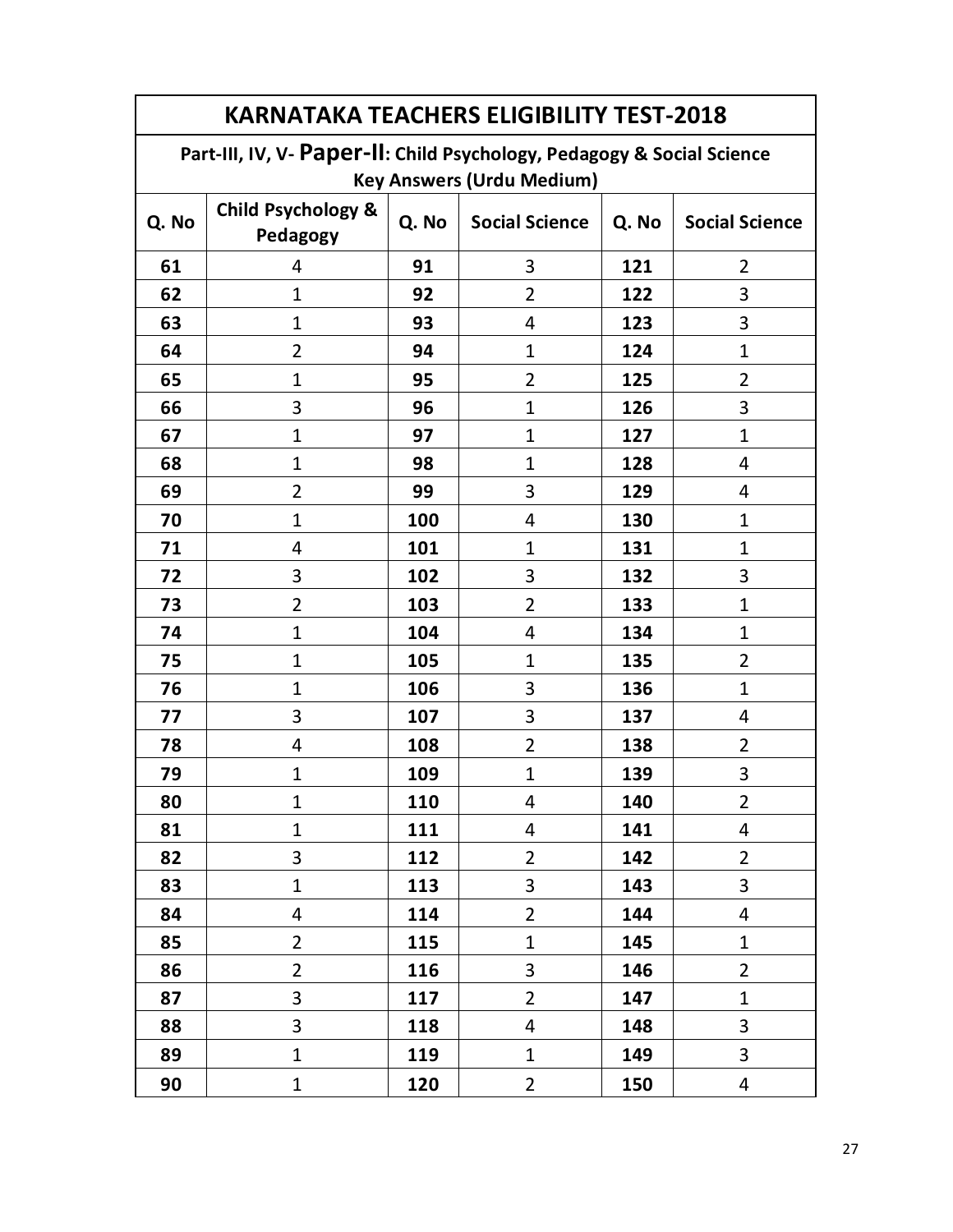| <b>KARNATAKA TEACHERS ELIGIBILITY TEST -2018</b>                     |                         |           |                          |           |                          |  |  |  |
|----------------------------------------------------------------------|-------------------------|-----------|--------------------------|-----------|--------------------------|--|--|--|
| Part-III, IV, V- Paper-II: Child Psychology, Pedagogy, Mathematics & |                         |           |                          |           |                          |  |  |  |
| <b>Science Key Answers (Marathi medium)</b>                          |                         |           |                          |           |                          |  |  |  |
| Q.                                                                   | <b>Child Psychology</b> | Q.        | <b>Mathematics &amp;</b> | Q.        | <b>Mathematics &amp;</b> |  |  |  |
| <b>No</b>                                                            | & Pedagogy              | <b>No</b> | <b>Science</b>           | <b>No</b> | <b>Science</b>           |  |  |  |
| 61                                                                   | 4                       | 91        | 2                        | 121       | 3                        |  |  |  |
| 62                                                                   | $\mathbf 1$             | 92        | 3                        | 122       | 2                        |  |  |  |
| 63                                                                   | $\mathbf 1$             | 93        | 4                        | 123       | 4                        |  |  |  |
| 64                                                                   | $\overline{2}$          | 94        | $\mathbf{1}$             | 124       | 2                        |  |  |  |
| 65                                                                   | $\mathbf 1$             | 95        | 2                        | 125       | 3                        |  |  |  |
| 66                                                                   | 3                       | 96        | 3                        | 126       | 3                        |  |  |  |
| 67                                                                   | $\mathbf{1}$            | 97        | 3                        | 127       | $\mathbf{1}$             |  |  |  |
| 68                                                                   | $\mathbf 1$             | 98        | $\mathbf{1}$             | 128       | $\mathbf{1}$             |  |  |  |
| 69                                                                   | $\overline{2}$          | 99        | 2                        | 129       | $\overline{2}$           |  |  |  |
| 70                                                                   | $\mathbf 1$             | 100       | 3                        | 130       | 3                        |  |  |  |
| 71                                                                   | 4                       | 101       | 3                        | 131       | $\overline{2}$           |  |  |  |
| 72                                                                   | 3                       | 102       | 4                        | 132       | 4                        |  |  |  |
| 73                                                                   | $\overline{2}$          | 103       | $\mathbf 1$              | 133       | 3                        |  |  |  |
| 74                                                                   | $\mathbf 1$             | 104       | 3                        | 134       | 4                        |  |  |  |
| 75                                                                   | 1                       | 105       | 2                        | 135       | $\mathbf{1}$             |  |  |  |
| 76                                                                   | $\mathbf 1$             | 106       | 3                        | 136       | $\mathbf{1}$             |  |  |  |
| 77                                                                   | 3                       | 107       | $\overline{2}$           | 137       | 4                        |  |  |  |
| 78                                                                   | 4                       | 108       | 4                        | 138       | 2                        |  |  |  |
| 79                                                                   | 1                       | 109       | 2                        | 139       | 3                        |  |  |  |
| 80                                                                   | $\mathbf 1$             | 110       | $\mathbf{1}$             | 140       | 3                        |  |  |  |
| 81                                                                   | $\mathbf{1}$            | 111       | 3                        | 141       | 4                        |  |  |  |
| 82                                                                   | 3                       | 112       | 4                        | 142       | 3                        |  |  |  |
| 83                                                                   | $\mathbf{1}$            | 113       | 4                        | 143       | 3                        |  |  |  |
| 84                                                                   | 4                       | 114       | $\mathbf{1}$             | 144       | $\overline{2}$           |  |  |  |
| 85                                                                   | $\overline{2}$          | 115       | $\overline{2}$           | 145       | 3                        |  |  |  |
| 86                                                                   | $\overline{2}$          | 116       | $\overline{2}$           | 146       | $\overline{2}$           |  |  |  |
| 87                                                                   | 3                       | 117       | $\mathbf{1}$             | 147       | $\overline{2}$           |  |  |  |
| 88                                                                   | 3                       | 118       | 3                        | 148       | $\overline{2}$           |  |  |  |
| 89                                                                   | $\mathbf{1}$            | 119       | $\mathbf{1}$             | 149       | 4                        |  |  |  |
| 90                                                                   | $\mathbf 1$             | 120       | 3                        | 150       | 4                        |  |  |  |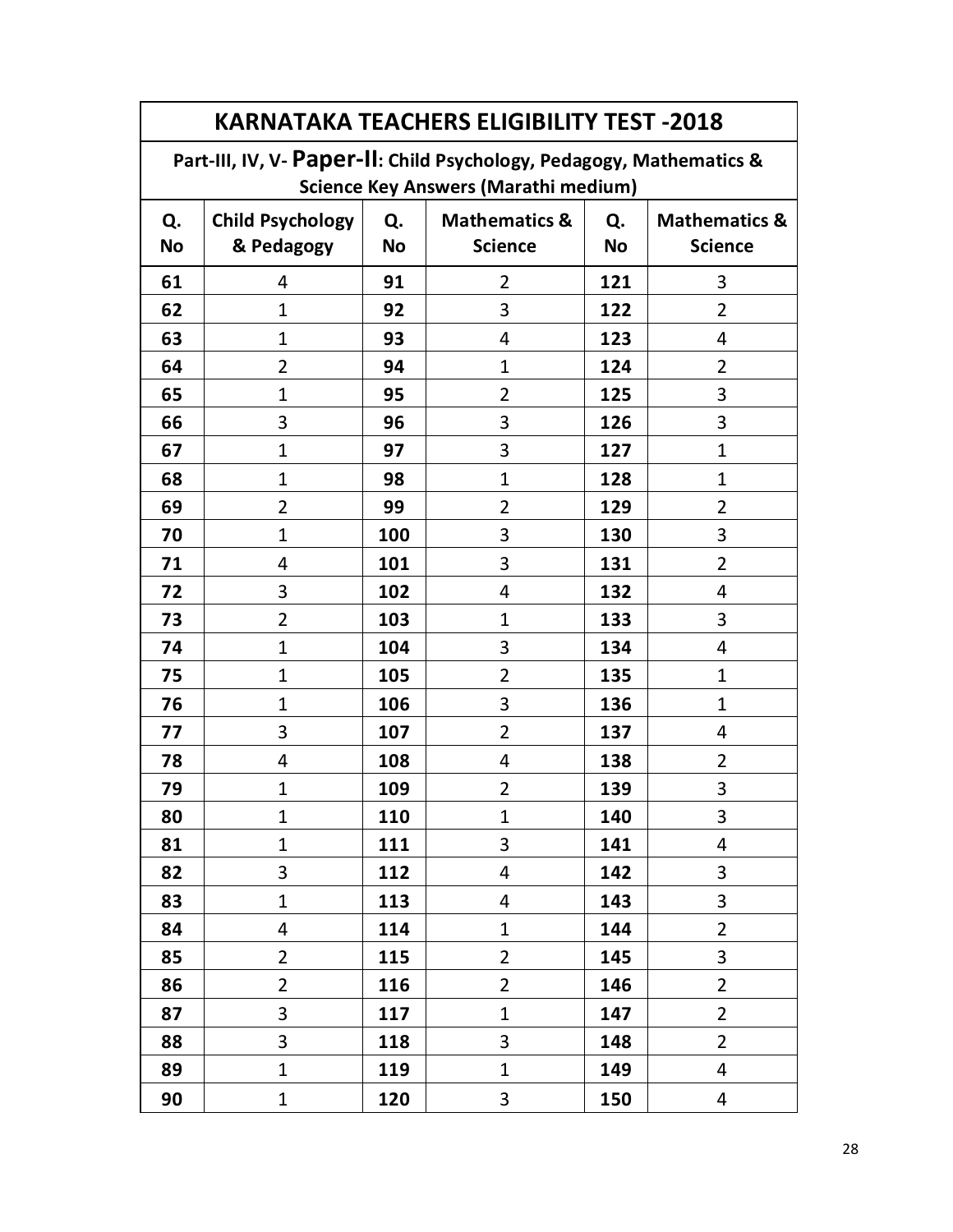| <b>KARNATAKA TEACHERS ELIGIBILITY TEST-2018</b> |                                                                        |       |                                     |       |                       |  |  |
|-------------------------------------------------|------------------------------------------------------------------------|-------|-------------------------------------|-------|-----------------------|--|--|
|                                                 | Part-III, IV, V- Paper-II: Child Psychology, Pedagogy & Social Science |       |                                     |       |                       |  |  |
|                                                 |                                                                        |       | <b>Key Answers (Marathi Medium)</b> |       |                       |  |  |
| Q. No                                           | <b>Child Psychology &amp;</b><br>Pedagogy                              | Q. No | <b>Social Science</b>               | Q. No | <b>Social Science</b> |  |  |
| 61                                              | 4                                                                      | 91    | 3                                   | 121   | $\overline{2}$        |  |  |
| 62                                              | $\mathbf{1}$                                                           | 92    | $\overline{2}$                      | 122   | 3                     |  |  |
| 63                                              | 1                                                                      | 93    | 4                                   | 123   | 3                     |  |  |
| 64                                              | $\overline{2}$                                                         | 94    | $\mathbf{1}$                        | 124   | $\mathbf{1}$          |  |  |
| 65                                              | $\mathbf 1$                                                            | 95    | $\overline{2}$                      | 125   | 2                     |  |  |
| 66                                              | 3                                                                      | 96    | $\mathbf{1}$                        | 126   | 3                     |  |  |
| 67                                              | $\mathbf 1$                                                            | 97    | $\mathbf{1}$                        | 127   | $\mathbf{1}$          |  |  |
| 68                                              | $\mathbf 1$                                                            | 98    | $\mathbf{1}$                        | 128   | 4                     |  |  |
| 69                                              | $\overline{2}$                                                         | 99    | 3                                   | 129   | 4                     |  |  |
| 70                                              | 1                                                                      | 100   | 4                                   | 130   | $\mathbf{1}$          |  |  |
| 71                                              | 4                                                                      | 101   | $\mathbf{1}$                        | 131   | $\mathbf{1}$          |  |  |
| 72                                              | 3                                                                      | 102   | 3                                   | 132   | 3                     |  |  |
| 73                                              | $\overline{2}$                                                         | 103   | $\overline{2}$                      | 133   | $\mathbf{1}$          |  |  |
| 74                                              | $\mathbf{1}$                                                           | 104   | 4                                   | 134   | $\mathbf{1}$          |  |  |
| 75                                              | $\mathbf{1}$                                                           | 105   | $\mathbf{1}$                        | 135   | $\overline{2}$        |  |  |
| 76                                              | $\mathbf{1}$                                                           | 106   | 3                                   | 136   | $\mathbf{1}$          |  |  |
| 77                                              | 3                                                                      | 107   | 3                                   | 137   | 4                     |  |  |
| 78                                              | 4                                                                      | 108   | $\overline{2}$                      | 138   | $\overline{2}$        |  |  |
| 79                                              | $\mathbf{1}$                                                           | 109   | $\mathbf{1}$                        | 139   | 3                     |  |  |
| 80                                              | 1                                                                      | 110   | 4                                   | 140   | 2                     |  |  |
| 81                                              | $\mathbf{1}$                                                           | 111   | 4                                   | 141   | 4                     |  |  |
| 82                                              | 3                                                                      | 112   | $\overline{2}$                      | 142   | $\overline{2}$        |  |  |
| 83                                              | $\mathbf{1}$                                                           | 113   | 3                                   | 143   | $\overline{3}$        |  |  |
| 84                                              | 4                                                                      | 114   | $\overline{2}$                      | 144   | 4                     |  |  |
| 85                                              | $\overline{2}$                                                         | 115   | $\mathbf{1}$                        | 145   | $\mathbf{1}$          |  |  |
| 86                                              | $\overline{2}$                                                         | 116   | 3                                   | 146   | $\overline{2}$        |  |  |
| 87                                              | 3                                                                      | 117   | $\overline{2}$                      | 147   | $\mathbf{1}$          |  |  |
| 88                                              | 3                                                                      | 118   | 4                                   | 148   | 3                     |  |  |
| 89                                              | $\mathbf{1}$                                                           | 119   | $\mathbf{1}$                        | 149   | 3                     |  |  |
| 90                                              | $\mathbf{1}$                                                           | 120   | $\overline{2}$                      | 150   | 4                     |  |  |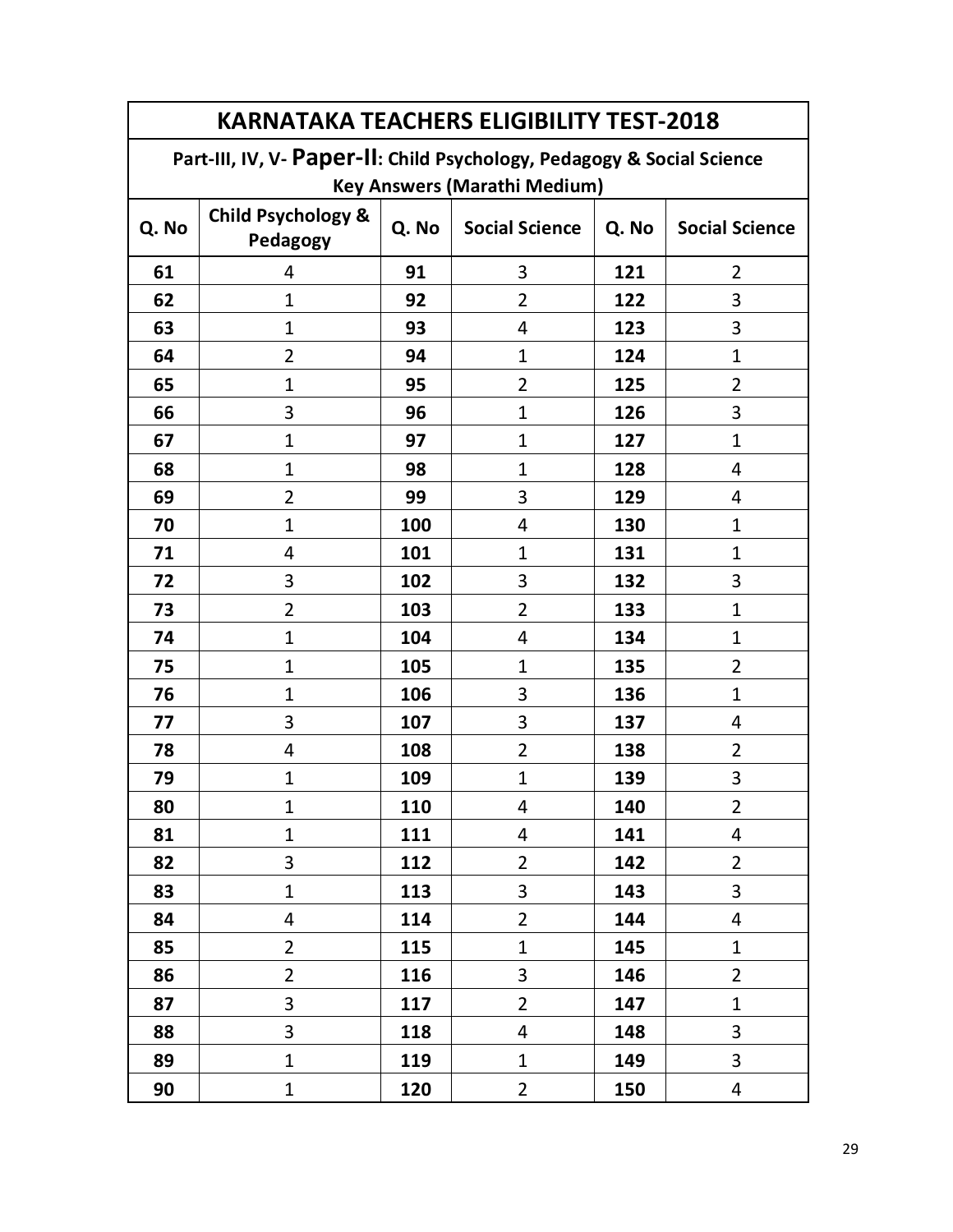| Part-III, IV, V-Paper-II: Child Psychology, Pedagogy, Mathematics & |                                   |                 |                                            |                 |                                            |  |  |
|---------------------------------------------------------------------|-----------------------------------|-----------------|--------------------------------------------|-----------------|--------------------------------------------|--|--|
| <b>Science</b>                                                      |                                   |                 |                                            |                 |                                            |  |  |
| <b>Key Answers (Telugu medium)</b>                                  |                                   |                 |                                            |                 |                                            |  |  |
| Q.<br><b>No</b>                                                     | Child<br>Psychology &<br>Pedagogy | Q.<br><b>No</b> | <b>Mathematics &amp;</b><br><b>Science</b> | Q.<br><b>No</b> | <b>Mathematics &amp;</b><br><b>Science</b> |  |  |
| 61                                                                  | 4                                 | 91              | $\overline{2}$                             | 121             | 3                                          |  |  |
| 62                                                                  | $\mathbf{1}$                      | 92              | 3                                          | 122             | $\overline{2}$                             |  |  |
| 63                                                                  | $\mathbf{1}$                      | 93              | 4                                          | 123             | 4                                          |  |  |
| 64                                                                  | $\overline{2}$                    | 94              | $\mathbf 1$                                | 124             | 2                                          |  |  |
| 65                                                                  | $\mathbf{1}$                      | 95              | $\overline{2}$                             | 125             | 3                                          |  |  |
| 66                                                                  | 3                                 | 96              | 3                                          | 126             | 3                                          |  |  |
| 67                                                                  | $\mathbf{1}$                      | 97              | 3                                          | 127             | $\mathbf 1$                                |  |  |
| 68                                                                  | $\mathbf{1}$                      | 98              | $\mathbf{1}$                               | 128             | $\mathbf 1$                                |  |  |
| 69                                                                  | $\overline{2}$                    | 99              | $\overline{2}$                             | 129             | $\overline{2}$                             |  |  |
| 70                                                                  | $\mathbf 1$                       | 100             | 3                                          | 130             | 3                                          |  |  |
| 71                                                                  | 4                                 | 101             | 3                                          | 131             | $\overline{2}$                             |  |  |
| 72                                                                  | 3                                 | 102             | 4                                          | 132             | 4                                          |  |  |
| 73                                                                  | $\overline{2}$                    | 103             | $\mathbf{1}$                               | 133             | 3                                          |  |  |
| 74                                                                  | $\mathbf{1}$                      | 104             | 3                                          | 134             | 4                                          |  |  |
| 75                                                                  | $\mathbf 1$                       | 105             | $\overline{2}$                             | 135             | $\mathbf{1}$                               |  |  |
| 76                                                                  | $\mathbf{1}$                      | 106             | 3                                          | 136             | 1                                          |  |  |
| 77                                                                  | 3                                 | 107             | $\overline{2}$                             | 137             | 4                                          |  |  |
| 78                                                                  | 4                                 | 108             | 4                                          | 138             | $\overline{2}$                             |  |  |
| 79                                                                  | 1                                 | 109             | $\overline{2}$                             | 139             | 3                                          |  |  |
| 80                                                                  | 1                                 | <u> 110</u>     | 1                                          | 140             | 3                                          |  |  |
| 81                                                                  | $\mathbf{1}$                      | 111             | $\overline{3}$                             | 141             | 4                                          |  |  |
| 82                                                                  | 3                                 | 112             | 4                                          | 142             | 3                                          |  |  |
| 83                                                                  | $\mathbf{1}$                      | 113             | 4                                          | 143             | 3                                          |  |  |
| 84                                                                  | 4                                 | 114             | $\mathbf{1}$                               | 144             | $\overline{2}$                             |  |  |
| 85                                                                  | $\overline{2}$                    | 115             | $\overline{2}$                             | 145             | 3                                          |  |  |
| 86                                                                  | $\overline{2}$                    | 116             | $\overline{2}$                             | 146             | $\overline{2}$                             |  |  |
| 87                                                                  | 3                                 | 117             | $\mathbf{1}$                               | 147             | $\overline{2}$                             |  |  |
| 88                                                                  | 3                                 | 118             | 3                                          | 148             | $\overline{2}$                             |  |  |
| 89                                                                  | $\mathbf{1}$                      | 119             | $\mathbf{1}$                               | 149             | 4                                          |  |  |
| 90                                                                  | $\mathbf{1}$                      | 120             | $\mathbf{3}$                               | 150             | 4                                          |  |  |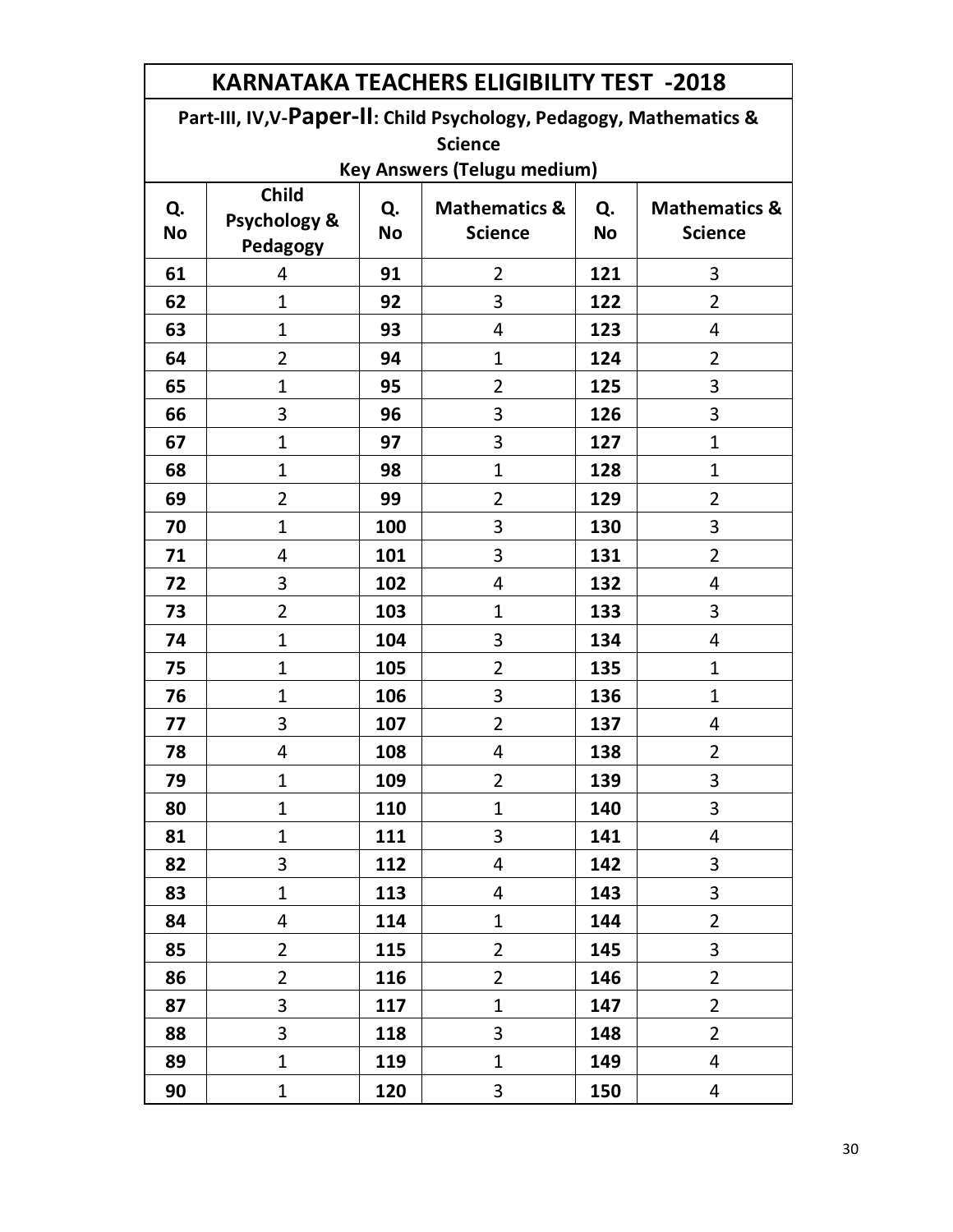#### **KARNATAKA TEACHERS ELIGIBILITY TEST-2018 Part-III, IV, V-Paper-II: Child Psychology, Pedagogy & Social Science Key Answers (Telugu Medium) Q. No Child Psychology & Pedagogy Q. No Social Science Q. No Social Science** 4 **91** 3 **121** 2 1 **92** 2 **122** 3 1 **93** 4 **123** 3 2 **94** 1 **124** 1 1 **95** 2 **125** 2 3 **96** 1 **126** 3 1 **97** 1 **127** 1 1 **98** 1 **128** 4 2 **99** 3 **129** 4 1 **100** 4 **130** 1 4 **101** 1 **131** 1 3 **102** 3 **132** 3 2 **103** 2 **133** 1 1 **104** 4 **134** 1 1 **105** 1 **135** 2 1 **106** 3 **136** 1 3 **107** 3 **137** 4 4 **108** 2 **138** 2 1 **109** 1 **139** 3 1 **110** 4 **140** 2 1 111 4 141 4 3 **112** 2 **142** 2 1 **113** 3 **143** 3 4 **114** 2 **144** 4 2 **115** 1 **145** 1 2 **116** 3 **146** 2 3 **117** 2 **147** 1 3 **118** 4 **148** 3 1 **119** 1 **149** 3 1 **120** 2 **150** 4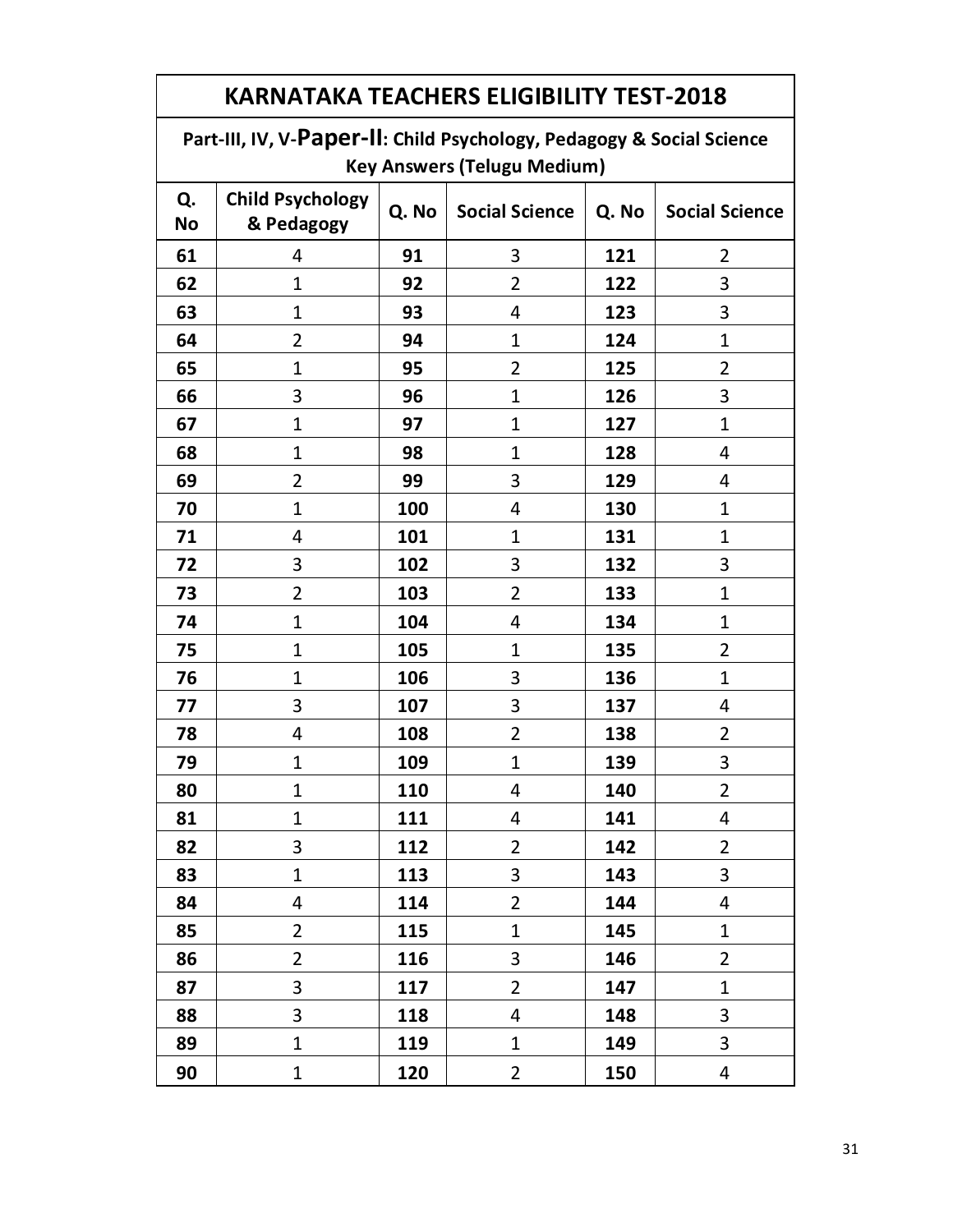| <b>KARNATAKA TEACHERS ELIGIBILITY TEST -2018</b> |                                                                                                                             |       |                                 |       |                                 |  |  |  |
|--------------------------------------------------|-----------------------------------------------------------------------------------------------------------------------------|-------|---------------------------------|-------|---------------------------------|--|--|--|
|                                                  | Part-III, IV, V- Paper-II: Child Psychology, Pedagogy, Mathematics &<br><b>Science</b><br><b>Key Answers (Tamil medium)</b> |       |                                 |       |                                 |  |  |  |
| Q. No                                            | <b>Child</b><br><b>Psychology &amp;</b><br>Pedagogy                                                                         | Q. No | <b>Mathematics</b><br>& Science | Q. No | <b>Mathematics</b><br>& Science |  |  |  |
| 61                                               | 4                                                                                                                           | 91    | $\overline{2}$                  | 121   | 3                               |  |  |  |
| 62                                               | $\mathbf{1}$                                                                                                                | 92    | 3                               | 122   | $\overline{2}$                  |  |  |  |
| 63                                               | $\mathbf{1}$                                                                                                                | 93    | 4                               | 123   | 4                               |  |  |  |
| 64                                               | $\overline{2}$                                                                                                              | 94    | 1                               | 124   | $\overline{2}$                  |  |  |  |
| 65                                               | $\mathbf{1}$                                                                                                                | 95    | $\overline{2}$                  | 125   | 3                               |  |  |  |
| 66                                               | 3                                                                                                                           | 96    | 3                               | 126   | 3                               |  |  |  |
| 67                                               | $\mathbf{1}$                                                                                                                | 97    | 3                               | 127   | $\mathbf{1}$                    |  |  |  |
| 68                                               | $\mathbf{1}$                                                                                                                | 98    | 1                               | 128   | $\mathbf{1}$                    |  |  |  |
| 69                                               | $\overline{2}$                                                                                                              | 99    | $\overline{2}$                  | 129   | $\overline{2}$                  |  |  |  |
| 70                                               | $\mathbf{1}$                                                                                                                | 100   | 3                               | 130   | 3                               |  |  |  |
| 71                                               | 4                                                                                                                           | 101   | 3                               | 131   | $\overline{2}$                  |  |  |  |
| 72                                               | 3                                                                                                                           | 102   | 4                               | 132   | 4                               |  |  |  |
| 73                                               | $\overline{2}$                                                                                                              | 103   | $\mathbf{1}$                    | 133   | 3                               |  |  |  |
| 74                                               | $\mathbf{1}$                                                                                                                | 104   | 3                               | 134   | 4                               |  |  |  |
| 75                                               | $\mathbf{1}$                                                                                                                | 105   | $\overline{2}$                  | 135   | $\mathbf{1}$                    |  |  |  |
| 76                                               | $\mathbf{1}$                                                                                                                | 106   | 3                               | 136   | 1                               |  |  |  |
| 77                                               | 3                                                                                                                           | 107   | 2                               | 137   | 4                               |  |  |  |
| 78                                               | 4                                                                                                                           | 108   | 4                               | 138   | $\overline{2}$                  |  |  |  |
| 79                                               | $\mathbf{1}$                                                                                                                | 109   | $\overline{2}$                  | 139   | 3                               |  |  |  |
| 80                                               | $\mathbf{1}$                                                                                                                | 110   | $\mathbf{1}$                    | 140   | 3                               |  |  |  |
| 81                                               | $\mathbf{1}$                                                                                                                | 111   | 3                               | 141   | 4                               |  |  |  |
| 82                                               | 3                                                                                                                           | 112   | 4                               | 142   | 3                               |  |  |  |
| 83                                               | $\mathbf{1}$                                                                                                                | 113   | 4                               | 143   | 3                               |  |  |  |
| 84                                               | 4                                                                                                                           | 114   | $\mathbf{1}$                    | 144   | $\overline{2}$                  |  |  |  |
| 85                                               | $\overline{2}$                                                                                                              | 115   | $\overline{2}$                  | 145   | 3                               |  |  |  |
| 86                                               | $\overline{2}$                                                                                                              | 116   | $\overline{2}$                  | 146   | $\overline{2}$                  |  |  |  |
| 87                                               | 3                                                                                                                           | 117   | $\mathbf{1}$                    | 147   | $\overline{2}$                  |  |  |  |
| 88                                               | 3                                                                                                                           | 118   | 3                               | 148   | $\overline{2}$                  |  |  |  |
| 89                                               | $\mathbf{1}$                                                                                                                | 119   | $\mathbf{1}$                    | 149   | 4                               |  |  |  |
| 90                                               | $\mathbf{1}$                                                                                                                | 120   | 3                               | 150   | 4                               |  |  |  |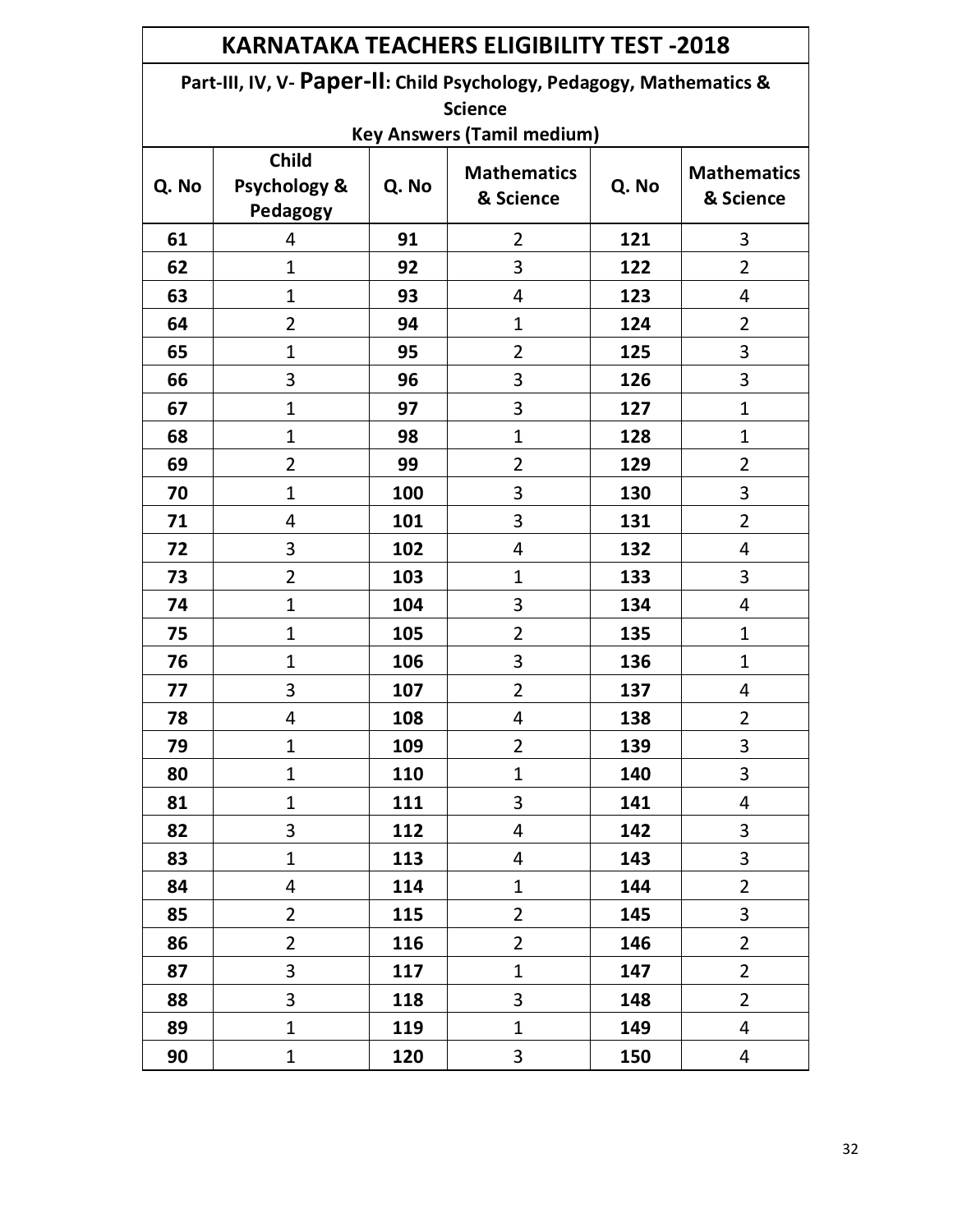| KARNATAKA TEACHERS ELIGIBILITY TEST-2018 |                                                                        |            |                                   |       |                       |  |  |
|------------------------------------------|------------------------------------------------------------------------|------------|-----------------------------------|-------|-----------------------|--|--|
|                                          | Part-III, IV, V- Paper-II: Child Psychology, Pedagogy & Social Science |            |                                   |       |                       |  |  |
|                                          |                                                                        |            | <b>Key Answers (Tamil Medium)</b> |       |                       |  |  |
| Q. No                                    | <b>Child Psychology &amp;</b><br>Pedagogy                              | Q. No      | <b>Social Science</b>             | Q. No | <b>Social Science</b> |  |  |
| 61                                       | 4                                                                      | 91         | 3                                 | 121   | $\overline{2}$        |  |  |
| 62                                       | 1                                                                      | 92         | 2                                 | 122   | 3                     |  |  |
| 63                                       | 1                                                                      | 93         | 4                                 | 123   | 3                     |  |  |
| 64                                       | 2                                                                      | 94         | 1                                 | 124   | $\mathbf{1}$          |  |  |
| 65                                       | 1                                                                      | 95         | 2                                 | 125   | $\overline{2}$        |  |  |
| 66                                       | 3                                                                      | 96         | 1                                 | 126   | 3                     |  |  |
| 67                                       | 1                                                                      | 97         | 1                                 | 127   | $\mathbf{1}$          |  |  |
| 68                                       | 1                                                                      | 98         | $\mathbf 1$                       | 128   | 4                     |  |  |
| 69                                       | $\overline{2}$                                                         | 99         | 3                                 | 129   | 4                     |  |  |
| 70                                       | 1                                                                      | 100        | 4                                 | 130   | $\mathbf 1$           |  |  |
| 71                                       | 4                                                                      | 101        | 1                                 | 131   | $\mathbf{1}$          |  |  |
| 72                                       | 3                                                                      | 102        | 3                                 | 132   | 3                     |  |  |
| 73                                       | $\overline{2}$                                                         | 103        | $\overline{2}$                    | 133   | $\mathbf 1$           |  |  |
| 74                                       | $\mathbf 1$                                                            | 104        | 4                                 | 134   | $\mathbf 1$           |  |  |
| 75                                       | 1                                                                      | 105        | $\mathbf{1}$                      | 135   | $\overline{2}$        |  |  |
| 76                                       | 1                                                                      | 106        | 3                                 | 136   | $\mathbf 1$           |  |  |
| 77                                       | 3                                                                      | 107        | 3                                 | 137   | 4                     |  |  |
| 78                                       | 4                                                                      | 108        | $\overline{2}$                    | 138   | $\overline{2}$        |  |  |
| 79                                       | 1                                                                      | 109        | $\mathbf{1}$                      | 139   | 3                     |  |  |
| 80                                       | 1                                                                      | <b>110</b> | 4                                 | 140   | 2                     |  |  |
| 81                                       | $\mathbf 1$                                                            | 111        | 4                                 | 141   | $\overline{4}$        |  |  |
| 82                                       | 3                                                                      | 112        | $\overline{2}$                    | 142   | $\overline{2}$        |  |  |
| 83                                       | 1                                                                      | 113        | 3                                 | 143   | 3                     |  |  |
| 84                                       | 4                                                                      | 114        | $\overline{2}$                    | 144   | 4                     |  |  |
| 85                                       | $\overline{2}$                                                         | 115        | $\mathbf{1}$                      | 145   | $\mathbf 1$           |  |  |
| 86                                       | $\overline{2}$                                                         | 116        | 3                                 | 146   | $\overline{2}$        |  |  |
| 87                                       | 3                                                                      | 117        | $\overline{2}$                    | 147   | $\mathbf{1}$          |  |  |
| 88                                       | 3                                                                      | 118        | 4                                 | 148   | 3                     |  |  |
| 89                                       | $\mathbf{1}$                                                           | 119        | $\mathbf{1}$                      | 149   | 3                     |  |  |
| 90                                       | $\mathbf 1$                                                            | 120        | $\overline{2}$                    | 150   | 4                     |  |  |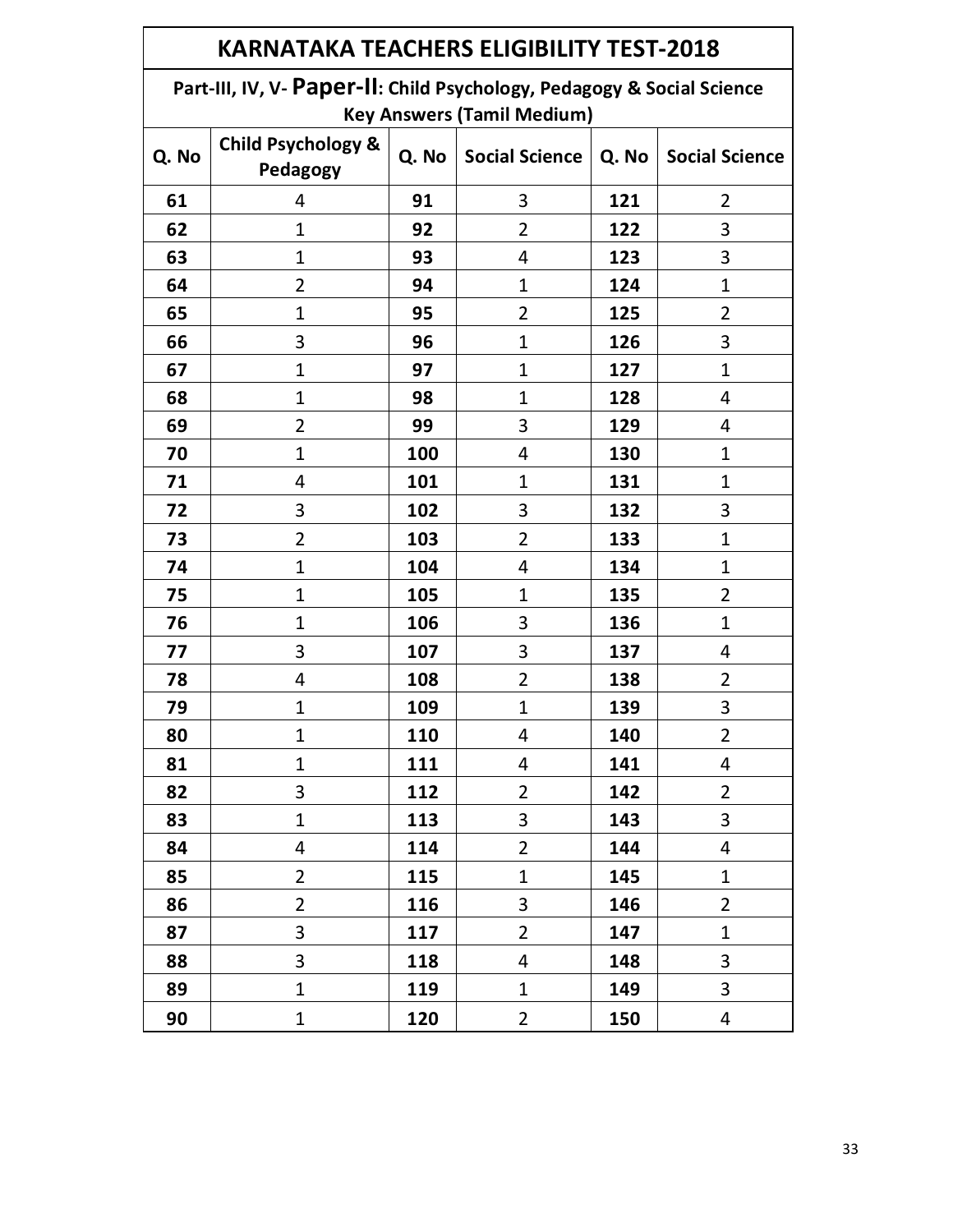| <b>KARNATAKA TEACHERS ELIGIBILITY TEST -2018</b> |                                          |                 |                                                                      |     |                |  |  |  |
|--------------------------------------------------|------------------------------------------|-----------------|----------------------------------------------------------------------|-----|----------------|--|--|--|
|                                                  |                                          |                 | Part-III, IV, V- Paper-II: Child Psychology, Pedagogy, Mathematics & |     |                |  |  |  |
|                                                  | <b>Science</b>                           |                 |                                                                      |     |                |  |  |  |
|                                                  |                                          |                 | <b>Key Answers (Hindi medium)</b>                                    |     |                |  |  |  |
| Q.<br><b>No</b>                                  | <b>Child</b><br>Psychology &<br>Pedagogy | Q.<br><b>No</b> | <b>Mathematics &amp;</b><br><b>Science</b>                           |     |                |  |  |  |
| 61                                               | 4                                        | 91              | $\overline{2}$                                                       | 121 | 3              |  |  |  |
| 62                                               | $\mathbf{1}$                             | 92              | 3                                                                    | 122 | $\overline{2}$ |  |  |  |
| 63                                               | $\mathbf 1$                              | 93              | 4                                                                    | 123 | 4              |  |  |  |
| 64                                               | $\overline{2}$                           | 94              | $\mathbf{1}$                                                         | 124 | $\overline{2}$ |  |  |  |
| 65                                               | $\mathbf{1}$                             | 95              | $\overline{2}$                                                       | 125 | 3              |  |  |  |
| 66                                               | 3                                        | 96              | 3                                                                    | 126 | 3              |  |  |  |
| 67                                               | $\mathbf 1$                              | 97              | 3                                                                    | 127 | $\mathbf{1}$   |  |  |  |
| 68                                               | $\mathbf 1$                              | 98              | $\mathbf{1}$                                                         | 128 | $\mathbf{1}$   |  |  |  |
| 69                                               | $\overline{2}$                           | 99              | 2                                                                    | 129 | 2              |  |  |  |
| 70                                               | $\mathbf 1$                              | 100             | 3                                                                    | 130 | 3              |  |  |  |
| 71                                               | 4                                        | 101             | 3                                                                    | 131 | $\overline{2}$ |  |  |  |
| 72                                               | 3                                        | 102             | 4                                                                    | 132 | 4              |  |  |  |
| 73                                               | $\overline{2}$                           | 103             | $\mathbf{1}$                                                         | 133 | 3              |  |  |  |
| 74                                               | $\mathbf 1$                              | 104             | 3                                                                    | 134 | 4              |  |  |  |
| 75                                               | $\mathbf 1$                              | 105             | $\overline{2}$                                                       | 135 | $\mathbf{1}$   |  |  |  |
| 76                                               | $\mathbf 1$                              | 106             | 3                                                                    | 136 | $\mathbf{1}$   |  |  |  |
| 77                                               | 3                                        | 107             | 2                                                                    | 137 | 4              |  |  |  |
| 78                                               | Δ                                        | 108             | 4                                                                    | 138 | 2              |  |  |  |
| 79                                               | 1                                        | 109             | $\overline{2}$                                                       | 139 | 3              |  |  |  |
| 80                                               | 1                                        | 110             | $\mathbf{1}$                                                         | 140 | 3              |  |  |  |
| 81                                               | $\mathbf{1}$                             | 111             | 3                                                                    | 141 | 4              |  |  |  |
| 82                                               | 3                                        | 112             | 4                                                                    | 142 | 3              |  |  |  |
| 83                                               | $\mathbf{1}$                             | 113             | 4                                                                    | 143 | 3              |  |  |  |
| 84                                               | 4                                        | 114             | $\mathbf{1}$                                                         | 144 | $\overline{2}$ |  |  |  |
| 85                                               | $\overline{2}$                           | 115             | $\overline{2}$                                                       | 145 | 3              |  |  |  |
| 86                                               | $\overline{2}$                           | 116             | $\overline{2}$                                                       | 146 | $\overline{2}$ |  |  |  |
| 87                                               | 3                                        | 117             | $\mathbf{1}$                                                         | 147 | $\overline{2}$ |  |  |  |
| 88                                               | 3                                        | 118             | 3                                                                    | 148 | $\overline{2}$ |  |  |  |
| 89                                               | $\mathbf{1}$                             | 119             | $\mathbf{1}$                                                         | 149 | 4              |  |  |  |
| 90                                               | $\mathbf{1}$                             | 120             | 3                                                                    | 150 | 4              |  |  |  |

┑